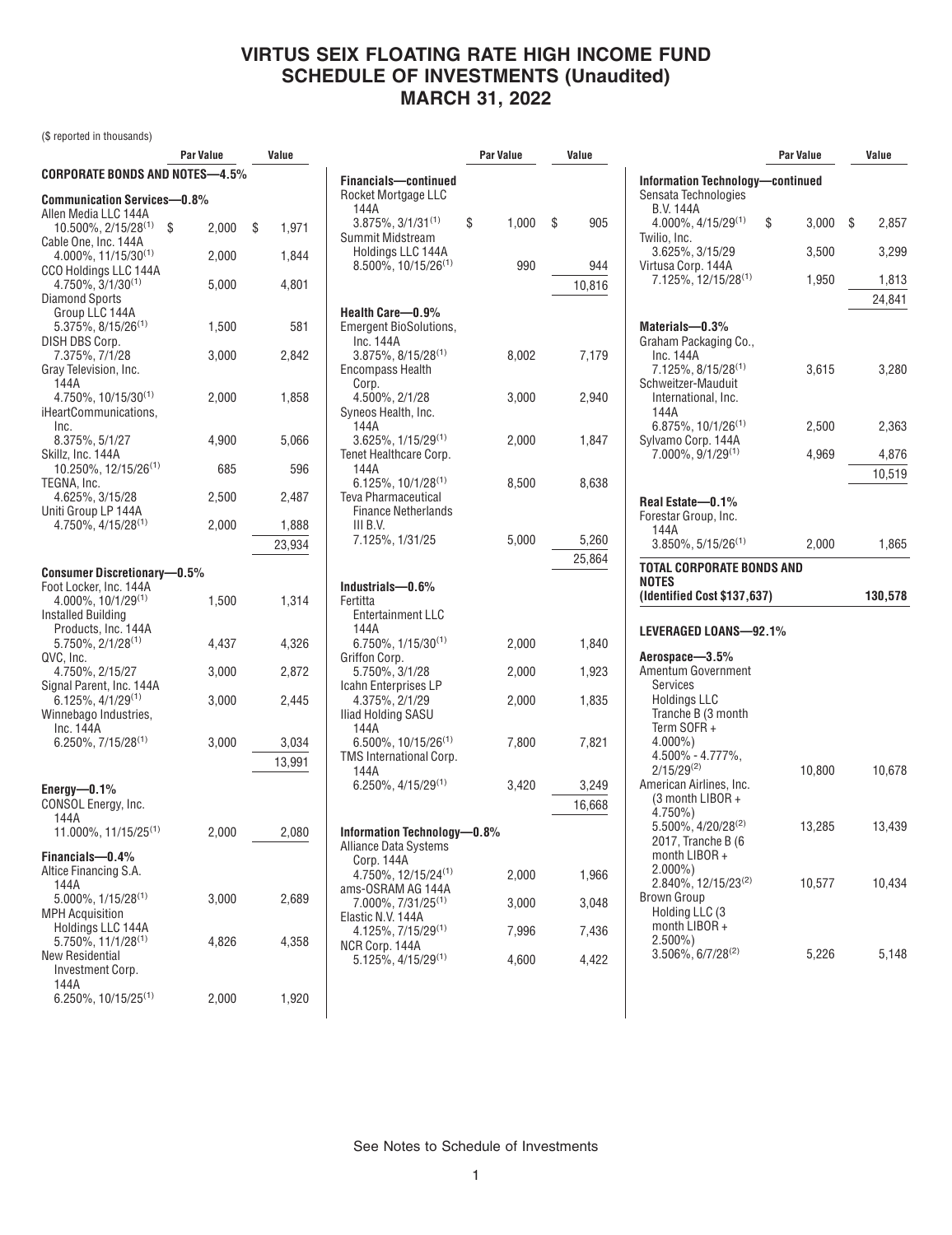(\$ reported in thousands)

|                                                                                                           | Par Value   | Value       |                                                                                                           | Par Value   | Value       |                                                                                                              | Par Value   | Value       |  |
|-----------------------------------------------------------------------------------------------------------|-------------|-------------|-----------------------------------------------------------------------------------------------------------|-------------|-------------|--------------------------------------------------------------------------------------------------------------|-------------|-------------|--|
| Aerospace-continued<br>Cobham Ultra U.S. Co.<br>Borrower LLC (3<br>month LIBOR +                          |             |             | <b>Chemicals-continued</b><br>ARC Falcon I, Inc.<br>$(1$ month LIBOR +<br>$3.750\%$<br>4.250%, 9/30/28(2) | \$<br>3,917 | \$<br>3,816 | <b>Chemicals-continued</b><br>Geon Performance<br>Solutions LLC (1<br>month $LIBOR +$<br>$4.750\%$           |             |             |  |
| $4.000\%$ )<br>$0.000\%$ ,<br>$11/17/28^{(2)(3)}$<br>Delta Air Lines, Inc. (3                             | \$<br>4,215 | \$<br>4,164 | Second Lien (1<br>month LIBOR +<br>$7.000\%$                                                              |             |             | 5.500%, 8/18/28 <sup>(2)</sup><br>Herens Holdco S.a.r.l.<br>Tranche B (3 month                               | \$<br>3,731 | \$<br>3,715 |  |
| month $LIBOR +$<br>$3.750\%$<br>4.750%, 10/20/27 <sup>(2)</sup>                                           | 9,008       | 9,288       | 7.500%, 9/30/29 <sup>(2)</sup><br>Aruba Investments<br><b>Holdings LLC First</b><br>Lien (6 month LIBOR   | 5,000       | 4,825       | $LIBOR + 4.000\%)$<br>4.750%, 7/3/28(2)<br>Hexion Holdings Corp.<br>First Lien (3 month                      | 6,288       | 6,123       |  |
| Ducommun, Inc.<br>Tranche B (1 month<br>$LIBOR + 4.000\%)$<br>4.457%, 11/21/25 <sup>(2)</sup>             | 6,613       | 6,575       | $+3.750\%)$<br>4.500%, 11/24/27(2)<br><b>Ascend Performance</b>                                           | 2,639       | 2,599       | Term SOFR +<br>$4.500\%$ )<br>$5.000\%$ , 3/15/29 <sup>(2)</sup>                                             | 4,635       | 4,519       |  |
| <b>Dynasty Acquisition</b><br>Co., Inc.<br>2020, Tranche B-1 (3)<br>month $LIBOR +$                       |             |             | Materials<br>Operations LLC 2021<br>(3 month LIBOR +<br>4.750%)                                           |             |             | Second Lien (1<br>month Term SOFR +<br>$7.438\%$ )<br>7.938%, 3/15/30(2)                                     | 4,305       | 4,111       |  |
| $3.500\%$ )<br>$4.506\%$ , $4/6/26^{(2)}$<br>2020, Tranche B-2 (3                                         | 4,463       | 4,378       | 5.756%, 8/27/26 <sup>(2)</sup><br><b>ASP Chromaflo</b><br>Intermediate                                    | 6,227       | 6,199       | Ineos U.S. Finance LLC<br>2028 (1 month<br>$LIBOR + 2.500\%)$                                                |             |             |  |
| month $LIBOR +$<br>$3.500\%$ )<br>4.506%, 4/6/26 <sup>(2)</sup><br>KKR Apple Bidco LLC (1                 | 2,400       | 2,353       | Holdings, Inc.<br>Tranche B-1 (1 month<br>$LIBOR + 3.500\%)$<br>4.500%, 11/20/23 <sup>(2)</sup>           | 762         | 726         | $3.000\%$ , 11/8/28 <sup>(2)</sup><br>Ineos U.S. Petrochem<br>LLC 2026, Tranche B<br>$(1$ month LIBOR +      | 6,220       | 6,090       |  |
| month $LIBOR +$<br>$3.000\%$ )<br>3.500%, 9/22/28 <sup>(2)</sup>                                          | 3,372       | 3,324       | Tranche B-2, First<br>Lien (1 month LIBOR<br>$+3.500\%$ )<br>4.500%, 11/20/23 <sup>(2)</sup>              | 1,077       | 1,026       | $2.750\%$<br>3.250%, 1/29/26 <sup>(2)</sup><br>Kraton Corp. (3 month<br>Term SOFR+                           | 1,990       | 1,952       |  |
| <b>MB Aerospace Holdings</b><br>II Corp. First Lien (3)<br>month LIBOR +<br>$3.500\%$ )                   |             |             | <b>Bakelite UK</b><br>Intermediate Ltd. (3<br>month LIBOR +                                               |             |             | $3.250\%$<br>$3.990\%$ , $3/15/29^{(2)}$<br>LSF11 AS Holdco LLC                                              | 3,035       | 2,995       |  |
| $4.506\%$ , $1/22/25^{(2)}$<br>Mileage Plus Holdings,<br>LLC (3 month LIBOR                               | 3,580       | 3,219       | $4.000\%$<br>$0.000\%$ , 2/2/29 <sup>(2)(3)</sup><br>Blue Tree Holdings, Inc.<br>(3 month LIBOR +         | 3,425       | 3,331       | Tranche B (3 month<br>$LIBOR + 3.500\%)$<br>4.000%, 10/15/28 <sup>(2)</sup><br><b>Manchester Acquisition</b> | 2,850       | 2,807       |  |
| $+5.250\%$<br>$6.250\%$ , $6/21/27^{(2)}$<br>Spirit AeroSystems, Inc.<br>Tranche B (1 month               | 11,790      | 12,217      | $2.500\%$<br>$3.500\%$ , $3/4/28^{(2)}$<br><b>Consolidated Energy</b>                                     | 7,143       | 6,946       | Sub LLC (3 month<br>Term SOFR+<br>$5.750\%$                                                                  |             |             |  |
| $LIBOR + 3.750\%)$<br>4.250%, 1/15/25 <sup>(2)</sup><br>TransDigm, Inc. Tranche                           | 3,859       | 3,849       | Finance S.A. (6<br>month $LIBOR +$<br>$2.500\%$ )<br>$2.964\%, 5/7/25^{(2)}$                              | 8,827       | 8,496       | $6.500\%$ , $12/1/26^{(2)}$<br><b>Meridian Adhesives</b><br>Group, Inc. (3 month<br>$LIBOR + 4.000\%)$       | 4,828       | 4,683       |  |
| $E(1 \text{ month LIBOR} +$<br>$2.250\%$ )<br>$2.707\%$ , 5/30/25 <sup>(2)</sup><br>United AirLines, Inc. | 5,424       | 5,321       | Diamond BC B.V.<br>Tranche B (1 month<br>$LIBOR + 2.750\%)$                                               |             |             | 4.750%, 7/24/28 <sup>(2)</sup><br>Minerals Technologies,<br>Inc. Tranche B-1 (1                              | 3,796       | 3,734       |  |
| Tranche B (3 month<br>$LIBOR + 3.750\%)$<br>4.500%, 4/21/28 <sup>(2)</sup>                                | 5,643       | 5,568       | 3.250%, 9/29/28 <sup>(2)</sup><br>Ecovyst Catalyst<br>Technologies LLC (3<br>month $LIBOR +$              | 3,501       | 3,426       | month $LIBOR +$<br>$2.250\%$ )<br>$3.000\%$ , $2/14/24^{(2)}$<br>Momentive                                   | 5,812       | 5,783       |  |
| Chemicals-5.3%                                                                                            |             | 99,955      | $2.500\%$<br>$3.000\%$ , 6/9/28 <sup>(2)</sup><br>Gemini HDPE LLC 2027                                    | 3,295       | 3,248       | Performance<br>Materials, Inc. First<br>Lien (1 month LIBOR                                                  |             |             |  |
| Alpha 3 B.V. (1 month<br>$LIBOR + 2.500\%)$<br>$3.000\%$ , $3/18/28^{(2)}$                                | 7,793       | 7,682       | $(3$ month LIBOR +<br>$3.000\%$<br>$3.500\%$ . 12/31/27 <sup>(2)</sup>                                    | 4,399       | 4,324       | $+3.250\%$<br>$3.420\%$ , 5/15/24 <sup>(2)</sup>                                                             | 6,804       | 6,711       |  |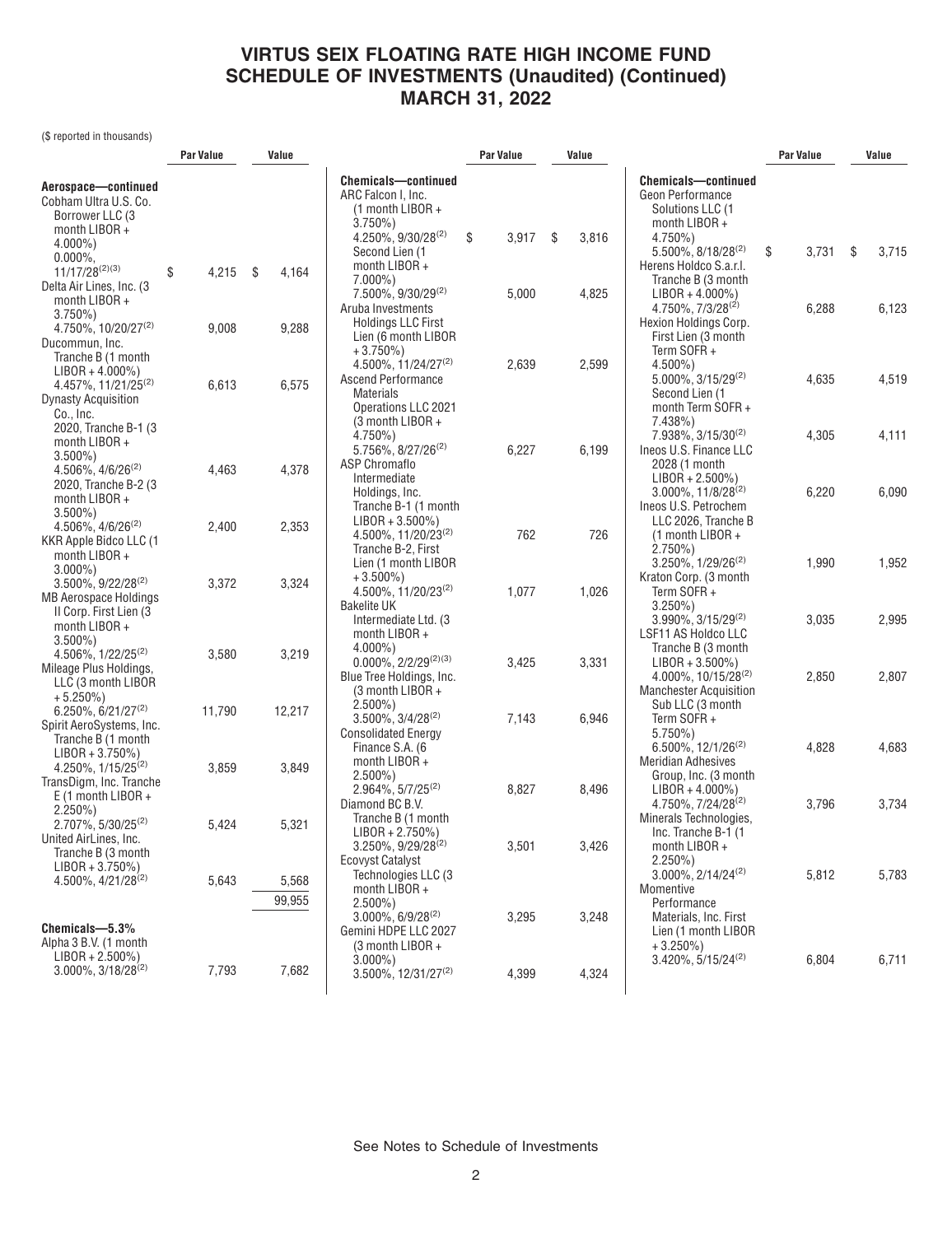(\$ reported in thousands)

|                                                                                                                      | Par Value |     | Value   | Par Value                                                                                            |    | Value |             | Value                                                                                               |             |      |                 |
|----------------------------------------------------------------------------------------------------------------------|-----------|-----|---------|------------------------------------------------------------------------------------------------------|----|-------|-------------|-----------------------------------------------------------------------------------------------------|-------------|------|-----------------|
| <b>Chemicals-continued</b><br>Neptune Husky                                                                          |           |     |         | <b>Consumer Durables-continued</b><br><b>Specialty Building</b>                                      |    |       |             | <b>Consumer Non-Durables-continued</b><br>New Trojan Parent, Inc.<br>First Lien (1 month            |             |      |                 |
| U.S. Bidco LLC (3<br>month Term SOFR+<br>$5.000\%$ )<br>5.651%, 1/3/29(2)                                            | 4,750     | -\$ |         | Products<br><b>Holdings LLC First</b><br>Lien (1 month LIBOR                                         |    |       |             | $LIBOR + 3.250\%)$<br>$3.750\%$ , $1/6/28^{(2)}$                                                    | \$<br>5,714 | - \$ | 5,521           |
| \$<br>Oxea Corp. Tranche B-2<br>$(1$ month LIBOR +<br>$3.250\%$                                                      |           |     | 4,661   | $+3.750\%$<br>$4.250\%$ , 10/15/28 <sup>(2)</sup><br>Weber-Stephen<br><b>Products LLC</b>            | \$ | 2,515 | \$<br>2,450 | Olaplex, Inc. (1 month<br>Term SOFR+<br>$3.750\%$<br>$4.250\%$ , $2/23/29^{(2)}$                    | 3,255       |      | 3,239           |
| $3.563\%$ , 10/14/24 <sup>(2)</sup><br>Pearls Netherlands<br>Bidco B.V.                                              | 1,989     |     | 1,944   | 2022, Tranche B (1<br>month Term SOFR+<br>4.250%)                                                    |    |       |             | Osmosis Buyer Ltd. (3)<br>month $LIBOR +$<br>$4.000\%$ )                                            |             |      |                 |
| $0.000\%$ , $(2)(3)$<br>PMHC II, Inc. (3 month                                                                       | 3,435     |     | 3,355   | $5.000\%$ , 10/30/27 <sup>(2)</sup><br>Tranche B (1 month                                            |    | 1,950 | 1,916       | $0.000\%$ , 7/31/28 <sup>(2)(3)</sup>                                                               | 4,685       |      | 4,632<br>50,372 |
| $LIBOR + 4.500\%)$<br>$0.000\%$ , 4/21/29 <sup>(2)(3)</sup>                                                          | 7,928     |     | 7,548   | $LIBOR + 3.250\%)$<br>4.000%, 10/30/27(2)                                                            |    | 5,708 | 5,520       | Energy- $1.8\%$                                                                                     |             |      |                 |
| Sparta U.S. Holdco LLC<br>First Lien (1 month<br>$LIBOR + 3.500\%)$                                                  |           |     |         | <b>Zodiac Pool</b><br><b>Solutions LLC</b><br>Tranche B (1 month                                     |    |       |             | BCP Raptor LLC (3<br>month $LIBOR +$<br>$4.250\%$ )                                                 |             |      |                 |
| $4.250\%$ , $8/2/28^{(2)}$<br>Starfruit Finco B.V. (3)<br>month $LIBOR +$                                            | 2,299     |     | 2,265   | Term SOFR+<br>$2.000\%$ )<br>2.500%, 1/29/29 <sup>(2)</sup>                                          |    | 2,968 | 2,940       | $5.250\%$ , 6/24/24 <sup>(2)</sup><br>AL NGPL Holdings LLC<br>(3 month LIBOR +                      | 10,350      |      | 10,319          |
| $3.000\%$ )<br>4.006%, 10/1/25(2)                                                                                    | 6,744     |     | 6,634   |                                                                                                      |    |       | 25,018      | $3.750\%$<br>4.750%, 4/14/28 <sup>(2)</sup>                                                         | 3,144       |      | 3,122           |
| Trinseo Materials<br>Operating SCA 2021<br>$(1$ month LIBOR +                                                        |           |     |         | <b>Consumer Non-Durables-1.8%</b><br>ABG Intermediate<br>Holdings 2 LLC                              |    |       |             | <b>BCP Raptor II LLC (1</b><br>month $LIBOR +$<br>$4.750\%$ )                                       |             |      |                 |
| $2.500\%$ )<br>$2.709\%$ , 5/3/28 <sup>(2)</sup><br><b>Tronox Finance LLC</b>                                        | 3,409     |     | 3,345   | 2021 (3 month<br>$LIBOR + 3.250\%)$<br>3.758%, 9/27/24 <sup>(2)</sup>                                |    |       |             | $4.959\%$ , 11/3/25 <sup>(2)</sup><br><b>BCP Renaissance</b>                                        | 7,489       |      | 7,467           |
| 2022, First Lien (3<br>month $LIBOR +$<br>$3.250\%$                                                                  |           |     |         | Second Lien (3<br>month Term SOFR+<br>$6.000\%$ )                                                    |    | 5,848 | 5,794       | Parent LLC Tranche<br>B-3 (1 month Term<br>$SOFR + 3.500\%)$<br>$4.500\%$ , $11/2/26^{(2)}$         | 12,017      |      | 11,847          |
| $0.000\%$ , $4/4/29^{(2)(3)}$<br><b>Vantage Specialty</b><br>Chemicals, Inc.                                         | 4,335     |     | 4,305   | $6.500\%$ , 12/20/29 <sup>(2)</sup><br>Albion Acquisitions Ltd.<br>Tranche B (3 month                |    | 1,690 | 1,673       | Blackbrush Oil & Gas LP<br><b>PIK Interest</b><br>Capitalization (3)                                |             |      |                 |
| First Lien (3 month)<br>$LIBOR + 3.500\%)$<br>$4.500\% - 4.506\%$ , 10/28/24 <sup>(2)</sup> 3,336<br>Second Lien (3) |           |     | 3,204   | $LIBOR + 5.250\%)$<br>5.750%, 7/31/26 <sup>(2)</sup><br>Birkenstock U.S. Bidco,<br>Inc. Tranche B (6 |    | 5,032 | 4,978       | month $LIBOR +$<br>$5.000\%$ )<br>$6.000\%$ , $9/3/25^{(2)(4)}$<br>Keane Group                      | 4,828       |      | 4,710           |
| month LIBOR +<br>$8.250\%$<br>$9.250\%$ , $10/27/25^{(2)}$                                                           | 7,470     |     | 7,180   | month LIBOR $+$<br>$3.250\%$<br>3.750%, 4/28/28 <sup>(2)</sup>                                       |    | 4,084 | 4,036       | Holdings LLC (1<br>month LIBOR +<br>$4.500\%$ )                                                     |             |      |                 |
|                                                                                                                      |           |     | 154,308 | <b>Conair Holdings LLC</b><br>First Lien (3 month                                                    |    |       |             | $5.500\%$ , $5/25/25^{(2)}$<br><b>Medallion Midland</b>                                             | 2,985       |      | 2,958           |
| <b>Consumer Durables-0.9%</b><br><b>Fender Musical</b><br>Instruments Corp. (1)<br>month Term SOFR +                 |           |     |         | $LIBOR + 3.750\%)$<br>$4.756\%, 5/17/28^{(2)}$<br>Coty, Inc. Tranche B (1<br>month LIBOR +           |    | 7,268 | 7,141       | Acquisition LP (1)<br>month LIBOR +<br>$3.750\%$ )<br>$4.500\%$ , 10/18/28 <sup>(2)</sup>           | 1,995       |      | 1,971           |
| $4.000\%$ )<br>4.500%, 12/1/28(2)<br>Lakeshore Learning<br>Materials (3 month                                        | 3,023     |     | 2,993   | $2.250\%)$<br>$2.560\%$ , $4/7/25^{(2)}$<br>Energizer Holdings, Inc.<br>$(3$ month LIBOR +           |    | 7,141 | 6,953       | Southwestern Energy<br>Co. (3 month Term<br>$SOFR + 2.500\%)$<br>$3.301\%$ , 6/22/27 <sup>(2)</sup> | 3,791       |      | 3,781           |
| $LIBOR + 3.500\%)$<br>4.000%, 9/29/28 <sup>(2)</sup><br>Restoration Hardware,<br>Inc. (1 month LIBOR                 | 4,309     |     | 4,227   | $2.250\%)$<br>2.750%, 12/22/27 <sup>(2)</sup><br>LABL, Inc. (1 month<br>$LIBOR + 5.000\%)$           |    | 2,673 | 2,626       | <b>Traverse Midstream</b><br>Partners LLC (3<br>month Term SOFR+<br>$4.250\%$ )                     |             |      |                 |
| $+2.500\%$<br>3.000%, 10/20/28 <sup>(2)</sup>                                                                        | 5,072     |     | 4,972   | 5.500%, 10/30/28(2)                                                                                  |    | 3,835 | 3,779       | 5.250%, 9/27/24 <sup>(2)</sup>                                                                      | 5,242       |      | 5,214           |
|                                                                                                                      |           |     |         |                                                                                                      |    |       |             |                                                                                                     |             |      |                 |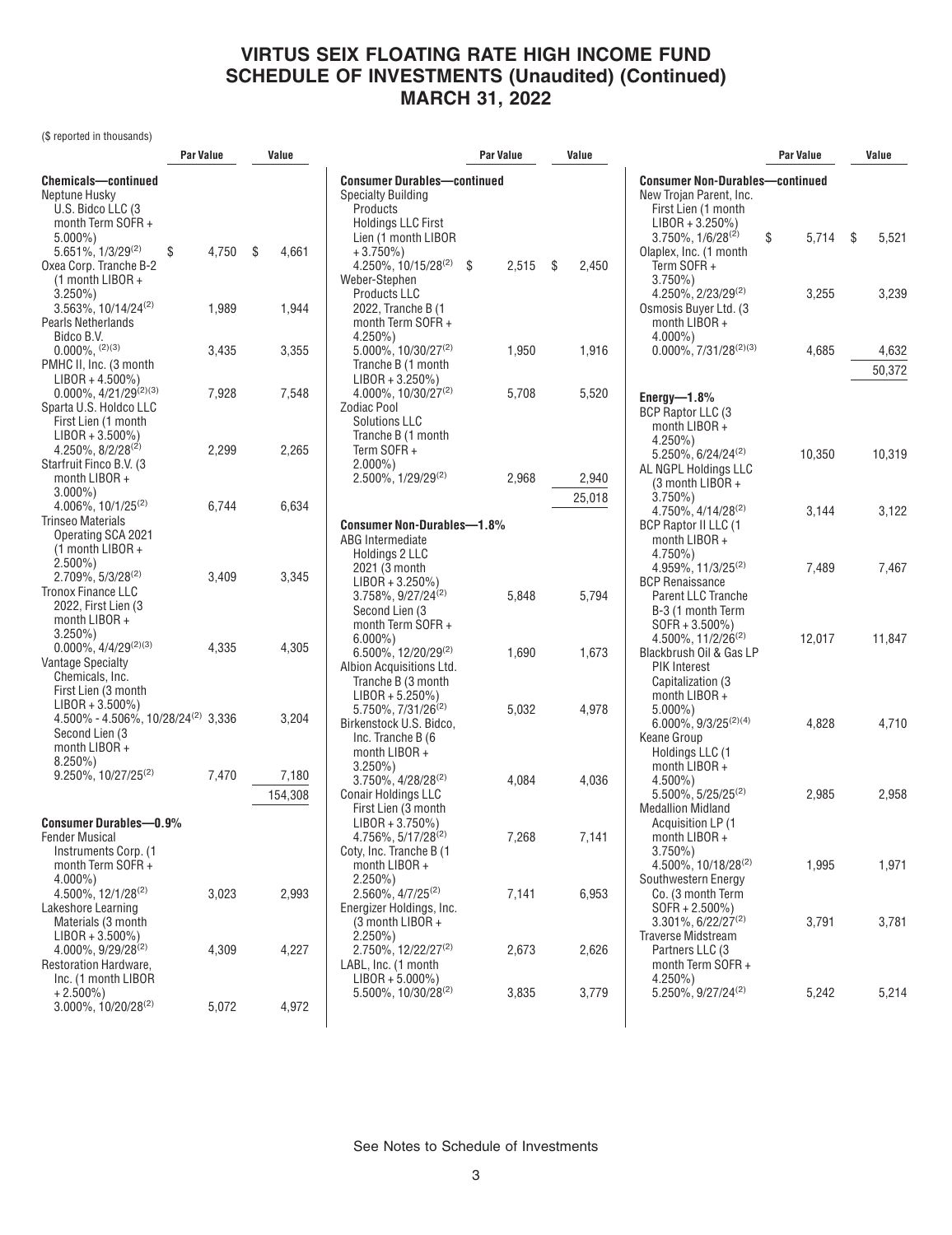(\$ reported in thousands)

|                                                                                                                  | <b>Par Value</b> | Value                |                                                                                                       | Par Value<br>Value |             |                                                                                                               | Par Value      | Value            |
|------------------------------------------------------------------------------------------------------------------|------------------|----------------------|-------------------------------------------------------------------------------------------------------|--------------------|-------------|---------------------------------------------------------------------------------------------------------------|----------------|------------------|
| Energy-continued<br><b>Woodford Express LLC</b><br>$(3$ month LIBOR +<br>$5.000\%$ )                             |                  |                      | Financial-continued<br><b>Citadel Securities LP</b><br>2021 (1 month Term<br>$SOFR + 2.500\%)$        |                    |             | Financial-continued<br>RealPage, Inc. First Lien<br>(1 month LIBOR +<br>$3.250\%$ )                           |                |                  |
| $6.000\%$ , $1/27/25^{(2)}$<br>Financial-6.0%                                                                    | \$<br>1,183      | S<br>1,166<br>52,555 | \$<br>2.927%, 2/2/28 <sup>(2)</sup><br>CTC Holdings LP (3)<br>month Term SOFR +<br>$5.150\%$          | 7,409              | \$<br>7,360 | $3.750\%$ , $4/24/28^{(2)}$<br><b>Russell Investments</b><br>U.S. Institutional<br>Holdco, Inc. 2025 (3)      | 6,527<br>\$    | - \$<br>6,445    |
| Acrisure LLC<br>2020, Tranche B (1<br>month LIBOR +                                                              |                  |                      | 5.527%, 2/20/29 <sup>(2)</sup><br>DRW Holdings LLC First<br>Lien (1 month LIBOR                       | 1,380              | 1,349       | month LIBOR +<br>$3.500\%$ )<br>$5.000\%$ , $5/30/25^{(2)}$                                                   | 6,570          | 6,477            |
| $3.500\%$ )<br>$3.957\%$ , $2/15/27^{(2)}$<br>2021 (1 month                                                      | 7,814            | 7,690                | $+3.750\%$ )<br>$4.207\%$ , $3/1/28^{(2)}$<br>EIG Management Co.                                      | 8,301              | 8,218       | Superannuation and<br>Investments U.S. LLC<br>(1 month LIBOR +                                                |                |                  |
| $LIBOR + 4.250\%)$<br>$4.750\%$ , $2/15/27^{(2)}$<br><b>AltiSource Solutions</b>                                 | 693              | 689                  | LLC (1 month LIBOR<br>$+3.750\%$ )<br>$4.500\%$ , $2/24/25^{(2)}$<br>First Eagle Holdings,            | 120                | 119         | $3.750\%$<br>4.250%, $12/1/28^{(2)}$<br>VFH Parent LLC (3<br>month SOFR 5D +                                  | 4,210          | 4,160            |
| S.a.r.l. Tranche B (3<br>month LIBOR +<br>$4.000\%$ )                                                            |                  |                      | Inc. 2018, Tranche B<br>(3 month LIBOR +<br>$2.500\%$ )                                               |                    |             | $3.000\%$ )<br>$3.500\%$ , $1/13/29^{(2)}$<br>Walker & Dunlop, Inc.                                           | 6,950          | 6,872            |
| $5.006\%$ , $4/3/24^{(2)}$<br>Apollo Commercial Real<br>Estate Finance, Inc.<br>$(1$ month LIBOR +               | 3,632            | 3,252                | $3.506\%$ , $2/1/27^{(2)}$<br><b>HighTower Holding LLC</b><br>(3 month LIBOR +                        | 3,845              | 3,772       | (3 month Term SOFR<br>$+2.250\%$<br>$2.750\%$ , 12/16/28 <sup>(2)</sup>                                       | 2,758          | 2,737            |
| $2.750\%)$<br>$3.207\%$ , $5/15/26^{(2)}$<br>Aretec Group, Inc. First                                            | 3,491            | 3,421                | $4.000\%$ )<br>4.750%, 4/21/28 <sup>(2)</sup><br><b>Hudson River</b>                                  | 5,537              | 5,482       | WH Borrower (3 month<br>Term SOFR+<br>$5.500\%$ )                                                             |                |                  |
| Lien (1 month LIBOR<br>$+4.250\%$<br>4.707%, 10/1/25 <sup>(2)</sup>                                              | 12,615           | 12,495               | Trading LLC (1 month<br>Term SOFR $+$<br>$3.114\%$                                                    |                    |             | $6.000\%$ , 2/15/27 <sup>(2)</sup><br>Zebra Buyer LLC (3<br>month LIBOR +                                     | 3,360          | 3,293            |
| Armor Holdco, Inc. (3)<br>month LIBOR +<br>$4.500\%$ )                                                           |                  |                      | $3.427\%$ , $3/20/28^{(2)}$<br>Jane Street Group LLC<br>$(1$ month LIBOR +<br>$2.750\%)$              | 3,884              | 3,818       | $3.250\%$ )<br>4.313%, 11/1/28(2)                                                                             | 1,535          | 1,523<br>174,062 |
| $5.203\%$ , 12/11/28 <sup>(2)</sup><br>AssuredPartners, Inc.<br>(3 month LIBOR +<br>$3.500\%$ )                  | 3,771            | 3,756                | $3.207\%$ , $1/26/28^{(2)}$<br><b>Mariner Wealth</b><br><b>Advisors LLC</b>                           | 8,958              | 8,818       | Food / Tobacco-2.7%<br>CHG PPC Parent LLC (1<br>month LIBOR +                                                 |                |                  |
| $0.000\%$ , 2/12/27 <sup>(2)(3)</sup><br><b>Asurion LLC</b><br>Tranche B-3, Second<br>Lien (1 month LIBOR        | 2,045            | 2,019                | (3 month LIBOR +<br>$3.250\%$<br>$3.750\%$ , $8/18/28^{(2)}$<br>$(3 \text{ month LIBOR } +$           | 2,538              | 2,497       | $3.250\%$ )<br>$3.500\%$ , $12/8/28^{(2)}$<br>Domtar Corp. (1 month<br>$LIBOR + 5.500\%)$                     | 3,795          | 3,700            |
| $+5.250\%)$<br>5.707%, 1/31/28 <sup>(2)</sup><br>Tranche B-4 (1 month<br>$LIBOR + 5.250\%)$                      | 5,700            | 5,580                | $3.250\%$ )<br>$3.750\% - 4.256\%$ , $8/18/28^{(2)}$<br>Mitchell International,<br>Inc. First Lien (1 | 363                | 357         | $6.250\%$ , 11/30/28 <sup>(2)</sup><br>Evergreen AcqCo 1 LP<br>$(3$ month LIBOR +<br>$5.500\%$ )              | 5,784          | 5,712            |
| 5.707%, 1/20/29 <sup>(2)</sup><br>Tranche B-8 (3 month<br>$LIBOR + 3.250\%)$                                     | 12,795           | 12,491               | month LIBOR +<br>$3.750\%$<br>4.250%, 10/16/28(2)                                                     | 5,865              | 5,762       | $6.506\%$ , 4/26/28 <sup>(2)</sup><br>Flynn Restaurant<br>Group LP 2021 (1                                    | 4,448          | 4,409            |
| $3.707\%$ , 12/23/26 <sup>(2)</sup><br><b>Blackstone Mortgage</b><br>Trust, Inc. Tranche B<br>$(1$ month LIBOR + | 23,359           | 22,824               | Nexus Buyer LLC (1<br>month $LIBOR +$<br>$3.750\%$<br>4.207%, 11/9/26 <sup>(2)</sup>                  | 3,445              | 3,408       | month LIBOR +<br>$4.250\%$ )<br>4.750%, 12/1/28(2)<br>IRB Holding Corp.                                       | 5,466          | 5,379            |
| $2.750\%$<br>3.250%, 4/23/26 <sup>(2)</sup><br><b>Castlelake Aviation One</b>                                    | 4,987            | 4,950                | OneDigital<br>Borrower LLC 2021,<br>Tranche B (3 month<br>Term SOFR+                                  |                    |             | 2022, Tranche B (3)<br>month Term SOFR +<br>$3.000\%$ )                                                       |                |                  |
| Designated Activity<br>Co. (3 month LIBOR<br>$+2.750\%)$<br>$3.250\%$ , 10/22/26 <sup>(2)</sup>                  | 2,751            | 2,674                | $4.250\%$<br>4.750%, 11/16/27 <sup>(2)</sup><br>Orion Advisor                                         | 3,716              | 3,686       | $3.750\%$ , 12/15/27 <sup>(2)</sup><br>Tranche B (3 month<br>$LIBOR + 2.750\%)$<br>$3.756\%$ , $2/5/25^{(2)}$ | 4,197<br>1,990 | 4,169<br>1,972   |
|                                                                                                                  |                  |                      | Solutions, Inc. (3)<br>month LIBOR +<br>$3.750\%$                                                     |                    |             |                                                                                                               |                |                  |
|                                                                                                                  |                  |                      | 4.500%, 9/24/27 <sup>(2)</sup>                                                                        | 6,128              | 6,068       |                                                                                                               |                |                  |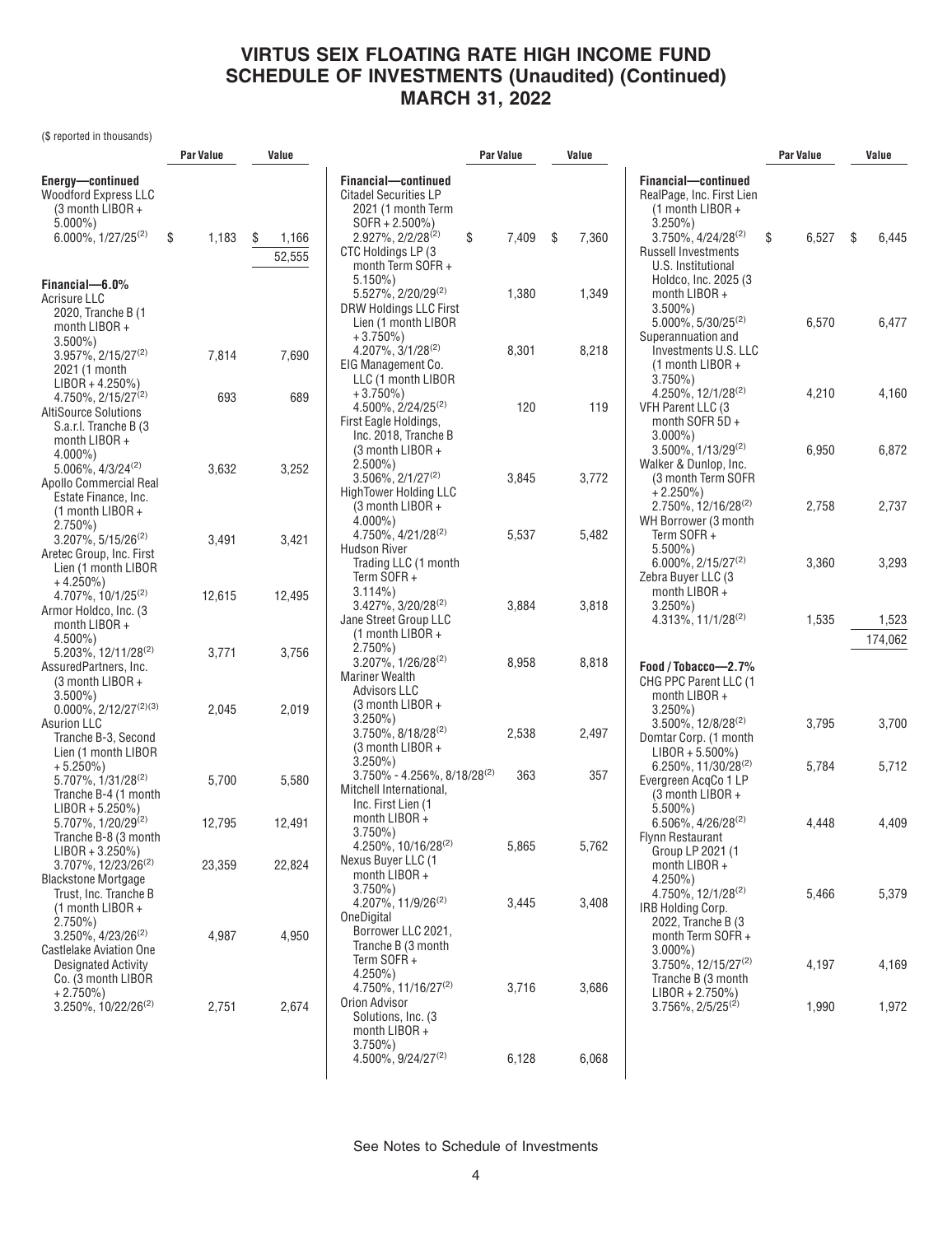(\$ reported in thousands)

|                                                                                                              | Par Value |       | Value       |                                                                                                                      | <b>Par Value</b> |                 | Value               |                                                                                                            | <b>Par Value</b> |    | Value  |
|--------------------------------------------------------------------------------------------------------------|-----------|-------|-------------|----------------------------------------------------------------------------------------------------------------------|------------------|-----------------|---------------------|------------------------------------------------------------------------------------------------------------|------------------|----|--------|
| Food / Tobacco-continued<br>MIC Glen LLC<br>(3 month LIBOR +<br>$3.500\%$ )                                  |           |       |             | Food / Tobacco-continued<br>Second Lien (3)<br>month LIBOR +<br>$7.250\%$                                            |                  |                 |                     | <b>Forest Prod / Containers-continued</b><br>Spa Holdings 3 Oy<br>Tranche B (3 month<br>$LIBOR + 3.750\%)$ |                  |    |        |
| 4.000%, 7/21/28 <sup>(2)</sup><br>Second Lien (1<br>month LIBOR +<br>$6.750\%$                               | \$        | 2,489 | \$<br>2,453 | 8.178%, 12/21/28(2)                                                                                                  | -\$              | 500             | \$<br>493<br>78,391 | $4.500\%$ , $2/4/28^{(2)}$<br>Sylvamo Corp. Tranche<br>B (1 month LIBOR +<br>$4.500\%$ )                   | \$<br>3,085      | -S | 2,985  |
| 7.250%, 6/18/29 <sup>(2)</sup><br>Milk Specialties Co.<br>2021 (3 month<br>$LIBOR + 4.000\%)$                |           | 830   | 813         | Forest Prod / Containers-2.7%<br>Anchor Packaging LLC<br>(1 month LIBOR +<br>$4.000\%$ )                             |                  |                 |                     | $5.000\%$ , $8/18/28^{(2)}$<br>TricorBraun, Inc. (1<br>month LIBOR +<br>$3.250\%$ )                        | 6,495            |    | 6,332  |
| 5.000%, 8/15/25 <sup>(2)</sup><br>Naked Juice LLC<br>(3 month Term SOFR<br>$+3.250\%$                        |           | 4,129 | 4,106       | $0.000\%$ , $7/18/26^{(2)}$<br><b>Berlin Packaging LLC</b><br>Tranche B-4 (3 month<br>$LIBOR + 3.250\%)$             |                  | 2,762           | 2,707               | $3.750\%$ , $3/3/28^{(2)}$<br>Trident TPI Holdings,<br>Inc.<br>Tranche B-3 (1 month                        | 6,736            |    | 6,558  |
| 4.001%, 1/24/29(2)<br>Second Lien (3)<br>month Term SOFR+<br>$6.000\%$ )                                     |           | 5,095 | 5,004       | 3.750%, 3/11/28 <sup>(2)</sup><br>Tranche B-5 (1 month<br>$LIBOR + 3.750\%)$<br>4.250%, 3/13/28 <sup>(2)</sup>       |                  | 4,811<br>1,194  | 4,717<br>1,181      | $LIBOR + 4.000\%)$<br>4.500%, 9/15/28 <sup>(2)</sup><br>Tranche B-3 (3 month<br>$LIBOR + 4.000\%$          | 3,782            |    | 3,727  |
| $6.751\%$ , $1/24/30^{(2)}$                                                                                  |           | 3.830 | 3.811       | Clydesdale Acquisition<br>Holdings, Inc.                                                                             |                  |                 |                     | 4.500%, 9/15/28 <sup>(2)</sup>                                                                             | 338              |    | 333    |
| <b>Primary Products</b>                                                                                      |           |       |             | Tranche B (3 month                                                                                                   |                  |                 |                     |                                                                                                            |                  |    | 77,559 |
| Finance LLC (3<br>month LIBOR +<br>$4.000\%$ )                                                               |           |       |             | $LIBOR + 4.250\%)$<br>$0.000\%$ , 4/13/29 <sup>(2)(3)</sup><br>Flex Acquisition Co.,                                 |                  | 3,950           | 3,884               | Gaming / Leisure-3.3%<br>AP Gaming I LLC                                                                   |                  |    |        |
| $0.000\%$ , $4/2/29^{(2)(3)}$<br>Quirch Foods<br>Holdings LLC 2021 (3)<br>month LIBOR +                      |           | 3,360 | 3,327       | Inc.<br>2018, Tranche B (3)<br>month LIBOR $+$<br>$3.000\%$ )                                                        |                  |                 |                     | Tranche B (3 month<br>Term SOFR+<br>$4.000\%$ )<br>4.750%, 2/15/29(2)                                      | 3,100            |    | 3,038  |
| $4.500\%$<br>5.500%, 10/27/27 <sup>(2)</sup><br>Sycamore Buyer LLC<br>Tranche B (3 month                     |           | 5,534 | 5,493       | $0.000\%$ , 6/29/25 <sup>(2)(3)</sup><br>2021 (3 month<br>$LIBOR + 3.500\%)$<br>$0.000\%$ , 3/2/28 <sup>(2)(3)</sup> |                  | 11,180<br>4,096 | 11,153<br>4,085     | Aristocrat Technologies,<br>Inc. Tranche B-3 (3)<br>month LIBOR +<br>$1.750\%$                             |                  |    |        |
| $LIBOR + 2.250\%)$<br>$0.000\%$ , 9/24/28 <sup>(2)(3)</sup><br>Triton Water Holdings,<br>Inc. First Lien (3) |           | 5.025 | 4,929       | Graham Packaging Co<br>Inc. (1 month LIBOR<br>$+3.000\%$ )<br>3.750%, 8/4/27 <sup>(2)</sup>                          |                  |                 |                     | 2.004%, 10/19/24 <sup>(2)</sup><br>Ballys Corp. Tranche B<br>(3 month LIBOR +                              | 3,000            |    | 2,967  |
| month LIBOR +<br>$3.500\%$ )<br>4.506%, 3/31/28 <sup>(2)</sup><br>United Natural Foods,                      |           | 6.670 | 6,494       | Klockner Pentaplast of<br>America, Inc. Tranche<br>B (6 month LIBOR +                                                |                  | 11,382          | 11,167              | $3.250\%$<br>$3.750\%$ , $10/2/28^{(2)}$<br><b>Caesars Resort</b><br><b>Collection LLC</b>                 | 3.149            |    | 3,130  |
| Inc. First Lien (1<br>month LIBOR +<br>$3.250\%$<br>$3.707\%$ . 10/22/25 <sup>(2)</sup>                      |           | 4.302 | 4.258       | $4.750\%$<br>5.554%, 2/12/26 <sup>(2)</sup><br>Mar Bidco S.a.r.l.<br>Tranche B (3 month                              |                  | 2,772           | 2,517               | Tranche B (1 month<br>$LIBOR + 2.750\%)$<br>3.207%, 12/23/24(2)<br>Tranche B-1 (1 month                    | 9,389            |    | 9,330  |
| Whole Earth Brands,<br>Inc. (3 month LIBOR<br>$+4.500\%$ )                                                   |           |       |             | $LIBOR + 4.250\%)$<br>4.750%, 7/7/28 <sup>(2)</sup><br>Pregis Topco LLC (1<br>month LIBOR +                          |                  | 3,726           | 3,670               | $LIBOR + 3.500\%)$<br>3.957%, 7/21/25 <sup>(2)</sup><br>Carnival Corp.<br>2021, Tranche B (3               | 11,721           |    | 11,669 |
| 5.510%, 2/2/28 <sup>(2)</sup><br>Woof Holdings, Inc.<br>First Lien (3 month<br>$LIBOR + 3.750\%)$            |           | 7,401 | 7,296       | $4.000\%$ )<br>$4.500\%$ , $7/31/26^{(2)}$<br>Schweitzer-Mauduit                                                     |                  | 6,318           | 6,176               | month LIBOR +<br>$3.250\%$<br>4.000%, 10/18/28 <sup>(2)</sup>                                              | 668              |    | 652    |
| 4.678%, 12/21/27 <sup>(2)</sup>                                                                              |           | 4,613 | 4,573       | International, Inc.<br>Tranche B (1 month<br>$LIBOR + 3.750\%)$<br>4.500%, 4/20/28 <sup>(2)</sup>                    |                  | 6,486           | 6,367               | Tranche B (3 month<br>$LIBOR + 3.000\%)$<br>$3.750\%$ , 6/30/25 <sup>(2)</sup>                             | 264              |    | 257    |
|                                                                                                              |           |       |             |                                                                                                                      |                  |                 |                     |                                                                                                            |                  |    |        |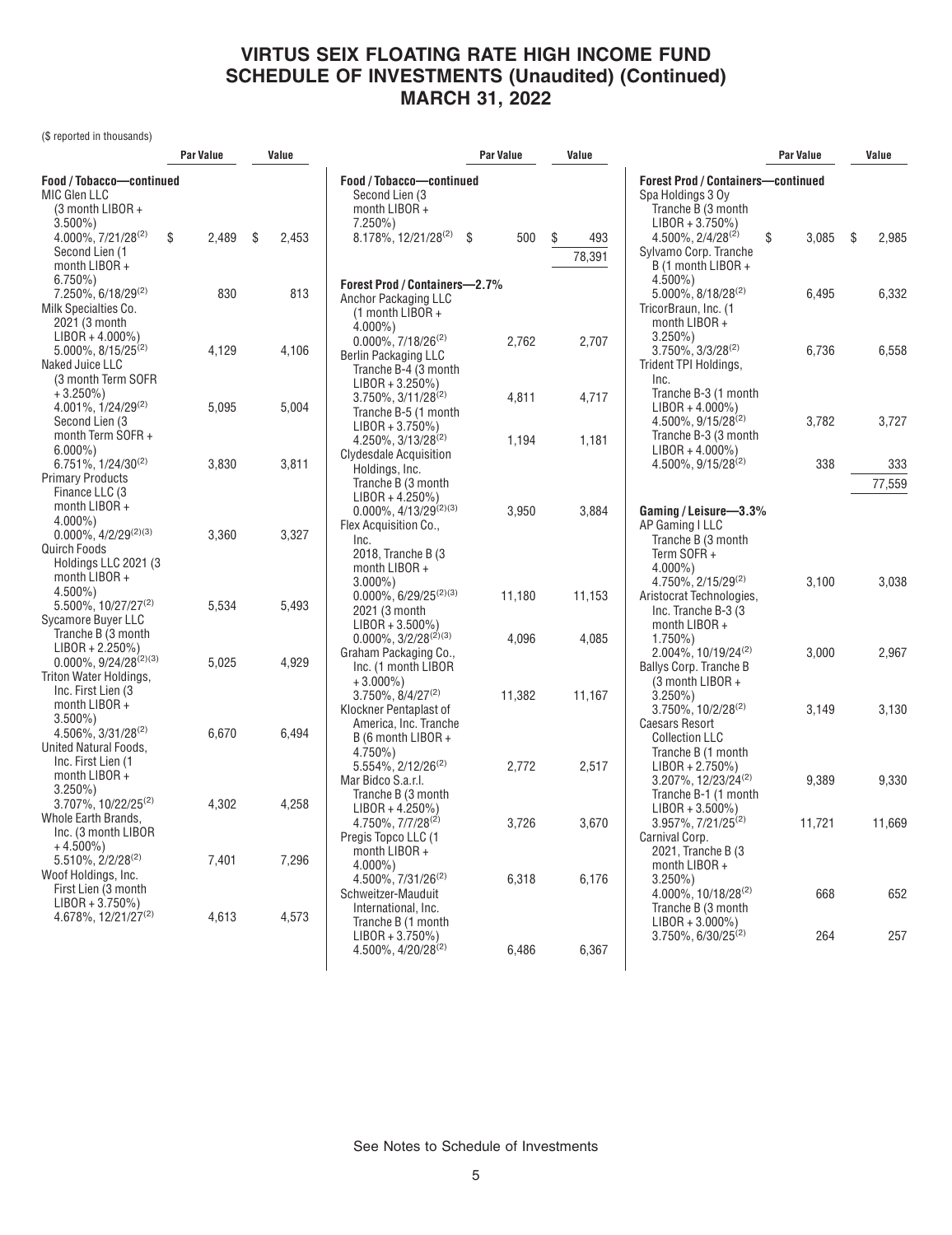(\$ reported in thousands)

|                                                                                                                                 | <b>Par Value</b> |                | Value          |                                                                                                                                      |    | Par Value<br>Value |     |                |                                                                                                                                 | <b>Par Value</b> |    | Value  |
|---------------------------------------------------------------------------------------------------------------------------------|------------------|----------------|----------------|--------------------------------------------------------------------------------------------------------------------------------------|----|--------------------|-----|----------------|---------------------------------------------------------------------------------------------------------------------------------|------------------|----|--------|
| Gaming / Leisure-continued<br><b>Enterprise Development</b><br><b>Authority Tranche B</b><br>$(1$ month LIBOR +<br>$4.250\%$ )  |                  |                |                | Gaming / Leisure-continued<br><b>Station Casinos LLC</b><br>Tranche B-1 (1 month<br>$LIBOR + 2.250\%)$<br>$2.710\%$ , $2/8/27^{(2)}$ | \$ | 6,269              | -\$ | 6,177          | <b>Health Care-continued</b><br>Catalent Pharma<br>Solutions, Inc.<br>Tranche B-3 (1 month<br>$LIBOR + 2.000\%)$                |                  |    |        |
| $5.000\%$ , 2/28/28 <sup>(2)</sup><br>Everi Holdings, Inc.<br>Tranche B (3 month<br>$LIBOR + 2.500\%)$                          | \$               | 2,030          | \$<br>2,010    | <b>UFC Holdings LLC</b><br>Tranche B-3 (6 month<br>$LIBOR + 2.750\%)$<br>$3.500\%$ , $4/29/26^{(2)}$                                 |    | 2,919              |     | 2,886          | $2.500\%$ , $2/22/28^{(2)}$<br><b>Change Healthcare</b><br>Holdings LLC (1<br>month LIBOR +                                     | \$<br>1,985      | \$ | 1,980  |
| $3.008\%$ , $8/3/28^{(2)}$<br>Fertitta<br>Entertainment LLC<br>Tranche B (1 month<br>Term SOFR+<br>$4.000\%$ )                  |                  | 3,149          | 3,125          | Health Care-11.7%<br>ADMI Corp.<br>$(1$ month LIBOR +                                                                                |    |                    |     | 95,562         | $2.500\%$ )<br>$3.500\%$ , $3/1/24^{(2)}$<br><b>CHG Healthcare</b><br>Services, Inc. First<br>Lien (3 month LIBOR<br>$+3.500\%$ | 19,077           |    | 18,948 |
| 4.500%, 1/26/29(2)<br><b>GVC Holdings Gibraltar</b><br>Ltd. Tranche B (3)<br>month LIBOR +                                      |                  | 5,940          | 5,903          | 3.375%<br>$3.875\%, 12/23/27^{(2)}$<br>$(1$ month LIBOR +<br>$3.500\%$ )<br>$4.000\%$ , 12/23/27 <sup>(2)</sup>                      |    | 1,990<br>2,687     |     | 1,953<br>2,651 | $4.506\% - 5.000\%$ ,<br>$9/29/28^{(2)}$<br>Embecta Corp. First<br>Lien (3 month LIBOR                                          | 3,124            |    | 3,092  |
| $2.250\%)$<br>$3.743\%, 3/29/27^{(2)}$<br>Herschend<br>Entertainment Co.<br>LLC (1 month LIBOR                                  |                  | 3,292          | 3,259          | Agiliti Health, Inc. (1)<br>month $LIBOR +$<br>$2.750\%)$<br>$3.500\%$ , $1/4/26^{(2)}$                                              |    | 3,051              |     | 3,029          | $+3.000\%$<br>$0.000\%$ , 3/30/29 <sup>(2)(3)</sup><br><b>Envision Healthcare</b><br>Corp. (1 month<br>$LIBOR + 3.750\%)$       | 3.168            |    | 3,121  |
| $+3.750\%$<br>4.250%, 8/27/28 <sup>(2)</sup><br><b>Hilton Grand Vacations</b><br>Borrower LLC (1<br>month LIBOR +               |                  | 1,657          | 1,644          | AHP Health Partners,<br>Inc. (1 month LIBOR<br>$+3.500\%$<br>$4.000\%$ , $8/24/28^{(2)}$<br>Amneal                                   |    | 10,552             |     | 10,437         | 4.207%, 10/10/25 <sup>(2)</sup><br><b>FINThrive Software</b><br>Intermediate<br>Holdings, Inc.<br>$(6$ month LIBOR +            | 6,869            |    | 4,545  |
| $3.000\%$ )<br>$3.500\%$ , $8/2/28^{(2)}$<br>Jack Ohio Finance LLC<br>$(1$ month LIBOR +                                        |                  | 2,924          | 2,904          | <b>Pharmaceuticals LLC</b><br>$(1$ month LIBOR +<br>$3.500\%$ )<br>4.000%, 5/4/25(2)<br><b>ASP Navigate</b>                          |    | 7,459              |     | 7,334          | $4.000\%$ )<br>4.500%, 12/18/28 <sup>(2)</sup><br>Second Lien (3<br>month LIBOR +                                               | 5,175            |    | 5,112  |
| $4.750\%$<br>$5.500\%$ , $10/4/28^{(2)}$<br>Playa Resorts Holding<br>B.V. (1 month LIBOR<br>$+2.750\%$                          |                  | 2,509          | 2,477          | Acquisition Corp. (3)<br>month LIBOR +<br>$4.500\%$ )<br>5.500%, 10/6/27(2)<br>AthenaHealth Group,                                   |    | 3,787              |     | 3,711          | $6.750\%$<br>7.250%, 12/17/29 <sup>(2)</sup><br><b>Gainwell Acquisition</b><br>Corp. Tranche B (3<br>month LIBOR +              | 2.115            |    | 2,075  |
| $3.750\%$ , $4/29/24(2)$<br>Playtika Holding Corp.<br>Tranche B-1 (1 month<br>$LIBOR + 2.750\%)$<br>$3.207\%$ , $3/13/28^{(2)}$ |                  | 3,911<br>4,485 | 3,815<br>4,413 | Inc. (1 month Term<br>$SOFR + 3.500\%)$<br>$4.000\%$ , $2/15/29^{(2)}$<br>Avantor Funding, Inc.                                      |    | 17,268             |     | 17,057         | $4.000\%$ )<br>$5.006\%$ , $10/1/27^{(2)}$<br>Greatbatch Ltd. Tranche<br>B (1 month LIBOR +<br>$2.500\%$                        | 7,648            |    | 7,629  |
| <b>Scientific Games</b><br><b>Holdings LP Tranche</b><br>B-2 (3 month LIBOR<br>$+3.500\%$<br>$0.000\%, 4/4/29^{(2)(3)}$         |                  | 10,865         | 10,752         | Tranche B-5 (1 month<br>$LIBOR + 2.250\%)$<br>2.750%, 11/8/27(2)<br>Bausch Health Cos., Inc.<br>$(3 \text{ month LIBOR } +$          |    | 2,762              |     | 2,737          | $3.000\%$ , $9/2/28^{(2)}$<br>Grifols Worldwide<br>Operations USA, Inc.<br>Tranche B (3 month<br>$LIBOR + 2.000\%)$             | 5,641            |    | 5,613  |
| Scientific Games<br>International, Inc.<br>Tranche B-5 (1 month<br>$LIBOR + 2.750\%)$                                           |                  |                |                | $3.000\%$ )<br>$0.000\%, 6/2/25^{(2)(3)}$<br>Tranche B (3 month<br>$LIBOR + 5.250\%)$                                                |    | 3,608              |     | 3,575          | $0.000\%$<br>$11/15/27^{(2)(3)}$<br><b>ICON Luxembourg</b><br>S.a.r.l. (3 month                                                 | 4,000            |    | 3,928  |
| $3.207\%$ , $8/14/24^{(2)}$<br><b>Stars Group Holdings</b><br>B.V. 2021 (3 month<br>$LIBOR + 2.250\%)$                          |                  | 8,792          | 8,753          | $0.000\%$ , $1/27/27^{(2)(3)}$<br>Cano Health LLC 2022<br>(3 month Term SOFR)<br>$+4.000\%$ )                                        |    | 4,095              |     | 4,049          | $LIBOR + 2.250\%)$<br>$3.313\%, 7/3/28^{(2)}$                                                                                   | 12,038           |    | 11,970 |
| 3.256%, 7/21/26 <sup>(2)</sup>                                                                                                  |                  | 6,459          | 6,401          | $4.507\%$ , 11/23/27 <sup>(2)</sup>                                                                                                  |    | 2,956              |     | 2,906          |                                                                                                                                 |                  |    |        |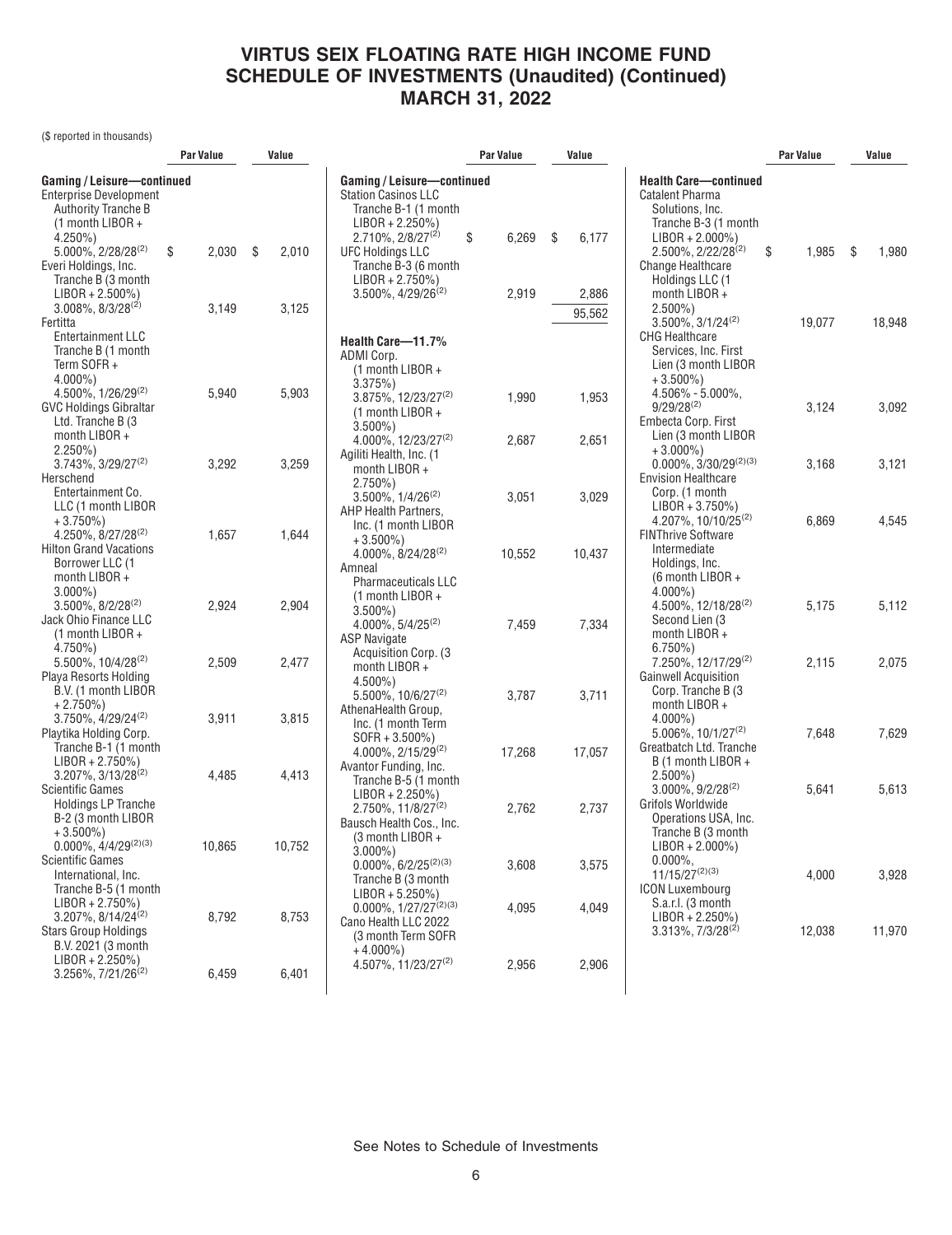(\$ reported in thousands)

|                                                    | Par Value   | Value       |                                                | Par Value   |    | Value |                                                            | Par Value   |      | Value   |
|----------------------------------------------------|-------------|-------------|------------------------------------------------|-------------|----|-------|------------------------------------------------------------|-------------|------|---------|
| <b>Health Care-continued</b>                       |             |             | <b>Health Care-continued</b>                   |             |    |       | <b>Health Care-continued</b>                               |             |      |         |
| ICU Medical, Inc.                                  |             |             | NAPA Management                                |             |    |       | <b>RBP Global Holdings</b>                                 |             |      |         |
| Tranche B (2 month                                 |             |             | Services Corp. (3                              |             |    |       | Ltd. (3 month LIBOR                                        |             |      |         |
| Term SOFR+                                         |             |             | month Term SOFR                                |             |    |       | $+5.250\%$                                                 |             |      |         |
| $2.500\%$ )                                        |             |             | $6.149\%, 2/18/29^{(2)}$                       | \$<br>6,500 | \$ | 6,402 | $6.000\%$ , $6/30/26^{(2)}$                                | 3,881<br>\$ | - \$ | 3,842   |
| 3.000%, 1/8/29(2)                                  | \$<br>3,045 | \$<br>3,030 | <b>National Mentor</b>                         |             |    |       | <b>RPI</b> Intermediate                                    |             |      |         |
| <b>ImageFirst</b>                                  |             |             | Holdings, Inc.                                 |             |    |       | <b>Finance Trust Tranche</b>                               |             |      |         |
| Holdings LLC (3                                    |             |             | First Lien (1 month                            |             |    |       | B-1 (3 month LIBOR                                         |             |      |         |
| month $LIBOR +$                                    |             |             | $LIBOR + 3.750\%)$                             |             |    |       | $+1.750\%$                                                 |             |      |         |
| $4.500\%$ )                                        |             |             | $4.500\% - 4.760\%$ , $3/2/28^{(2)}$           | 7,283       |    | 7,033 | $0.000\%, 2/11/27^{(2)(3)}$                                | 4,261       |      | 4,214   |
| $5.250\% - 5.506\%$ ,                              |             |             | Tranche C, First Lien                          |             |    |       | RXB Holdings, Inc. First                                   |             |      |         |
| $4/27/28^{(2)}$                                    | 2,447       | 2,398       | (3 month LIBOR +                               |             |    |       | Lien (3 month LIBOR                                        |             |      |         |
| Insulet Corp. Tranche B                            |             |             | $3.750\%$                                      |             |    |       | $+4.500\%$                                                 |             |      |         |
| $(1$ month LIBOR +                                 |             |             | 4.760%, 3/2/28 <sup>(2)</sup>                  | 213         |    | 206   | 5.250%, 12/20/27 <sup>(2)</sup>                            | 5,360       |      | 5,319   |
| $3.250\%$ )                                        |             |             | Onex TSG Intermediate                          |             |    |       | <b>SCP Eye Care</b>                                        |             |      |         |
| $3.750\%$ , 4/28/28 <sup>(2)</sup>                 | 5,515       | 5,473       | Corp. (1 month                                 |             |    |       | Services LLC (6                                            |             |      |         |
| LifePoint Health, Inc.                             |             |             | $LIBOR + 4.750\%)$                             |             |    |       | month LIBOR +                                              |             |      |         |
| Tranche B, First Lien                              |             |             | 5.500%, 2/28/28 <sup>(2)</sup>                 | 2,908       |    | 2,879 | $4.500\%$ )                                                | 2,745       |      |         |
| $(1$ month LIBOR +<br>$3.750\%)$                   |             |             | Option Care Health, Inc.<br>Tranche B (1 month |             |    |       | $6.000\%$ , 3/16/28 <sup>(2)</sup><br>Select Medical Corp. |             |      | 2,697   |
| 4.197%, 11/16/25 <sup>(2)</sup>                    | 21,857      | 21,704      | $LIBOR + 2.750\%)$                             |             |    |       | Tranche B (1 month                                         |             |      |         |
| LSCS Holdings, Inc. (1                             |             |             | 3.250%, 10/27/28(2)                            | 8,747       |    | 8,653 | $LIBOR + 2.250\%)$                                         |             |      |         |
| month LIBOR +                                      |             |             | Organon & Co. (3                               |             |    |       | $2.710\%$ , $3/6/25^{(2)}$                                 | 5,000       |      | 4,934   |
| $4.500\%$ )                                        |             |             | month LIBOR +                                  |             |    |       | Signify Health LLC (3)                                     |             |      |         |
| 5.000%, 12/16/28 <sup>(2)</sup>                    | 3,167       | 3,126       | $3.000\%$ )                                    |             |    |       | month LIBOR +                                              |             |      |         |
| Mamba Purchaser, Inc.                              |             |             | $3.563\%, 6/2/28^{(2)}$                        | 6,697       |    | 6,655 | $3.250\%$ )                                                |             |      |         |
| $(1$ month LIBOR +                                 |             |             | Owens & Minor                                  |             |    |       | $4.256\%$ , 6/22/28 <sup>(2)</sup>                         | 3,020       |      | 2,966   |
| $3.750\%$                                          |             |             | Distribution, Inc.                             |             |    |       | Sterigenics-Nordion                                        |             |      |         |
| $4.250\%$ , 10/16/28 <sup>(2)</sup>                | 5,110       | 5,046       | Tranche B-1 (3 month                           |             |    |       | Holdings LLC (3                                            |             |      |         |
| <b>Medical Solutions</b>                           |             |             | $LIBOR + 3.750\%)$                             |             |    |       | month LIBOR +                                              |             |      |         |
| Holdings, Inc. (6                                  |             |             | $0.000\%$ , 3/29/29 <sup>(2)(3)</sup>          | 2,605       |    | 2,592 | $2.750\%)$                                                 |             |      |         |
| month LIBOR +                                      |             |             | <b>Packaging Coordinators</b>                  |             |    |       | 3.250%, 12/11/26 <sup>(2)</sup>                            | 4,125       |      | 4,067   |
| $3.500\%$ )                                        |             |             | Midco, Inc. Tranche                            |             |    |       | <b>Surgery Center</b>                                      |             |      |         |
| 4.000%, 11/1/28(2)                                 | 4,830       | 4,782       | B, First Lien (3 month                         |             |    |       | Holdings, Inc. 2021                                        |             |      |         |
| Medline Borrower LP (1                             |             |             | $LIBOR + 3.750\%)$                             |             |    |       | $(1$ month LIBOR +                                         |             |      |         |
| month LIBOR +                                      |             |             | 4.756%, 11/30/27 <sup>(2)</sup>                | 7,085       |    | 7,039 | $3.750\%$<br>$4.500\%$ , $8/31/26^{(2)}$                   | 10,315      |      | 10,224  |
| $3.250\%$ )<br>$3.750\%$ , 10/23/28 <sup>(2)</sup> | 23,600      | 23,352      | Pediatric Associates<br>Holding Co. LLC (1     |             |    |       | Team Health Holdings,                                      |             |      |         |
| Medrisk, Inc. Tranche B,                           |             |             | month LIBOR +                                  |             |    |       | Inc. (1 month Term                                         |             |      |         |
| First Lien (1 month                                |             |             | $3.250\%$ )                                    |             |    |       | $SOFR + 5.250\%)$                                          |             |      |         |
| $LIBOR + 3.750\%)$                                 |             |             | $3.750\%$ , 12/29/28 <sup>(2)</sup>            | 3,439       |    | 3,390 | $6.250\%$ , $3/2/27^{(2)}$                                 | 11,907      |      | 11,307  |
| $4.500\%$ , 5/10/28 <sup>(2)</sup>                 | 4,895       | 4,846       | PetIQ, Inc. First Lien (3                      |             |    |       | WP CityMD Bidco LLC                                        |             |      |         |
| <b>Midwest Physician</b>                           |             |             | month LIBOR +                                  |             |    |       | (3 month LIBOR +                                           |             |      |         |
| Administrative                                     |             |             | $4.250\%$ )                                    |             |    |       | $3.250\%$ )                                                |             |      |         |
| Services LLC First                                 |             |             | 4.750%, 4/13/28 <sup>(2)</sup>                 | 4,665       |    | 4,630 | $3.750\%$ , 12/22/28 <sup>(2)</sup>                        | 5,631       |      | 5,594   |
| Lien (3 month LIBOR                                |             |             | Phoenix Newco, Inc.                            |             |    |       |                                                            |             |      | 338,437 |
| $+3.250\%)$                                        |             |             | First Lien (1 month                            |             |    |       |                                                            |             |      |         |
| 4.256%, 3/10/28(2)                                 | 5,215       | 5,142       | $LIBOR + 3.500\%)$                             |             |    |       | Housing $-2.9%$                                            |             |      |         |
| <b>MJH Healthcare</b>                              |             |             | $4.000\%$ , 11/15/28 <sup>(2)</sup>            | 3,750       |    | 3,719 | 84 Lumber Co. Tranche                                      |             |      |         |
| <b>Holdings LLC</b><br>Tranche B (1 month)         |             |             | <b>Physician Partners LLC</b>                  |             |    |       | B-1 (1 month LIBOR                                         |             |      |         |
| Term $SOFR +$                                      |             |             | $(1$ month LIBOR +<br>$4.000\%$ )              |             |    |       | $+3.000\%$ )                                               |             |      |         |
| $3.500\%$ )                                        |             |             | 4.500%, 12/22/28 <sup>(2)</sup>                | 3,430       |    | 3,391 | $3.750\%$ , 11/13/26 <sup>(2)</sup>                        | 4,444       |      | 4,403   |
| 4.000%, 12/17/28(2)                                | 6,305       | 6,242       | Pluto Acquisition I, Inc.                      |             |    |       | <b>ACProducts Holdings,</b>                                |             |      |         |
| <b>MPH Acquisition</b>                             |             |             | 2021, First Lien (1                            |             |    |       | Inc. (6 month LIBOR                                        |             |      |         |
| Holdings LLC (1                                    |             |             | month $LIBOR +$                                |             |    |       | $+4.250\%$<br>$4.750\%$ , 5/17/28 <sup>(2)</sup>           |             |      |         |
| month $LIBOR +$                                    |             |             | $4.000\%$                                      |             |    |       | <b>Brookfield Property</b>                                 | 7,703       |      | 6,929   |
| $4.250\%$                                          |             |             | $4.209\%$ , 6/22/26 <sup>(2)</sup>             | 5,001       |    | 4,926 | REIT, Inc. Tranche B                                       |             |      |         |
| 4.750%, 9/1/28(2)                                  | 6,383       | 6,191       | <b>PRA Health Sciences,</b>                    |             |    |       | $(1$ month LIBOR +                                         |             |      |         |
|                                                    |             |             | Inc. (3 month LIBOR                            |             |    |       | $2.500\%$ )                                                |             |      |         |
|                                                    |             |             | $+2.250\%$                                     |             |    |       | $3.180\%$ , $8/27/25^{(2)}$                                | 12,791      |      | 12,458  |
|                                                    |             |             | $3.313\%, 7/3/28^{(2)}$                        | 2,991       |    | 2,974 |                                                            |             |      |         |
|                                                    |             |             |                                                |             |    |       |                                                            |             |      |         |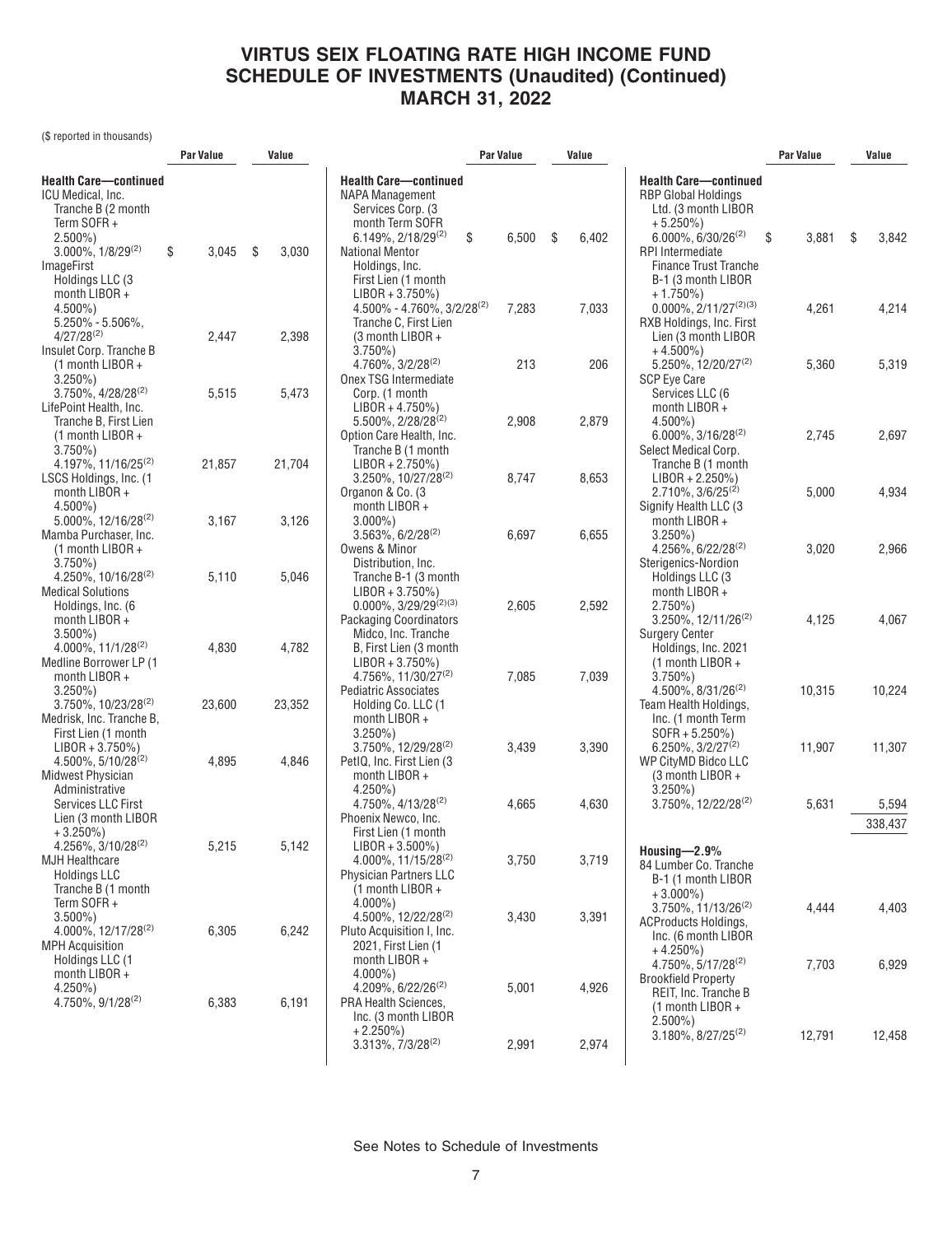(\$ reported in thousands)

|                                                                                                              | Par Value |       | Value        |                                                                                                                             | Par Value   | Value                 |                                                                                                              | <b>Par Value</b> |               |
|--------------------------------------------------------------------------------------------------------------|-----------|-------|--------------|-----------------------------------------------------------------------------------------------------------------------------|-------------|-----------------------|--------------------------------------------------------------------------------------------------------------|------------------|---------------|
| Housing-continued<br>Core & Main LP Tranche<br>B-1 (1 month LIBOR<br>$+2.500\%)$                             |           |       |              | Housing-continued<br>VC GB Holdings I Corp.<br>Second Lien (3<br>month $LIBOR +$                                            |             |                       | <b>Information Technology-continued</b><br>Brave Parent Holdings,<br>Inc. (1 month LIBOR<br>$+4.000\%$ )     |                  |               |
| $2.947\%$ , $7/27/28^{(2)}$<br>CP Iris Holdco I, Inc.<br>First Lien (1 month<br>$LIBOR + 3.750\%)$           | \$        | 6,813 | -\$<br>6,745 | $6.750\%$<br>7.756%, 7/23/29 <sup>(2)</sup>                                                                                 | \$<br>1,250 | S.<br>1,206<br>85,030 | $4.209\%$ , $4/18/25^{(2)}$<br>Bright Bidco B.V. 2018,<br>Tranche B (3 month<br>$LIBOR + 3.500\%)$           | 4,173<br>\$      | - \$<br>4,115 |
| $4.000\%$ , $10/2/28^{(2)}$<br>Cushman & Wakefield<br>U.S. Borrower LLC (1<br>month $LIBOR +$<br>$2.750\%)$  |           | 2,929 | 2,854        | Information Technology-14.9%<br>Allegro MicroSystems,<br>Inc. (1 month LIBOR<br>$+3.750\%$                                  |             |                       | $4.774\%$ , 6/30/24 <sup>(2)</sup><br>Castle U.S. Holding<br>Corp.<br>$(1$ month LIBOR +<br>$3.750\%$        | 6,081            | 3,625         |
| $3.207\%$ , $8/21/25^{(2)}$<br>Foley Products Co. LLC<br>(3 month Term SOFR<br>$+4.750\%)$                   |           | 6,992 | 6,887        | 4.250%, 9/30/27(2)<br>Altar Bidco, Inc.<br>(1 month Term SOFR<br>$+3.350\%$                                                 | 393         | 389                   | 4.207%, $1/29/27^{(2)}$<br>Tranche B-2 (1 month<br>$LIBOR + 4.000\%)$<br>$4.750\%$ , $1/29/27^{(2)}$         | 795<br>3,967     | 767<br>3,927  |
| 5.551%, 12/29/28 <sup>(2)</sup><br><b>Forest City</b><br><b>Enterprises LP</b>                               |           | 4,055 | 4,014        | $3.850\%$ , $2/1/29^{(2)}$<br>Second Lien (1<br>month LIBOR +<br>$5.600\%$                                                  | 4,295       | 4,232                 | Cloudera, Inc.<br>$(1$ month LIBOR +<br>$3.750\%$<br>4.250%, 10/8/28 <sup>(2)</sup>                          | 3,750            | 3,698         |
| Tranche B (3 month<br>$LIBOR + 3.500\%)$<br>$0.000\%, 12/8/25^{(2)(3)}$<br><b>Foundation Building</b>        |           | 1,899 | 1,884        | $6.100\%$ , $2/1/30^{(2)}$<br>Apttus Corporation (3)<br>month $LIBOR +$<br>$4.250\%$                                        | 2,950       | 2,906                 | Second Lien (1<br>month $LIBOR +$<br>$6.000\%$ )                                                             |                  |               |
| Materials, Inc. First<br>Lien (3 month LIBOR<br>$+3.250\%$<br>$3.750\%$ , $1/31/28^{(2)}$                    |           | 5,444 | 5,342        | 5.000%, 5/8/28(2)<br>AQA Acquisition<br>Holding, Inc. First<br>Lien (3 month LIBOR                                          | 3,094       | 3,082                 | 6.500%, 10/8/29(2)<br>ConnectWise LLC (1<br>month $LIBOR +$<br>$3.500\%$                                     | 2,000            | 1,965         |
| Griffon Corp. Tranche B<br>(3 month Term SOFR<br>$+2.750\%)$<br>3.267%, 1/24/29(2)<br>Hunter Douglas, Inc.   |           | 3,825 | 3,781        | $+4.250\%$<br>5.256%, 3/3/28(2)<br>ASP T3 Acquisition Co.<br>LLC First Lien (3<br>month $LIBOR +$                           | 3,885       | 3,861                 | $4.000\%$ , $9/29/28^{(2)}$<br>ConvergeOne Holdings,<br>Inc. First Lien (1<br>month $LIBOR +$<br>$5.000\%$ ) | 5,681            | 5,635         |
| Tranche B-1 (3 month<br>Term SOFR+<br>$3.500\%$<br>4.000%, 2/26/29(2)                                        |           | 5,815 | 5,691        | $4.250\%$ )<br>5.256%, 10/8/28(2)<br>Astra Acquisition Corp.<br>Tranche B (1 month                                          | 3,020       | 2,960                 | 5.457%, 1/4/26 <sup>(2)</sup><br>CoreLogic, Inc. First<br>Lien (1 month LIBOR<br>$+3.500\%$                  | 6,726            | 6,417         |
| Installed Building<br>Products, Inc. (1<br>month $LIBOR +$<br>$2.250\%$ )<br>2.750%, 12/14/28 <sup>(2)</sup> |           | 2,993 | 2,979        | $LIBOR + 5.250\%)$<br>5.750%, 10/25/28 <sup>(2)</sup><br>Atlas Purchaser, Inc.<br>First Lien (3 month<br>$LIBOR + 5.250\%)$ | 6,489       | 6,286                 | $4.000\%$ , 6/2/28 <sup>(2)</sup><br>Cornerstone<br>OnDemand, Inc. (1<br>month LIBOR +<br>$3.750\%$          | 7,154            | 7,060         |
| <b>LBM Acquisition LLC</b><br>First Lien (1 month<br>$LIBOR + 3.750\%)$<br>4.500%, 12/17/27 <sup>(2)</sup>   |           | 6,328 | 6,164        | $6.000\%$ , 5/8/28 <sup>(2)</sup><br>Second Lien (3<br>month LIBOR +<br>$9.000\%$ )                                         | 5,013       | 4,855                 | 4.250%, 10/16/28 <sup>(2)</sup><br>Creation Technologies,<br>Inc. (3 month LIBOR<br>$+5.500\%$ )             | 3,770            | 3,728         |
| Quikrete Holdings, Inc.<br>Tranche B-1 (3 month<br>$LIBOR + 3.000\%$<br>$0.000\%$ , 6/9/28 <sup>(2)(3)</sup> |           | 3,610 | 3,540        | $9.750\%$ , $5/7/29^{(2)}$<br>Avaya, Inc. Tranche B-1<br>(1 month LIBOR +<br>$4.250\%$ )                                    | 825         | 792                   | 6.000%, 10/5/28(2)<br>DCert Buyer, Inc.<br>First Lien (1 month<br>$LIBOR + 4.000\%)$                         | 3,550            | 3,461         |
| Smyrna Ready Mix<br><b>Concrete LLC</b><br>$0.000\%$ , 3/24/29 <sup>(2)</sup><br>Snap One Holdings           |           | 3,990 | 3,930        | 4.647%, 12/15/27 <sup>(2)</sup><br>Barracuda Networks,<br>Inc. First Lien (3<br>month LIBOR +                               | 7,148       | 7,089                 | 4.457%, 10/16/26 <sup>(2)</sup><br>Second Lien (1<br>month LIBOR +<br>$7.000\%$ )                            | 2,065            | 2,047         |
| Corp. (3 month<br>$LIBOR + 4.500\%)$<br>5.506%, 12/28/28 <sup>(2)</sup>                                      |           | 6,350 | 6,223        | $3.750\%$<br>4.733%, 2/12/25 <sup>(2)</sup>                                                                                 | 4,052       | 4,030                 | 7.457%, 2/19/29 <sup>(2)</sup>                                                                               | 3,625            | 3,575         |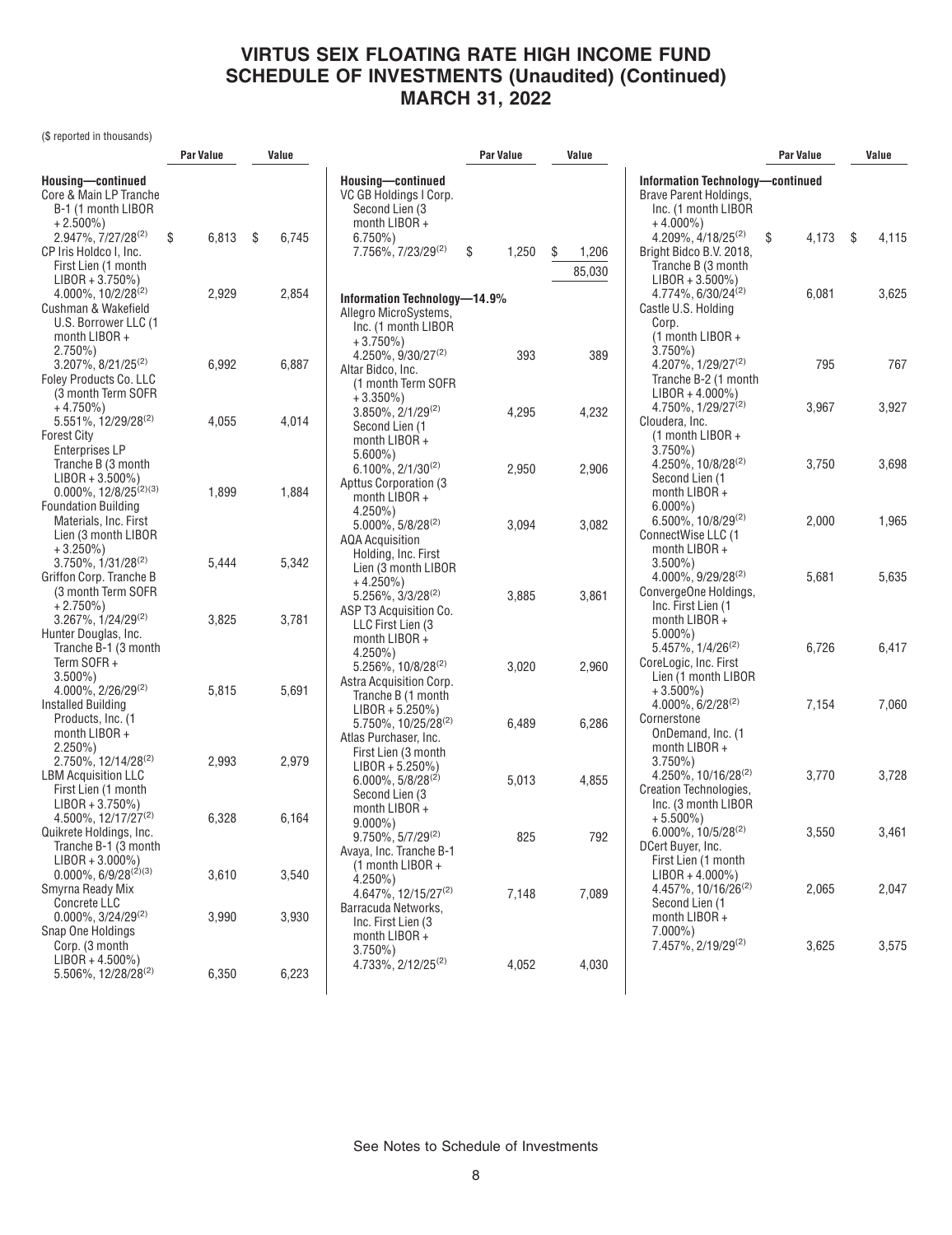(\$ reported in thousands)

|                                                 | Par Value                        | Value        |                                               | Par Value                        | Value |        |                                                                 | <b>Par Value</b> |    | Value  |  |
|-------------------------------------------------|----------------------------------|--------------|-----------------------------------------------|----------------------------------|-------|--------|-----------------------------------------------------------------|------------------|----|--------|--|
| Digi International, Inc.                        | Information Technology-continued |              | <b>MA Financeco LLC</b>                       | Information Technology-continued |       |        | <b>Information Technology-continued</b><br>N-able International |                  |    |        |  |
| $(1$ month LIBOR +                              |                                  |              | Tranche B-4 (3 month                          |                                  |       |        | Holdings II LLC (3                                              |                  |    |        |  |
| $5.000\%$ )                                     |                                  |              | $LIBOR + 4.250\%)$                            |                                  |       |        | month LIBOR +                                                   |                  |    |        |  |
| 5.500%, 11/1/28 <sup>(2)</sup>                  | \$<br>4,160                      | -\$<br>4,139 | $5.250\%$ , 6/5/25 <sup>(2)</sup>             | \$<br>7,884                      | \$    | 7,806  | $3.000\%$ )                                                     |                  |    |        |  |
| E20pen LLC (3 month                             |                                  |              | Macom Technology                              |                                  |       |        | $3.508\%$ , $7/19/28^{(2)}$                                     | \$<br>2,254      | \$ | 2,226  |  |
| $LIBOR + 3.500\%)$                              |                                  |              | Solutions Holdings,                           |                                  |       |        | NortonLifeLock, Inc.                                            |                  |    |        |  |
| $4.000\%$ , $2/4/28^{(2)}$                      | 4,494                            | 4,429        | Inc. (1 month LIBOR                           |                                  |       |        | Tranche B (3 month                                              |                  |    |        |  |
| Endurance International<br>Group Holdings, Inc. |                                  |              | $+2.250\%$                                    | 596                              |       | 588    | $LIBOR + 2.000\%)$<br>$0.000\%$ , 1/28/29 <sup>(2)(3)</sup>     |                  |    |        |  |
| (3 month LIBOR +                                |                                  |              | $2.459\%, 5/17/24^{(2)}$<br>Magenta Buyer LLC |                                  |       |        | Oceankey U.S. II Corp.                                          | 11,265           |    | 11,115 |  |
| $3.500\%$ )                                     |                                  |              | First Lien (3 month                           |                                  |       |        | (1 month LIBOR +                                                |                  |    |        |  |
| $4.250\%, 2/10/28^{(2)}$                        | 4,249                            | 4,122        | $LIBOR + 5.000\%)$                            |                                  |       |        | $3.500\%$ )                                                     |                  |    |        |  |
| Ensono LP First Lien (3                         |                                  |              | 5.750%, 7/27/28 <sup>(2)</sup>                | 6,653                            |       | 6,592  | $4.000\%$ , 12/15/28 <sup>(2)</sup>                             | 2,110            |    | 2,087  |  |
| month LIBOR +                                   |                                  |              | Second Lien (3                                |                                  |       |        | Orchid Merger Sub                                               |                  |    |        |  |
| $4.000\%$ )                                     |                                  |              | month LIBOR +                                 |                                  |       |        | II LLC (3 month Term                                            |                  |    |        |  |
| 4.750%, 5/26/28 <sup>(2)</sup>                  | 3,578                            | 3,511        | $8.250\%$                                     |                                  |       |        | $SOFR + 5.000\%)$                                               |                  |    |        |  |
| EP Purchaser LLC (3                             |                                  |              | $9.000\%, 7/27/29^{(2)}$                      | 2,540                            |       | 2,511  | 5.327%, 7/27/27 <sup>(2)</sup>                                  | 5,505            |    | 5,257  |  |
| month LIBOR +                                   |                                  |              | Magnite, Inc. (3 month                        |                                  |       |        | Ping Identity Corp. (1                                          |                  |    |        |  |
| $3.500\%$                                       |                                  |              | $LIBOR + 5.000\%)$                            |                                  |       |        | month Term SOFR +                                               |                  |    |        |  |
| 4.506%, 11/6/28 <sup>(2)</sup>                  | 3,695                            | 3,663        | $5.750\% - 5.810\%$ ,                         |                                  |       |        | $3.750\%$ )                                                     |                  |    |        |  |
| Greeneden                                       |                                  |              | $4/28/28^{(2)}$                               | 4,237                            |       | 4,185  | 4.250%, 11/22/28 <sup>(2)</sup>                                 | 3,795            |    | 3,767  |  |
| U.S. Holdings II LLC                            |                                  |              | Mavenir Systems, Inc.                         |                                  |       |        | Planview Parent, Inc.                                           |                  |    |        |  |
| Tranche B-4 (1 month                            |                                  |              | (3 month LIBOR +                              |                                  |       |        | First Lien (3 month                                             |                  |    |        |  |
| $LIBOR + 4.000\%)$                              |                                  |              | 4.750%)                                       |                                  |       |        | $LIBOR + 4.000\%)$                                              |                  |    |        |  |
| 4.750% - 4.983%,<br>$12/1/27^{(2)}$             |                                  |              | 5.250%, 8/18/28(2)                            | 7,500                            |       | 7,444  | 5.006%, 12/17/27 <sup>(2)</sup>                                 | 3,516            |    | 3,467  |  |
| IDERA, Inc. First Lien (3                       | 15,340                           | 15,301       | Maverick Bidco, Inc.                          |                                  |       |        | Polaris Newco LLC First<br>Lien (1 month LIBOR                  |                  |    |        |  |
| month LIBOR +                                   |                                  |              | First Lien (3 month<br>$LIBOR + 3.750\%)$     |                                  |       |        | $+4.000\%$                                                      |                  |    |        |  |
| $3.750\%)$                                      |                                  |              | $4.500\%$ , 5/18/28 <sup>(2)</sup>            | 2,878                            |       | 2,835  | $4.500\%$ , 6/2/28 <sup>(2)</sup>                               | 4,840            |    | 4,800  |  |
| $4.500\%$ , $3/2/28^{(2)}$                      | 4,201                            | 4,119        | MaxLinear, Inc. Tranche                       |                                  |       |        | Project Ruby Ultimate                                           |                  |    |        |  |
| II-VI, Inc. Tranche B (3)                       |                                  |              | B (1 month LIBOR +                            |                                  |       |        | Parent Corp. First                                              |                  |    |        |  |
| month LIBOR +                                   |                                  |              | $2.250\%$ )                                   |                                  |       |        | Lien (1 month LIBOR                                             |                  |    |        |  |
| $2.750\%$                                       |                                  |              | $2.750\%$ , 6/23/28 <sup>(2)</sup>            | 7,781                            |       | 7,684  | $+3.250\%)$                                                     |                  |    |        |  |
| $0.000\%$ , 12/8/28 <sup>(2)(3)</sup>           | 7,645                            | 7,588        | McAfee Corp. Tranche                          |                                  |       |        | $4.000\%$ , $3/10/28^{(2)}$                                     | 6,596            |    | 6,524  |  |
| Instructure Holdings,                           |                                  |              | B-1 (3 month Term                             |                                  |       |        | Proofpoint, Inc. (3)                                            |                  |    |        |  |
| Inc. Tranche B (6                               |                                  |              | SOFR + 4.000%)                                |                                  |       |        | month LIBOR +                                                   |                  |    |        |  |
| month LIBOR +                                   |                                  |              | $4.500\%$ , $3/1/29^{(2)}$                    | 16,350                           |       | 16,207 | $3.250\%$ )                                                     |                  |    |        |  |
| $2.750\%)$                                      |                                  |              | MeridianLink, Inc. (3                         |                                  |       |        | $3.758\%$ , $8/31/28^{(2)}$                                     | 4,229            |    | 4,179  |  |
| 3.269%, 10/30/28(2)                             | 2,935                            | 2,920        | month LIBOR +                                 |                                  |       |        | Quest Software                                                  |                  |    |        |  |
| Ivanti Software, Inc.                           |                                  |              | $3.000\%$ )                                   |                                  |       |        | U.S. Holdings, Inc.                                             |                  |    |        |  |
| $(3$ month LIBOR +                              |                                  |              | 4.006%, 11/10/28 <sup>(2)</sup>               | 4,540                            |       | 4,441  | First Lien (3 month                                             |                  |    |        |  |
| $4.000\%$ )<br>4.750%, 12/1/27 <sup>(2)</sup>   | 2,653                            | 2,601        | Mermaid Bidco, Inc.<br>Tranche B-2 (3 month   |                                  |       |        | Term SOFR+<br>$4.250\%$ )                                       |                  |    |        |  |
| Tranche B. First Lien                           |                                  |              | $LIBOR + 3.500\%)$                            |                                  |       |        | $4.750\%$ , $2/1/29^{(2)}$                                      | 4,250            |    | 4,180  |  |
| $(3$ month LIBOR +                              |                                  |              | 4.250%, 12/22/27 <sup>(2)</sup>               | 6,042                            |       | 5,963  | Second Lien (3                                                  |                  |    |        |  |
| $4.250\%$ )                                     |                                  |              | MKS Instruments, Inc.                         |                                  |       |        | month SOFR 5D +                                                 |                  |    |        |  |
| 5.000%, 12/1/27(2)                              | 3,075                            | 3,027        | Tranche B (3 month                            |                                  |       |        | $7.650\%$ )                                                     |                  |    |        |  |
| LI Group Holdings, Inc.                         |                                  |              | $LIBOR + 2.250\%)$                            |                                  |       |        | 7.920%, 2/1/30(2)                                               | 8,500            |    | 8,229  |  |
| 2021 (3 month                                   |                                  |              | $0.000\%$ , 10/20/28 <sup>(3)</sup>           | 18,061                           |       | 17,886 | Rackspace Technology                                            |                  |    |        |  |
| $LIBOR + 3.750\%)$                              |                                  |              | Tranche B-6 (1 month                          |                                  |       |        | Global, Inc. Tranche B                                          |                  |    |        |  |
| 4.756% - 5.250%,                                |                                  |              | $LIBOR + 1.750\%)$                            |                                  |       |        | $(3$ month LIBOR +                                              |                  |    |        |  |
| $3/11/28^{(2)}$                                 | 3,160                            | 3,126        | $2.207\%$ , $2/2/26^{(2)}$                    | 1,948                            |       | 1,922  | $2.750\%$ )                                                     |                  |    |        |  |
| LogMeIn, Inc. First Lien                        |                                  |              | <b>Motus Operations LLC</b>                   |                                  |       |        | 3.500%, 2/15/28 <sup>(2)</sup>                                  | 7,672            |    | 7,516  |  |
| $(1$ month LIBOR +                              |                                  |              | $(3$ month LIBOR +                            |                                  |       |        |                                                                 |                  |    |        |  |
| 4.750%)                                         |                                  |              | $4.000\%$ )                                   |                                  |       |        |                                                                 |                  |    |        |  |
| 5.218%, 8/31/27 <sup>(2)</sup>                  | 10,231                           | 10,029       | 4.703%, 11/3/28 <sup>(2)</sup>                | 3,250                            |       | 3,197  |                                                                 |                  |    |        |  |
|                                                 |                                  |              |                                               |                                  |       |        |                                                                 |                  |    |        |  |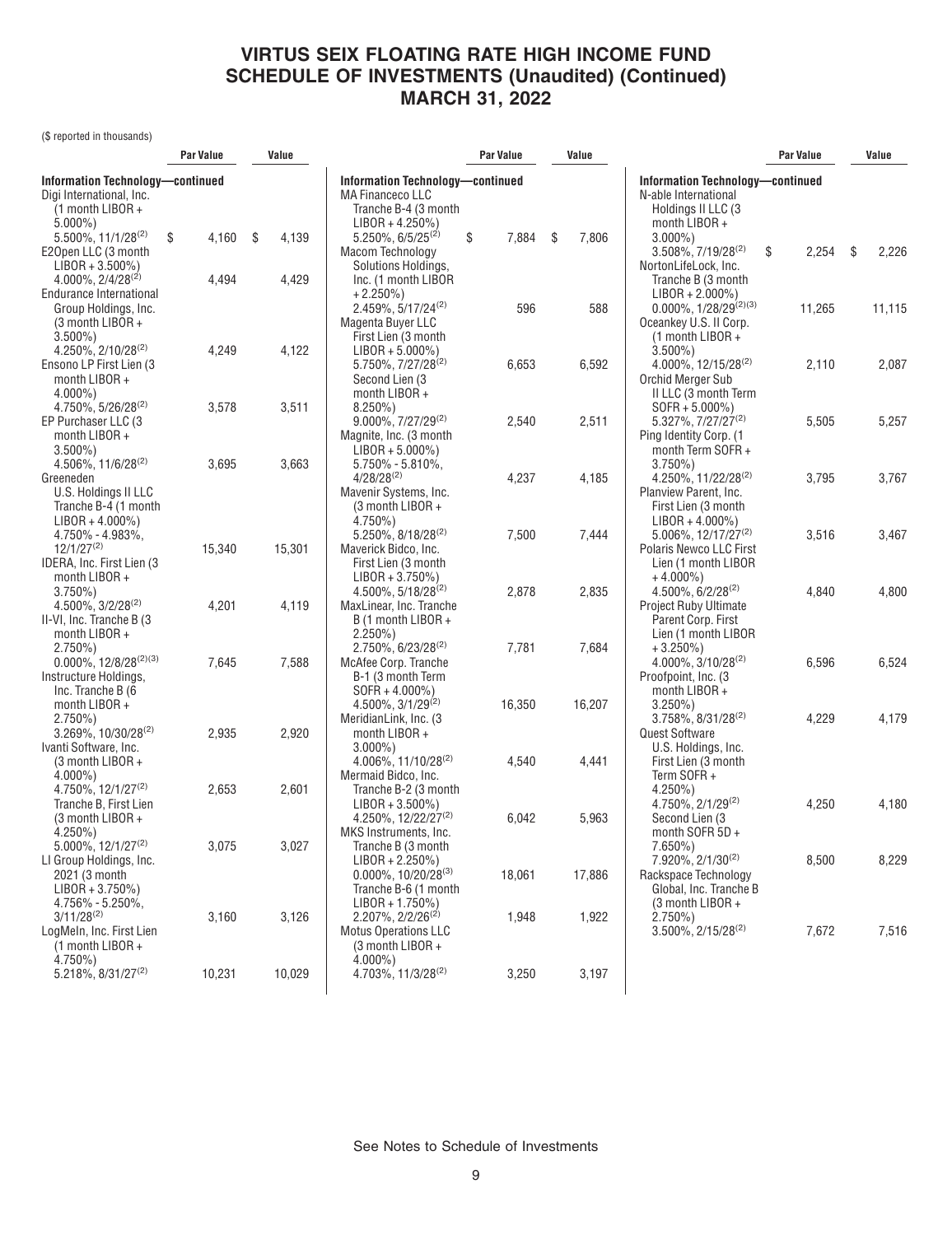(\$ reported in thousands)

|                                                                                                                        | <b>Par Value</b> |    | Value                                                                                         | Par Value                                                                                                  |             | Value |        |                                                                                                                     | <b>Par Value</b> |      | Value             |  |
|------------------------------------------------------------------------------------------------------------------------|------------------|----|-----------------------------------------------------------------------------------------------|------------------------------------------------------------------------------------------------------------|-------------|-------|--------|---------------------------------------------------------------------------------------------------------------------|------------------|------|-------------------|--|
| Information Technology-continued<br><b>Red Planet</b><br><b>Borrower LLC First</b><br>Lien (3 month LIBOR              |                  |    | <b>Information Technology-continued</b><br>Synaptics, Inc. (6<br>month LIBOR +<br>$2.250\%$ ) |                                                                                                            |             |       |        | Information Technology-continued<br>Tranche B-1 (3 month<br>Term SOFR+<br>$4.000\%$ )                               |                  |      |                   |  |
| $+3.750\%)$<br>4.756%, 10/2/28 <sup>(2)</sup><br>Renaissance Holding<br>Corp. First Lien (1                            | \$<br>4,249      | \$ | 4,186                                                                                         | 2.750%, 12/1/28(2)<br>Taboola, Inc. Tranche B<br>$(3$ month LIBOR +<br>$4.000\%$ )                         | 2,672<br>\$ | \$    | 2,657  | $4.500\%$ , $2/15/29^{(2)}$<br>Xperi Holding Corp.<br>Tranche B (1 month<br>$LIBOR + 3.500\%)$                      | \$<br>1,200      | - \$ | 1,188             |  |
| month $LIBOR +$<br>$3.250\%$ )<br>$3.707\%$ , $5/30/25^{(2)}$                                                          | 4,553            |    | 4,493                                                                                         | 4.500%, 9/1/28(2)<br>Tenable, Inc. (3 month<br>$LIBOR + 2.750\%)$                                          | 4,363       |       | 4,330  | $3.957\%$ , 6/8/28 <sup>(2)</sup>                                                                                   | 10,873           |      | 10,729<br>430.809 |  |
| Renaissance Holdings<br>Corp. (3 month<br>$LIBOR + 4.500\%)$<br>$0.000\%, 3/30/29^{(2)(3)}$                            | 1,080            |    | 1,073                                                                                         | $3.269\%, 7/7/28^{(2)}$<br>TIBCO Software, Inc.<br>Tranche B-3 (1 month<br>$LIBOR + 3.750\%)$              | 2,658       |       | 2,625  | Manufacturing-3.5%<br>Ali Group SRL Tranche<br>B (3 month LIBOR +                                                   |                  |      |                   |  |
| Seattle SpinCo, Inc.<br>$(1$ month LIBOR +<br>$2.750\%)$<br>2.959%, 6/21/24 <sup>(2)</sup>                             | 3,490            |    | 3,437                                                                                         | $4.210\%$ , 6/30/26 <sup>(2)</sup><br>Turing Midco LLC (1<br>month $LIBOR +$<br>$2.750\%$                  | 6,708       |       | 6,666  | $2.500\%$ )<br>$0.000\%$<br>$10/13/28^{(2)(3)}$<br>Alliance Laundry                                                 | 3,770            |      | 3,710             |  |
| Tranche B-1 (1 month<br>Term SOFR+<br>$4.000\%$ )                                                                      |                  |    |                                                                                               | $3.250\%$ , $3/24/28^{(2)}$<br>Uber Technologies, Inc.<br>2021 (3 month                                    | 2,191       |       | 2,157  | Systems LLC Tranche<br>B (3 month LIBOR +<br>$0.750\%$<br>4.250%, 10/8/27 <sup>(2)</sup>                            | 3,554            |      | 3,517             |  |
| 4.500%, 2/26/27 <sup>(2)</sup><br>SolarWinds Holdings,<br>Inc. 2018 (1 month<br>$LIBOR + 2.750\%)$                     | 1,060            |    | 1,047                                                                                         | $LIBOR + 3.500\%)$<br>$0.000\%$ , 2/25/27 <sup>(2)(3)</sup><br>UKG, Inc.<br>2021, Second Lien (3           | 2,000       |       | 1,990  | Alltech, Inc. Tranche B<br>(1 month LIBOR +<br>$4.000\%$ )<br>4.500%, 10/13/28 <sup>(2)</sup>                       | 2,928            |      | 2,876             |  |
| $3.207\%$ , $2/5/24^{(2)}$<br>Sovos Compliance LLC<br>First Lien (1 month<br>$LIBOR + 4.500\%)$                        | 6,613            |    | 6,514                                                                                         | month LIBOR +<br>$5.250\%$<br>$5.750\%$ , $5/3/27^{(2)}$<br>2021-2, First Lien (3)                         | 675         |       | 669    | American Trailer World<br>Corp. First Lien (1<br>month Term SOFR +                                                  |                  |      |                   |  |
| 5.000%, 8/11/28(2)<br><b>SS&amp;C Technologies</b><br>Holdings, Inc.<br>Tranche B-6 (3 month                           | 2,131            |    | 2,124                                                                                         | month LIBOR +<br>$3.250\%$ )<br>$3.750\%$ , $5/4/26^{(2)}$<br><b>Ultimate Software</b>                     | 14,364      |       | 14,234 | $3.850\%$ )<br>$4.500\%$ , $3/3/28^{(2)}$<br>Apex Group<br>Treasury LLC (3<br>month LIBOR +                         | 6,426            |      | 6,153             |  |
| $LIBOR + 2.250\%)$<br>$0.000\%$ , 3/22/29 <sup>(2)(3)</sup><br>Tranche B-7 (3 month<br>$LIBOR + 2.250\%)$              | 1,444            |    | 1,430                                                                                         | Group, Inc. (The)<br>First Lien (3 month<br>$LIBOR + 3.750\%)$<br>4.756%, $5/4/26^{(2)}$                   | 5,118       |       | 5,093  | $3.750\%$ )<br>4.756%, 7/27/28 <sup>(2)</sup><br>Canada Goose, Inc.<br>2021 (3 month                                | 3,766            |      | 3,731             |  |
| $0.000\%, 3/22/29^{(2)(3)}$<br>SS&C Technologies,<br>Inc.<br>Tranche B-3 (1 month<br>$LIBOR + 1.750\%)$                | 1,956            |    | 1,936                                                                                         | Ultra Clean Holdings,<br>Inc. Tranche B (1<br>month LIBOR +<br>$3.750\%$<br>4.207%, 8/27/25 <sup>(2)</sup> | 8,626       |       | 8,594  | $LIBOR + 3.500\%)$<br>4.506%, $10/7/27^{(2)}$<br>Gates Global LLC<br>Tranche B-3 (1 month<br>$LIBOR + 2.500\%)$     | 4,017            |      | 3,979             |  |
| $2.207\%$ , 4/16/25 <sup>(2)</sup><br>Tranche B-4 (1 month<br>$LIBOR + 1.750\%)$<br>$2.207\%$ , 4/16/25 <sup>(2)</sup> | 1,428<br>1,160   |    | 1,405<br>1,140                                                                                | UST Holdings Ltd. (1<br>month LIBOR +<br>$3.750\%$<br>4.250%, 11/20/28 <sup>(2)</sup>                      | 4,190       |       | 4,127  | $3.250\%, 3/31/27^{(2)}$<br>Granite U.S. Holdings<br>Corp. Tranche B (3                                             | 9,548            |      | 9,400             |  |
| Surf Holdings S.a.r.l<br>First Lien (3 month<br>$LIBOR + 3.500\%)$                                                     |                  |    |                                                                                               | Valkyr Purchaser LLC (3<br>month LIBOR +<br>$4.000\%$ )                                                    |             |       |        | month LIBOR +<br>$4.000\%$ )<br>$5.063\%$ , $9/30/26^{(2)}$<br>Grinding Media, Inc.                                 | 2,260            |      | 2,232             |  |
| $4.110\%, \frac{3}{5}/\frac{27^{(2)}}{2}$<br>Symplr Software, Inc.<br>First Lien (3 month<br>Term SOFR $+$             | 5,616            |    | 5,556                                                                                         | $4.750\%$ , 11/5/27 <sup>(2)</sup><br>Vertiv Group Corp.<br>Tranche B (1 month<br>$LIBOR + 2.750\%)$       | 4,192       |       | 4,182  | First Lien (3 month<br>$LIBOR + 4.000\%)$<br>$4.796\%$ , 10/12/28 <sup>(2)</sup><br><b>Hyperion Materials &amp;</b> | 3,542            |      | 3,502             |  |
| $4.500\%$ )<br>5.251%, 12/22/27 <sup>(2)</sup>                                                                         | 4,633            |    | 4,553                                                                                         | $2.991\%, 3/2/27^{(2)}$<br>Virtusa Corp.<br>Tranche B (1 month<br>$LIBOR + 3.750\%)$                       | 4,140       |       | 4,031  | Technologies, Inc. (3)<br>month LIBOR +<br>$4.500\%$ )<br>$5.008\%$ , $8/30/28^{(2)}$                               | 2,314            |      | 2,290             |  |
|                                                                                                                        |                  |    |                                                                                               | 4.500%, 2/11/28(2)                                                                                         | 7,028       |       | 6,958  |                                                                                                                     |                  |      |                   |  |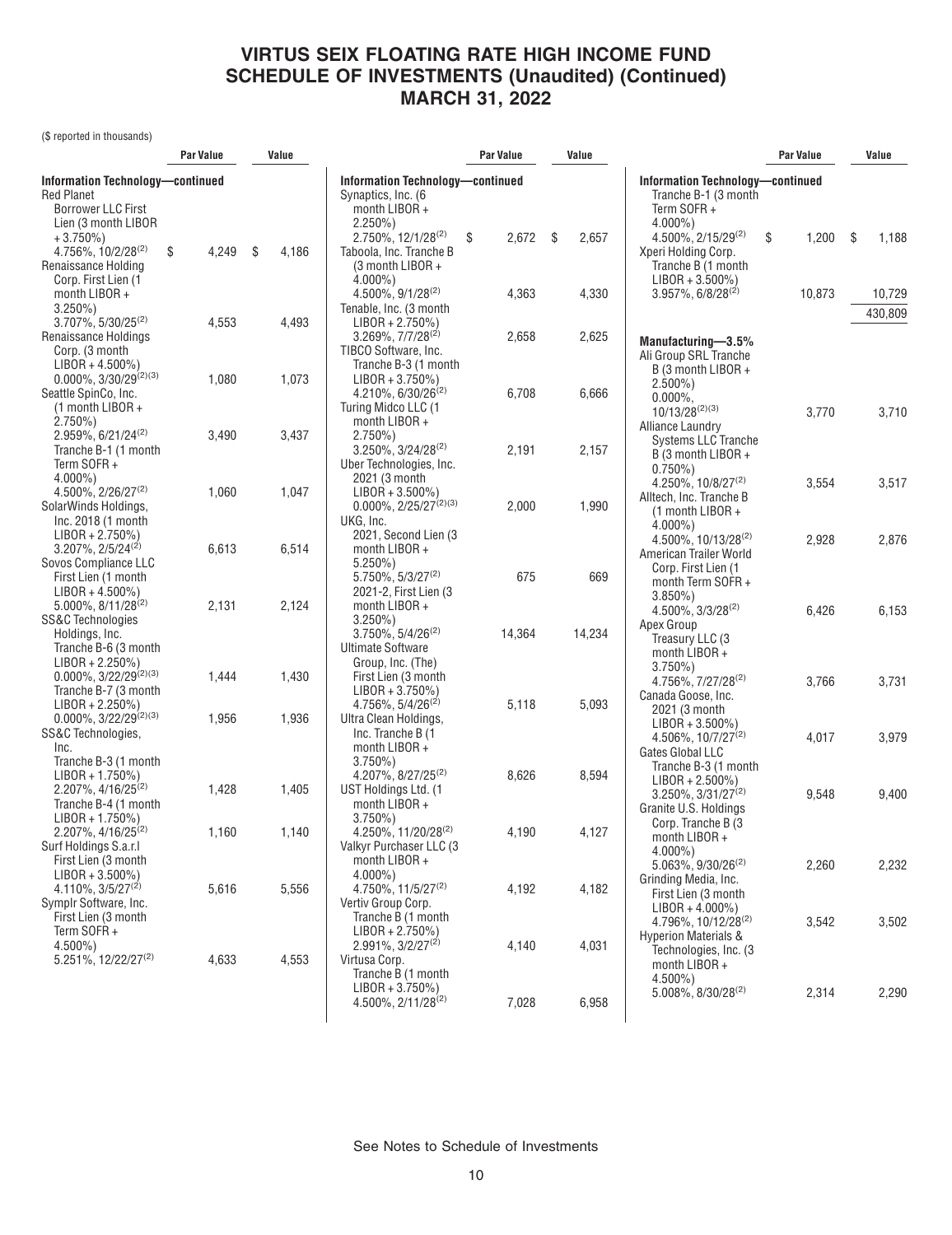(\$ reported in thousands)

|                                                                                                                               | Par Value   | Value           |                                                                                                                                | Par Value      | Value                |                                                                                                                                                               | Par Value      | Value           |
|-------------------------------------------------------------------------------------------------------------------------------|-------------|-----------------|--------------------------------------------------------------------------------------------------------------------------------|----------------|----------------------|---------------------------------------------------------------------------------------------------------------------------------------------------------------|----------------|-----------------|
| Manufacturing-continued<br>Madison IAQ LLC (6<br>month LIBOR +<br>$3.250\%$<br>$4.524\%, 6/21/28^{(2)}$                       | \$<br>3,772 | -\$<br>3,713    | Media / Telecom -<br><b>Broadcasting-continued</b><br>Gray Television, Inc.<br>Tranche C (1 month<br>$LIBOR + 2.500\%)$        |                |                      | <b>Media / Telecom - Cable/Wireless</b><br>Video-continued<br>Radiate Holdco LLC (1<br>month LIBOR +<br>$3.250\%$ )                                           |                |                 |
| Ozark Holdings LLC<br>2020 (1 month<br>$LIBOR + 3.750\%)$<br>4.250%, 12/16/27 <sup>(2)</sup><br>Pelican Products, Inc.        | 2,847       | 2,811           | $2.731\%, 1/2/26^{(2)}$<br>\$<br>Hubbard Radio LLC (1<br>month LIBOR +<br>$4.250\%$ )<br>5.250%, 3/28/25 <sup>(2)</sup>        | 6,986<br>2,292 | \$<br>6,924<br>2,272 | $4.000\%$ , $9/25/26^{(2)}$<br><b>Telenet Financing</b><br>USD LLC Tranche AR<br>(3 month LIBOR +<br>$2.000\%$ )                                              | \$<br>10,399   | S<br>10,299     |
| First Lien (3 month<br>$LIBOR + 4.250\%)$<br>4.750%, 12/29/28 <sup>(2)</sup><br>Plaskolite PPC                                | 6,110       | 5,980           | Terrier Media Buyer, Inc.<br>2021, Tranche B (1<br>month LIBOR +<br>$3.500\%$ )                                                |                |                      | 2.397%, 4/28/28 <sup>(2)</sup><br>Virgin Media Bristol LLC<br>Tranche N (3 month<br>$LIBOR + 2.500\%)$                                                        | 6,435          | 6,278           |
| Intermediate II LLC<br>2021-1 (6 month<br>$LIBOR + 4.000\%)$<br>4.750%, 12/15/25 <sup>(2)</sup><br>Safe Fleet Holdings LLC    | 2,406       | 2,303           | 3.957%, 12/17/26 <sup>(2)</sup><br>Univision<br>Communications,<br>Inc. 2021 (1 month<br>$LIBOR + 3.250\%)$                    | 4,975          | 4,893                | 2.897%, 1/31/28 <sup>(2)</sup><br>Wide Open West<br>Finance LLC Tranche<br>B (3 month Term<br>$SOFR + 3.000\%$                                                | 11,256         | 11,103          |
| 2022 (3 month Term<br>$SOFR + 3.750\%)$<br>4.400%, 2/23/29 <sup>(2)</sup><br>Standard Industries.                             | 4,000       | 3,933           | $4.000\%$ , $3/15/26^{(2)}$                                                                                                    | 12,203         | 12,117<br>46,531     | 3.500%, 12/20/28(2)<br>Ziggo Financing<br>Partnership Tranche I<br>$(3$ month LIBOR +                                                                         | 2,948          | 2,926           |
| Inc. (6 month LIBOR<br>$+2.500\%$<br>$3.788\%, 9/22/28^{(2)}$<br>Tenneco, Inc. Tranche B                                      | 9,318       | 9,290           | <b>Media / Telecom - Cable/Wireless</b><br>Video $-3.2\%$<br><b>Atlantic Broadband</b><br>Finance LLC Tranche                  |                |                      | $2.500\%$ )<br>2.897%, 4/28/28 <sup>(2)</sup>                                                                                                                 | 6,867          | 6,756<br>92,521 |
| $(1$ month LIBOR +<br>$3.000\%$ )<br>$3.457\%$ , 10/1/25 <sup>(2)</sup><br>Truck Hero, Inc. (1                                | 13,983      | 13,789          | B (1 month LIBOR +<br>$2.500\%$ )<br>$3.000\%$ , $9/1/28^{(2)}$<br>Charter<br>Communications                                   | 7,213          | 7,153                | <b>Media / Telecom - Diversified</b><br>Media- $3.6\%$<br>Allen Media LLC<br>Tranche B (3 month                                                               |                |                 |
| month $LIBOR +$<br>$3.250\%$ )<br>4.000%, 1/31/28(2)<br>VM Consolidated, Inc.<br>$(3$ month LIBOR +                           | 2,152       | 2,082           | <b>Operating LLC</b><br>Tranche B-2 (1 month<br>$LIBOR + 1.750\%)$<br>$2.210\%, 2/1/27^{(2)}$                                  | 6,539          | 6,477                | $LIBOR + 5.500\%)$<br>6.301%, 2/10/27 <sup>(2)</sup><br>Alpha Topco Ltd. 2018,<br>Tranche B-3 (1 month                                                        | 5,359          | 5,307           |
| $3.250\%$ )<br>3.604%, 3/24/28(2)<br>WireCo WorldGroup,<br>Inc. (6 month LIBOR                                                | 8,208       | 8,143           | Coral-U.S. Co-Borrower LLC<br>Tranche B-5 (3 month<br>$LIBOR + 2.250\%)$<br>2.647%, 1/31/28 <sup>(2)</sup>                     | 6,819          | 6,661                | $LIBOR + 2.500\%)$<br>$3.500\%$ , $2/1/24^{(2)}$<br>Applovin Corp.<br>$(1$ month LIBOR +                                                                      | 10,633         | 10,573          |
| $+4.250\%$<br>4.750%, 11/13/28 <sup>(2)</sup><br>Zurn LLC Tranche B (1<br>month LIBOR +                                       | 3,923       | 3,863           | Tranche B-6 (3 month<br>$LIBOR + 3.000\%)$<br>$0.000\%$ , 10/15/29 <sup>(2)(3)</sup><br><b>CSC Holdings LLC</b>                | 1,000          | 989                  | $3.000\%$<br>$3.500\%$ , 10/25/28 <sup>(2)</sup><br>$(1$ month LIBOR +<br>$3.250\%$<br>3.707%, 8/15/25(2)                                                     | 5,514<br>5,804 | 5,463<br>5,764  |
| $2.250\%$ )<br>2.750%, 10/4/28(2)                                                                                             | 2,499       | 2,482<br>99,779 | 2017 (1 month<br>$LIBOR + 2.250\%)$<br>2.647%, 7/17/25 <sup>(2)</sup><br>2019 (3 month                                         | 8,449          | 8,296                | Arches Buyer, Inc. (1<br>month LIBOR +<br>$3.250\%$ )                                                                                                         |                |                 |
| Media / Telecom -<br>Broadcasting-1.6%<br><b>DIRECTV Financing LLC</b>                                                        |             |                 | $LIBOR + 2.500\%)$<br>2.897%, 4/15/27 <sup>(2)</sup><br>Eagle Broadband<br>Investments LLC (3                                  | 3,178          | 3,118                | $3.750\%$ , $12/6/27^{(2)}$<br>Constant Contact, Inc.<br>First Lien (3 month<br>$LIBOR + 4.000\%)$                                                            | 2,666          | 2,618           |
| $(1$ month LIBOR +<br>$5.000\%$ )<br>5.750%, 8/2/27 <sup>(2)</sup><br>Gogo Intermediate<br>Holdings LLC (3<br>month $LIBOR +$ | 15,091      | 15,058          | month LIBOR +<br>$3.000\%$ )<br>$3.750\%$ . 11/12/27 <sup>(2)</sup><br>Intelsat Jackson<br>Holdings S.A.<br>Tranche B (6 month | 8,978          | 8,852                | 4.750%, 2/10/28 <sup>(2)</sup><br>Deluxe Entertainment<br>Services Group, Inc.,<br><b>PIK Interest</b><br><b>Capitalization Second</b><br>Lien (3 month LIBOR | 4,641          | 4,578           |
| $3.750\%)$<br>4.500%, 4/30/28 <sup>(2)</sup>                                                                                  | 5,313       | 5,267           | Term SOFR +<br>$4.250\%$ )<br>4.920%, 2/1/29(2)                                                                                | 13,860         | 13,613               | $+8.500\%$ )<br>9.506%,<br>$9/25/24^{(2)(5)(6)(7)}$                                                                                                           | 4,286          |                 |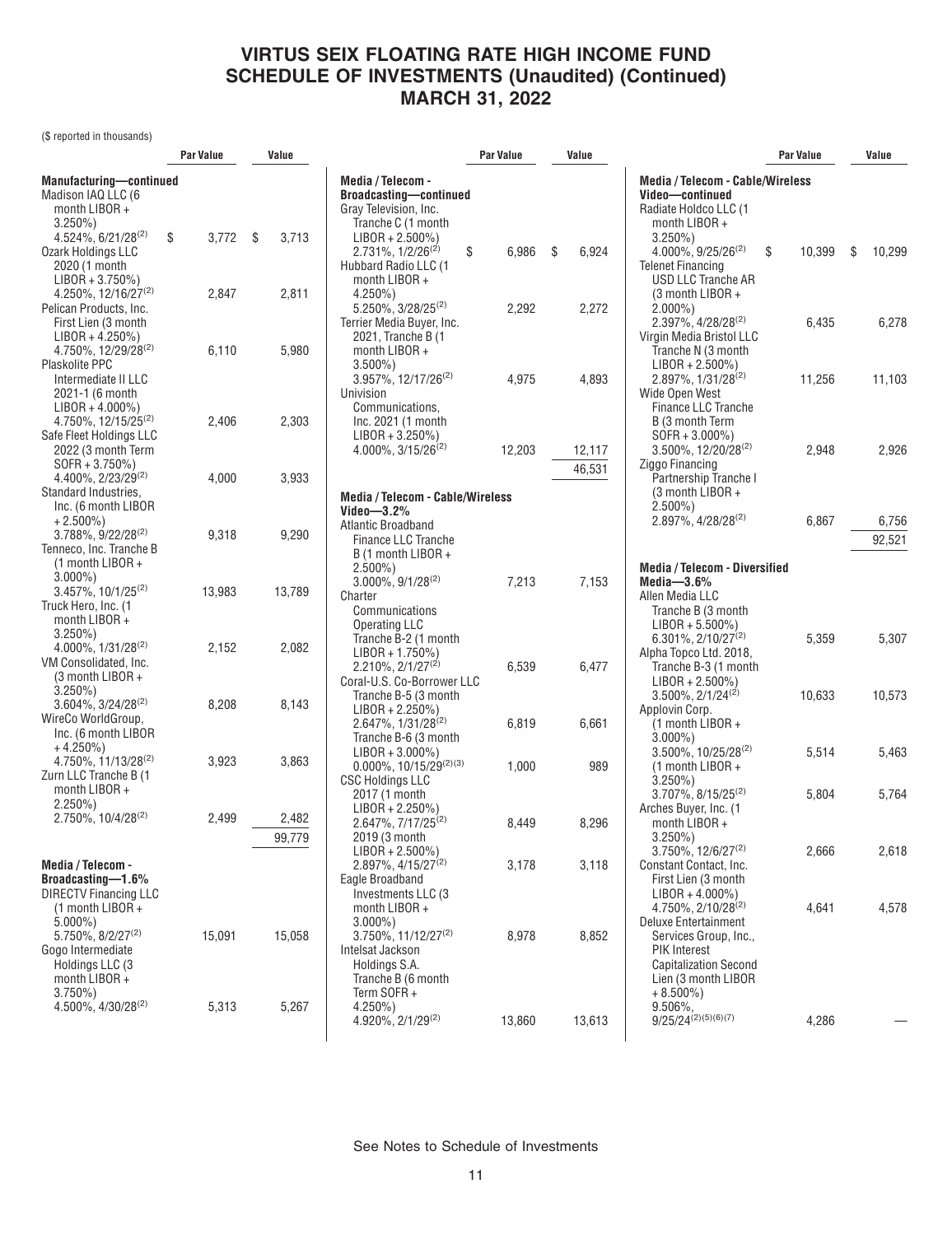(\$ reported in thousands)

|                                                                                                                                | Par Value   | Value             |                                                                                                                                                | <b>Par Value</b> | Value       |                                                                                                                                  | <b>Par Value</b> |     | Value             |
|--------------------------------------------------------------------------------------------------------------------------------|-------------|-------------------|------------------------------------------------------------------------------------------------------------------------------------------------|------------------|-------------|----------------------------------------------------------------------------------------------------------------------------------|------------------|-----|-------------------|
| <b>Media / Telecom - Diversified</b><br>Media-continued<br>Digital Media<br>Solutions LLC (1<br>month $LIBOR +$<br>$5.000\%$ ) |             |                   | Media / Telecom -<br>Telecommunications-3.9%<br>Altice Financing S.A.<br>2017 (3 month<br>$LIBOR + 2.750\%)$<br>2.991%, 7/15/25 <sup>(2)</sup> | \$<br>6,594      | \$<br>6,412 | Media / Telecom -<br>Telecommunications-continued<br>Voyage Australia Pty<br>Ltd. First Lien (3)<br>month LIBOR +<br>$3.500\%$ ) |                  |     |                   |
| 5.750%, 5/25/26 <sup>(2)</sup><br>E.W. Scripps Co. (The)<br>Tranche B-2 (1 month                                               | \$<br>3,328 | \$<br>3,249       | 2017 (3 month<br>$LIBOR + 2.750\%)$<br>$2.989\%$ , $1/31/26^{(2)}$                                                                             | 13,037           | 12,541      | 4.000%, 7/20/28(2)<br>Voyage Digital NZ<br>Tranche B (3 month                                                                    | \$<br>2,637      | -\$ | 2,605             |
| $LIBOR + 2.563\%)$<br>$3.313\%$ , $5/1/26^{(2)}$<br>Electronics For Imaging,<br>Inc. First Lien (1                             | 7,270       | 7,173             | AP Core Holdings II LLC<br>Tranche B-2 (1 month<br>$LIBOR + 5.500\%$<br>$6.250\%$ , $9/1/27^{(2)}$                                             | 7,800            | 7,751       | $LIBOR + 4.500\%)$<br>$0.000\%, 3/2/29^{(2)(3)}$<br>Zacapa S.a.r.l. 2022 (3<br>month Term SOFR +                                 | 4,160            |     | 4,077             |
| month LIBOR +<br>$5.000\%$<br>5.209%, 7/23/26 <sup>(2)</sup><br>Lions Gate Capital                                             | 4,256       | 4,137             | CenturyLink, Inc.<br>Tranche B (1 month<br>$LIBOR + 2.250\%)$<br>$2.707\%$ , 3/15/27 <sup>(2)</sup>                                            | 6,982            | 6,788       | $4.250\%$ )<br>$4.766\%$ , 3/22/29 <sup>(2)</sup>                                                                                | 14,000           |     | 13,892<br>113,807 |
| <b>Holdings LLC</b><br>Tranche B (3 month<br>$LIBOR + 2.250\%)$<br>2.707%, 3/24/25 <sup>(2)</sup><br>McGraw-Hill Education,    | 8,263       | 8,134             | Cincinnati Bell, Inc.<br>Tranche B-2 (3 month<br>Term SOFR+<br>$3.250\%$<br>4.051%, 11/22/28 <sup>(2)</sup>                                    | 3,366            | 3,318       | <b>Media / Telecom - Wireless</b><br>Communications-0.9%<br>CCI Buyer, Inc. First Lien<br>(3 month Term SOFR<br>$+4.000\%$       |                  |     |                   |
| Inc. (3 month LIBOR<br>$+4.750\%)$<br>5.250%, 7/28/28(2)<br>MH Sub I LLC                                                       | 5,807       | 5,740             | Connect U.S. Finco LLC<br>$(1$ month LIBOR +<br>$3.500\%$<br>4.500%, 12/11/26 <sup>(2)</sup>                                                   | 8,457            | 8,377       | 4.750%, 12/17/27 <sup>(2)</sup><br>Commscope, Inc. (1<br>month LIBOR $+$<br>$3.250\%$ )                                          | 8,731            |     | 8,598             |
| 2020 (1 month<br>$LIBOR + 3.750\%)$<br>4.750%, 9/13/24 <sup>(2)</sup><br>First Lien (1 month<br>$LIBOR + 3.500\%)$             | 4,175       | 4,124             | Consolidated<br>Communications,<br>Inc. Tranche B-1 (1<br>month $LIBOR +$<br>$3.500\%$ )                                                       |                  |             | $3.707\%$ , $4/6/26^{(2)}$<br>Crown Subsea<br>Communications<br>Holding, Inc. (1                                                 | 2,522            |     | 2,452             |
| 3.957%, 9/13/24 <sup>(2)</sup><br>Second Lien (1<br>month LIBOR +<br>$6.250\%$                                                 | 9,360       | 9,234             | 4.250%, $10/2/27^{(2)}$<br>Frontier<br>Communications Co.<br>Tranche B (3 month                                                                | 4,768            | 4,451       | month LIBOR +<br>$4.750\%$<br>$5.500\%$ , 4/27/27 <sup>(2)</sup><br>Iridium Satellite LLC<br>Tranche B-2 (1 month                | 3,366            |     | 3,343             |
| 6.707%, 2/23/29(2)<br><b>RR Donnelley &amp; Sons</b><br>Co. (3 month LIBOR<br>$+5.000\%$                                       | 2,565       | 2,536             | $LIBOR + 3.750\%)$<br>$4.813\%, 5/1/28^{(2)}$<br>Level 3 Financing, Inc.<br>2027, Tranche B (1                                                 | 1,719            | 1,690       | $LIBOR + 2.500\%)$<br>$3.250\%$ , 11/4/26 <sup>(2)</sup><br>Orbcomm, Inc. (1)<br>month LIBOR +                                   | 3,240            |     | 3,210             |
| 5.500%, 11/2/26 <sup>(2)</sup><br>Trader Interactive LLC<br>$(1$ month LIBOR +<br>$4.000\%$ )                                  | 2,910       | 2,879             | month LIBOR +<br>$1.750\%$<br>$2.207\%$ , $3/1/27^{(2)}$<br><b>MetroNet Systems</b>                                                            | 3,845            | 3,770       | $4.250\%$ )<br>$5.000\%$ , $9/1/28^{(2)}$<br>Venga Finance S.a.r.l. (3)<br>month $LIBOR +$                                       | 3,082            |     | 3,049             |
| 4.500%, 7/28/28 <sup>(2)</sup><br>Vericast Corp. 2021 (3)<br>month LIBOR +<br>$7.750\%$                                        | 2,366       | 2,330             | Holdings LLC 2021,<br>First Lien (3 month<br>$LIBOR + 3.750\%)$<br>$4.500\%$ , 6/2/28 <sup>(2)</sup>                                           | 5,615            | 5,546       | 4.750%)<br>$0.000\%$ , $12/4/28^{(2)(3)}$                                                                                        | 4,900            |     | 4,751<br>25,403   |
| 8.756%, 6/16/26 <sup>(2)</sup><br><b>William Morris</b><br>Endeavor<br>Entertainment LLC<br>Tranche B-1 (1 month               | 5,002       | 4,135             | Numericable U.S. LLC<br>Tranche B-12 (3<br>month LIBOR $+$<br>3.688%<br>$3.927\%$ , $1/31/26^{(2)}$                                            | 14,116           | 13,776      | Metals / Minerals-0.8%<br><b>AMG Advanced</b><br>Metallurgical Group<br>N.V. (1 month LIBOR<br>$+3.500\%$                        |                  |     |                   |
| $LIBOR + 2.750\%)$<br>$3.210\%$ , 5/18/25 <sup>(2)</sup>                                                                       | 16,939      | 16,625<br>104,599 | Tranche B-13 (3)<br>month LIBOR +<br>$4.000\%$ )<br>4.118%, 8/14/26 <sup>(2)</sup><br>Viasat Technologies Ltd.                                 | 16,655           | 16,329      | $4.000\%$ , 11/30/28 <sup>(2)</sup><br>Atkore International,<br>Inc. (3 month LIBOR<br>$+2.000\%$                                | 4,693            |     | 4,611             |
|                                                                                                                                |             |                   | (3 month Term SOFR<br>$+4.500\%$<br>$5.000\%$ , $3/2/29^{(2)}$                                                                                 | 2,500            | 2,484       | $2.563\%, 5/26/28^{(2)}$                                                                                                         | 3,422            |     | 3,371             |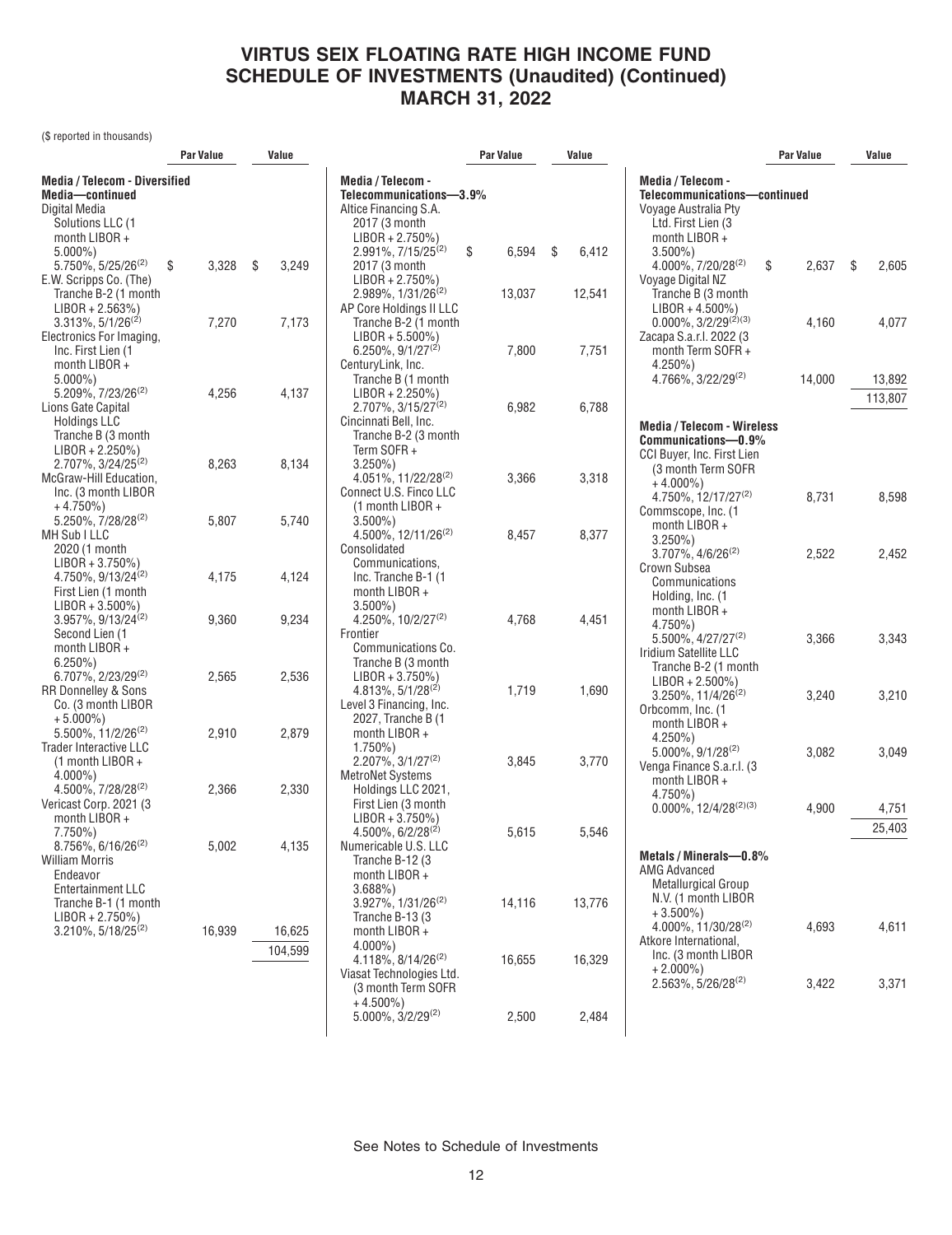(\$ reported in thousands)

|                                                                                                                                                                                                                         | <b>Par Value</b> |                | Value          |                                                                                                                                                                                     | Par Value      | Value           |                                                                                                                                                                                             | <b>Par Value</b> |      | Value          |
|-------------------------------------------------------------------------------------------------------------------------------------------------------------------------------------------------------------------------|------------------|----------------|----------------|-------------------------------------------------------------------------------------------------------------------------------------------------------------------------------------|----------------|-----------------|---------------------------------------------------------------------------------------------------------------------------------------------------------------------------------------------|------------------|------|----------------|
| <b>Metals/Minerals-continued</b><br>Consol Energy, Inc.<br>Tranche B (1 month<br>$LIBOR + 4.500\%)$<br>4.957%, 9/27/24 <sup>(2)</sup><br>Oxbow Carbon LLC<br>Tranche B, First Lien<br>$(1$ month LIBOR +<br>$4.250\%$ ) | \$               | 6,133          | \$<br>6,043    | Retail-continued<br>Empire Today LLC (3<br>month $LIBOR +$<br>$5.000\%$<br>5.750%, 4/3/28 <sup>(2)</sup><br>Great Outdoors<br>Group LLC Tranche<br>B-2 (1 month LIBOR<br>$+3.750\%$ | \$<br>3,123    | \$<br>2,962     | Service-9.3%<br>Adtalem Global<br>Education, Inc.<br>Tranche B (1 month<br>$LIBOR + 4.500\%)$<br>$5.250\%$ , $8/12/28^{(2)}$<br>AG Group Holdings, Inc.<br>(1 month Term SOFR<br>$+4.250\%$ | 6,212<br>\$      | - \$ | 6,179          |
| $5.000\%$ , 10/17/25 <sup>(2)</sup><br>TMS International Corp.<br>Tranche B-3 (1 month<br>$LIBOR + 2.750\%)$<br>3.750%, 8/14/24 <sup>(2)</sup>                                                                          |                  | 7,531<br>2,696 | 7,456<br>2,669 | $4.500\%$ , $3/6/28^{(2)}$<br>J.C. Penney Corp., Inc.<br>Tranche B<br>5.250%,<br>$6/23/23^{(2)(5)(6)}$                                                                              | 4,698<br>3,733 | 4,675<br>4      | 4.750%, 12/29/28 <sup>(2)</sup><br>American Public<br>Education, Inc. (1<br>month LIBOR +<br>$5.500\%$ )                                                                                    | 4,492            |      | 4,467          |
| Retail- $2.8%$<br>Academy Ltd. (1 month                                                                                                                                                                                 |                  |                | 24,150         | Jo-Ann Stores LLC<br>Tranche B-1 (3 month<br>$LIBOR + 4.750\%)$<br>5.500%, 7/7/28 <sup>(2)</sup>                                                                                    | 4,372          | 3,794           | $6.250\%$ , 3/29/27 <sup>(2)</sup><br>American Residential<br>Services LLC First<br>Lien (3 month LIBOR                                                                                     | 3,722            |      | 3,666          |
| $LIBOR + 3.750\%)$<br>4.500%, 11/5/27 <sup>(2)</sup><br>AIP RD Buyer Corp.<br>Tranche B, First Lien<br>(1 month Term SOFR                                                                                               |                  | 5,521          | 5,476          | <b>LSF9 Atlantis</b><br><b>Holdings LLC</b><br>Tranche B (3 month<br>$LIBOR + 7.250\%)$<br>$0.000\%$ , 3/29/29 <sup>(2)(3)</sup>                                                    | 3,950          | 3,871           | $+3.500\%$<br>4.506%, 10/15/27 <sup>(2)</sup><br>APX Group, Inc. (1<br>month LIBOR +<br>$3.500\%$ )                                                                                         | 2,163            |      | 2,133          |
| $+4.250\%)$<br>4.750%, 12/22/28 <sup>(2)</sup><br>Ascena Retail Group,<br>Inc. Tranche B (3)<br>month LIBOR +                                                                                                           |                  | 3,400          | 3,366          | Michaels Cos., Inc.<br>(The) Tranche B (3)<br>month LIBOR +<br>$4.250\%$ )<br>$0.000\%$ , 4/15/28 <sup>(2)(3)</sup>                                                                 | 2,204          | 2,063           | $4.000\% - 6.000\%$<br>$7/10/28^{(2)}$<br>Ascend Learning LLC (1<br>month LIBOR +<br>$3.500\%$ )                                                                                            | 8,040            |      | 7,922          |
| $0.750\%$ )<br>$0.750\% - 1.500\%$ .<br>$8/21/22^{(2)(5)(6)}$<br>Belk, Inc. First Lien (3<br>month $LIBOR +$                                                                                                            |                  | 2,496          | 5              | Petco Health &<br>Wellness Co., Inc.<br>First Lien (3 month<br>$LIBOR + 3.250\%)$<br>$4.256\%$ , $3/3/28^{(2)}$                                                                     | 6,435          | 6,366           | $4.000\%$ , 12/11/28 <sup>(2)</sup><br><b>ASP Dream Acquisition</b><br>Co. LLC Tranche B (3)<br>month Term SOFR +<br>$4.250\%$ )                                                            | 3,910            |      | 3,862          |
| $7.500\%$ )<br>$8.500\%$ , $7/31/25^{(2)}$<br>Belk, Inc., PIK Interest<br><b>Capitalization Second</b>                                                                                                                  |                  | 4,375          | 4,337          | PetsMart LLC (3 month<br>$LIBOR + 3.750\%)$<br>$4.500\%$ , $2/11/28^{(2)}$<br>Rent-A-Center, Inc.<br>Tranche B-2 (3 month                                                           | 4,766          | 4,746           | $5.150\%$ , 12/15/28 <sup>(2)</sup><br>Belfor Holdings, Inc.<br>First Lien (1 month<br>$LIBOR + 3.750\%)$<br>$4.207\%$ , $4/6/26^{(2)}$                                                     | 4,225<br>4,454   |      | 4,162<br>4,426 |
| Lien<br>13.000%, 7/31/25 <sup>(8)</sup><br><b>CNT Holdings I Corp.</b><br>First Lien (3 month                                                                                                                           |                  | 7,330          | 4,679          | $LIBOR + 3.250\%)$<br>$3.813\%, 2/17/28^{(2)}$<br>Rising Tide Holdings,<br>Inc.                                                                                                     | 5,667          | 5,543           | Tranche B-2, First<br>Lien (3 month LIBOR<br>$+4.250\%$<br>$0.000\%$ , $4/6/26^{(2)(3)}$                                                                                                    | 2,000            |      | 1,990          |
| $LIBOR + 3.500\%)$<br>4.250%, 11/8/27 <sup>(2)</sup><br>Crocs, Inc. (3 month<br>Term SOFR+<br>$3.500\%$ )                                                                                                               |                  | 2,372          | 2,357          | First Lien (1 month<br>$LIBOR + 4.750\%)$<br>$5.500\%$ , 6/1/28 <sup>(2)</sup><br>Second Lien (1                                                                                    | 2,054          | 1,984           | Camelot<br>U.S. Acquisition I Co.<br>(1 month LIBOR +<br>$3.000\%$ )                                                                                                                        |                  |      |                |
| $4.030\% - 4.449\%$ ,<br>$2/20/29^{(2)}$<br>CWGS Group LLC (1<br>month LIBOR +                                                                                                                                          |                  | 6,860          | 6,681          | month LIBOR +<br>$8.250\%$ )<br>$9.000\%$ , $6/1/29^{(2)}$<br><b>Tory Burch LLC Tranche</b>                                                                                         | 2,545          | 2,386           | $4.000\%$ , 10/30/26 <sup>(2)</sup><br>Centuri Group, Inc. (1<br>month LIBOR +<br>$2.500\%$ )                                                                                               | 6,677            |      | 6,606          |
| $2.500\%$ )<br>$3.250\%$ , 6/3/28 <sup>(2)</sup><br>DEI Sales, Inc. First Lien<br>$(1$ month LIBOR +                                                                                                                    |                  | 6,421          | 6,160          | B (1 month LIBOR +<br>$3.000\%$ )<br>3.500%, 4/16/28 <sup>(2)</sup>                                                                                                                 | 2,794          | 2,710<br>79,967 | $3.000\%$ , $8/27/28^{(2)}$<br>Clean Harbors, Inc.<br>2021 (3 month<br>$LIBOR + 2.000\%)$                                                                                                   | 4,181            |      | 4,104          |
| $5.500\%$ )<br>$6.250\%$ , 4/28/28 <sup>(2)</sup>                                                                                                                                                                       |                  | 5,861          | 5,802          |                                                                                                                                                                                     |                |                 | $2.457\%$ , 10/8/28 <sup>(2)</sup>                                                                                                                                                          | 2,294            |      | 2,268          |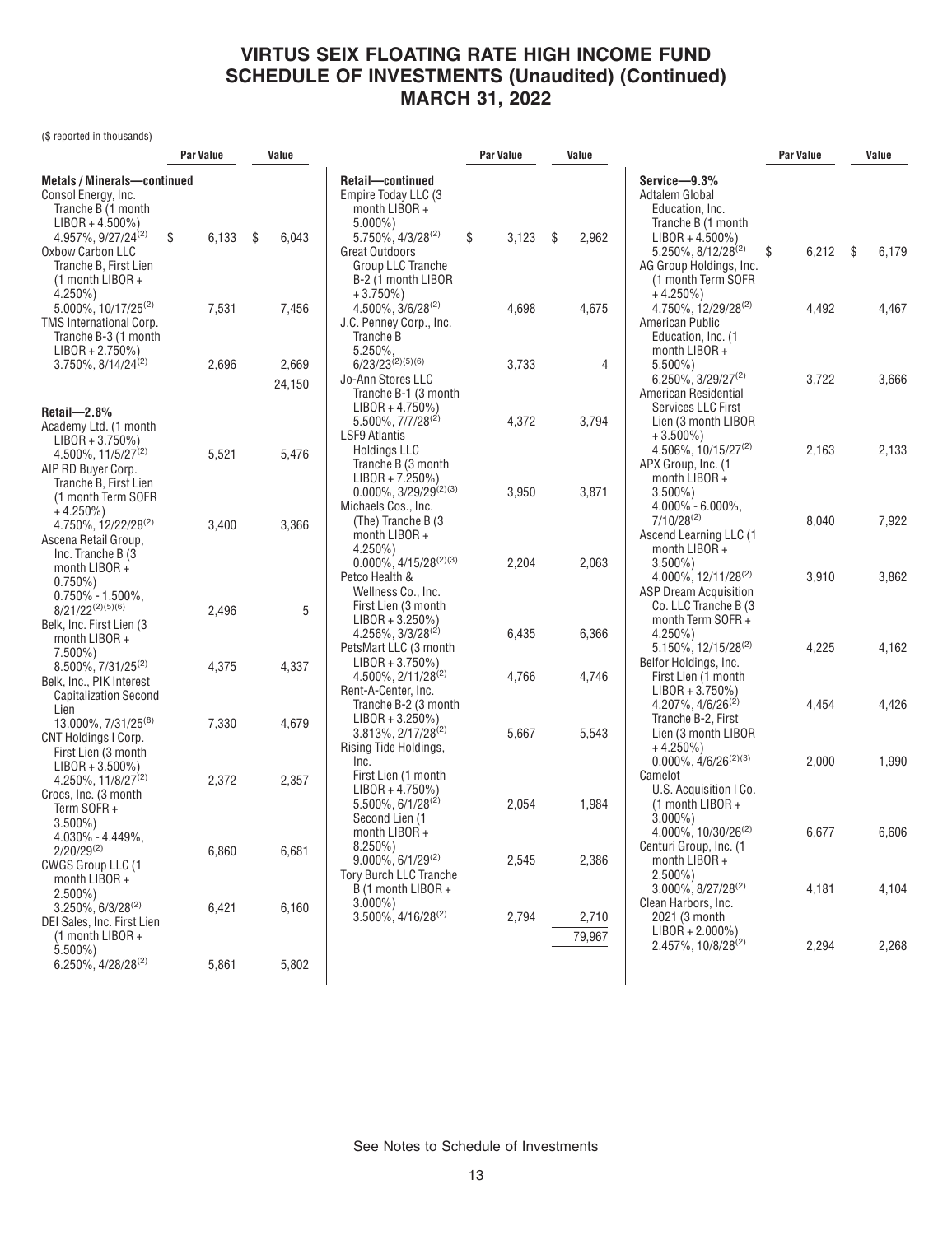(\$ reported in thousands)

|                                                                                             | <b>Par Value</b> | Value       |                                                                                            | Par Value   | Value |       |                                                                                     | <b>Par Value</b> |        | Value       |
|---------------------------------------------------------------------------------------------|------------------|-------------|--------------------------------------------------------------------------------------------|-------------|-------|-------|-------------------------------------------------------------------------------------|------------------|--------|-------------|
| Service-continued<br><b>Conduent Business</b><br>Services LLC Tranche<br>B (1 month LIBOR + |                  |             | Service-continued<br>GFL Environmental, Inc.<br>2020 (3 month<br>$LIBOR + 3.000\%)$        |             |       |       | Service-continued<br>National<br>Intergovernmental<br><b>Purchasing Alliance</b>    |                  |        |             |
| $4.250\%$ )<br>4.750%, 10/16/28 <sup>(2)</sup><br><b>Conservice Midco LLC</b>               | \$<br>3,511      | \$<br>3,458 | $3.500\%$ , $5/30/25^{(2)}$<br><b>GI Consilio Parent LLC</b>                               | \$<br>4,536 | \$    | 4,513 | Co. First Lien (3)<br>month LIBOR +                                                 |                  |        |             |
| First Lien (1 month<br>$LIBOR + 4.250\%)$                                                   |                  |             | First Lien (1 month<br>$LIBOR + 4.000\%$<br>$4.500\%$ , $4/30/28^{(2)}$                    | 4,721       |       | 4,656 | $3.500\%$ )<br>$4.506\%$ , 5/23/25 <sup>(2)</sup><br>Nielsen Consumer, Inc.         | \$               | 2,904  | \$<br>2,848 |
| $4.707\%$ , 5/13/27 <sup>(2)</sup><br>DG Investment<br>Intermediate                         | 3,670            | 3,618       | Gopher Resource LLC<br>$(1$ month LIBOR +<br>$3.250\%$                                     |             |       |       | Tranche B-1 (1 month<br>$LIBOR + 3.750\%)$<br>4.207%, 3/6/28 <sup>(2)</sup>         |                  | 3,960  | 3,916       |
| Holdings 2, Inc. First<br>Lien (1 month LIBOR                                               |                  |             | $4.250\%$ , $3/6/25^{(2)}$<br>Grab Holdings, Inc. (6                                       | 2,664       |       | 2,408 | Nuvei Technologies<br>Corp. (1 month                                                |                  |        |             |
| $+3.500\%$<br>$4.250\%$ , $3/31/28^{(2)}$<br>Dun & Bradstreet Corp.                         | 3,228            | 3,191       | month $LIBOR +$<br>$4.500\%$ )<br>5.500%, 1/29/26 <sup>(2)</sup>                           | 4,356       |       | 4,247 | $LIBOR + 2.500\%)$<br>$3.000\%$ , 9/29/25 <sup>(2)</sup><br><b>Osmose Utilities</b> |                  | 2,471  | 2,447       |
| (The)<br>Tranche B (1 month<br>$LIBOR + 3.250\%)$                                           |                  |             | Harsco Corp. (1 month<br>$LIBOR + 2.250\%)$<br>$2.750\%$ , $3/10/28^{(2)}$                 | 4,992       |       | 4,857 | Services, Inc. First<br>Lien (1 month LIBOR<br>$+3.250\%$                           |                  |        |             |
| $3.697\%$ , $2/6/26^{(2)}$<br>2022, Tranche B-2 (1<br>month Term SOFR+                      | 3,200            | 3,166       | <b>Holding Socotec</b><br>Tranche B (3 month<br>$LIBOR + 4.250\%)$                         |             |       |       | $3.750\%$ , 6/23/28 <sup>(2)</sup><br>Oyo Hospitality<br>Netharlands B.V. (3)       |                  | 5,154  | 5,083       |
| $3.250\%$<br>$3.560\%$ , $1/18/29^{(2)}$                                                    | 2,755            | 2,727       | $5.000\%$ , 6/30/28 <sup>(2)</sup><br>Lakeland Tours LLC PIK                               | 3,305       |       | 3,280 | month $LIBOR +$<br>$8.250\%$                                                        |                  |        |             |
| EAB Global, Inc. (3<br>month $LIBOR +$<br>$3.500\%$                                         |                  |             | <b>Interest Capitalization</b><br><b>First Lien</b><br>$13.250\%$ , 9/25/27 <sup>(7)</sup> | 97          |       | 67    | $9.210\%$ , 6/23/26 <sup>(2)</sup><br>Paysafe Holdings<br>U.S. Corp. Tranche        |                  | 3,448  | 3,431       |
| 4.000%, 8/16/28 <sup>(2)</sup><br><b>Employbridge Holding</b><br>Co. Tranche B (3           | 2,494            | 2,466       | Maximus, Inc. Tranche<br>B (3 month LIBOR +<br>$2.000\%$                                   |             |       |       | B-1 (1 month LIBOR<br>$+2.750\%)$<br>$3.250\%$ , 6/28/28 <sup>(2)</sup>             |                  | 5,667  | 5,412       |
| month LIBOR +<br>$4.750\%$<br>5.756%, 7/19/28 <sup>(2)</sup>                                | 5,970            | 5,893       | 2.500%, 5/28/28 <sup>(2)</sup><br>McKissock Investment<br>Holdings LLC (1                  | 2,551       |       | 2,527 | Peraton Corp. Tranche<br>B, First Lien (1 month<br>$LIBOR + 3.750\%)$               |                  |        |             |
| Energize Holdco LLC (1<br>month $LIBOR +$                                                   |                  |             | month Term SOFR+<br>$5.000\%$ )                                                            |             |       |       | $4.500\%$ , $2/1/28^{(2)}$<br>Pitney Bowes, Inc.                                    |                  | 15,936 | 15,801      |
| $3.750\%$<br>4.250%, 12/8/28(2)<br>EverCommerce                                             | 4,645            | 4,564       | $5.750\% - 5.951\%$<br>$3/12/29^{(2)}$<br>MHI Holdings LLC First                           | 2,000       |       | 1,985 | Tranche B (1 month<br>$LIBOR + 4.000\%)$<br>4.460%, 3/17/28 <sup>(2)</sup>          |                  | 2,916  | 2,864       |
| Solutions, Inc. (1<br>month $LIBOR +$<br>$3.250\%$ )                                        |                  |             | Lien (1 month LIBOR<br>$+5.000\%$<br>5.457%, 9/21/26 <sup>(2)</sup>                        | 6,076       |       | 6,050 | PODS LLC (3 month<br>$LIBOR + 3.000\%)$<br>$3.750\%$ , $3/31/28^{(2)}$              |                  | 3,138  | 3,101       |
| $3.750\%$ , $7/6/28^{(2)}$<br>First Student Bidco, Inc.<br>Tranche B (3 month               | 5,109            | 5,045       | Michael Baker<br>International LLC (1<br>month $LIBOR +$                                   |             |       |       | Pre-Paid Legal Services,<br>Inc. First Lien (1<br>month LIBOR +                     |                  |        |             |
| $LIBOR + 3.000\%)$<br>3.983%, 7/21/28 <sup>(2)</sup><br>Tranche C (3 month                  | 4,710            | 4,667       | $5.000\%$ )<br>5.750%, 12/1/28(2)<br>Mister Car Wash                                       | 2,723       |       | 2,682 | $3.750\%$<br>$4.250\%$ , 12/15/28 <sup>(2)</sup><br><b>Prime Security Services</b>  |                  | 3,000  | 2,959       |
| LIBOR + 3.000%)<br>3.983%, 7/21/28 <sup>(2)</sup><br><b>Foundational Education</b>          | 1,743            | 1,727       | Holdings, Inc. First<br>Lien (1 month LIBOR<br>$+3.000\%$                                  |             |       |       | Borrower LLC 2021,<br>Tranche B-1 (3 month<br>$LIBOR + 2.750\%)$                    |                  |        |             |
| Group, Inc.<br>$(1$ month LIBOR +<br>$4.250\%$ )                                            |                  |             | 3.457%, 5/14/26 <sup>(2)</sup><br>NAB Holdings LLC (3<br>month Term SOFR +                 | 1,686       |       | 1,661 | 3.500%, 9/23/26 <sup>(2)</sup><br>Priority Holdings LLC (3)<br>month $LIBOR +$      |                  | 5,516  | 5,470       |
| $4.750\%$ , $8/31/28^{(2)}$<br>(3 month LIBOR +<br>$6.500\%$                                | 2,955            | 2,946       | $3.000\%$ )<br>3.801%, 11/23/28 <sup>(2)</sup>                                             | 4,070       |       | 4,015 | $5.750\%$ )<br>6.750%, 4/27/27 <sup>(2)</sup>                                       |                  | 5,518  | 5,477       |
| 7.000%, 8/19/29(2)                                                                          | 830              | 822         |                                                                                            |             |       |       |                                                                                     |                  |        |             |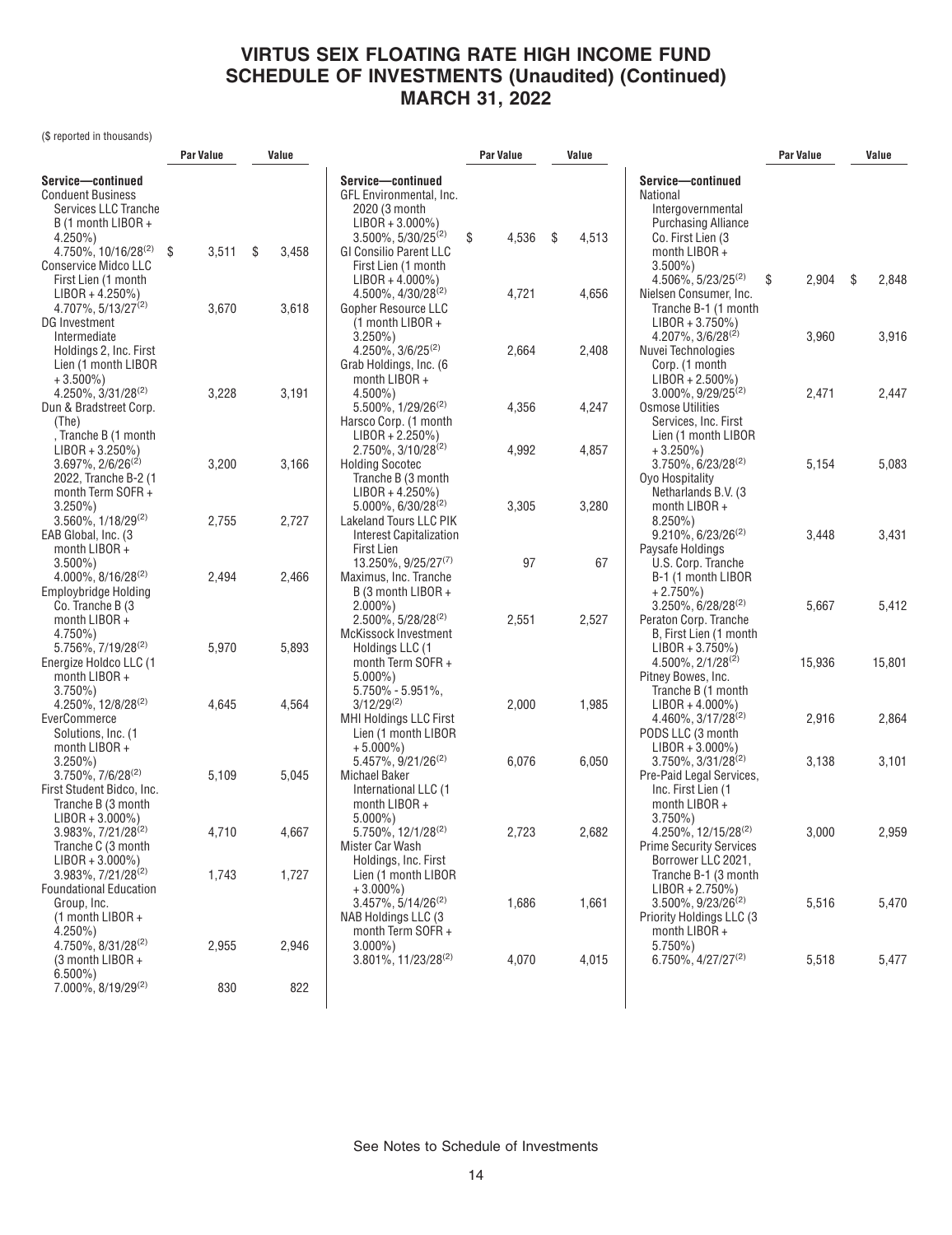(\$ reported in thousands)

|                                               | Par Value |       | Value       |                                          | <b>Par Value</b> | Value       |                                                          | Par Value   |     | Value  |
|-----------------------------------------------|-----------|-------|-------------|------------------------------------------|------------------|-------------|----------------------------------------------------------|-------------|-----|--------|
| Service-continued                             |           |       |             | Service-continued                        |                  |             | Transportation -                                         |             |     |        |
| <b>Red Ventures LLC</b>                       |           |       |             | Vaco Holdings LLC (3                     |                  |             | Automotive-continued                                     |             |     |        |
| Tranche B-2 (1 month                          |           |       |             | month Term SOFR +                        |                  |             | RC Buyer, Inc. First Lien                                |             |     |        |
| LIBOR + 2.500%)                               |           |       |             | $5.000\%$ )                              |                  |             | (3 month LIBOR +                                         |             |     |        |
| 2.957%, 11/8/24 <sup>(2)</sup>                | \$        | 1,526 | \$<br>1,506 | 5.801%, 1/19/29 <sup>(2)</sup>           | \$<br>2,334      | \$<br>2,315 | $3.500\%$ )                                              |             |     |        |
| Tranche B-3, First                            |           |       |             | Webhelp U.S. LLC                         |                  |             | 4.506%, 7/28/28 <sup>(2)</sup>                           | \$<br>4,216 | -\$ | 4,150  |
| Lien (1 month LIBOR                           |           |       |             | Tranche B (3 month                       |                  |             | <b>RVR Dealership</b>                                    |             |     |        |
| $+3.500\%$                                    |           |       |             | $LIBOR + 4.000\%)$                       |                  |             | Holdings LLC (3                                          |             |     |        |
| 4.250%, $11/8/24^{(2)}$                       |           | 6,538 | 6,467       | $0.000\%$ , 8/4/28 <sup>(2)(3)</sup>     | 4,567            | 4,486       | month Term SOFR +                                        |             |     |        |
| Refficiency                                   |           |       |             | Weld North                               |                  |             | $3.750\%$ )                                              |             |     |        |
| Holdings LLC 2021 (1<br>month LIBOR +         |           |       |             | Education LLC 2021<br>$(1$ month LIBOR + |                  |             | $4.500\%$ , $2/8/28^{(2)}$<br><b>Superior Industries</b> | 5,951       |     | 5,663  |
| $3.750\%$                                     |           |       |             | $3.750\%$                                |                  |             | International, Inc. (1                                   |             |     |        |
| 4.500%, 12/16/27 <sup>(2)</sup>               |           | 3,987 | 3,932       | 4.250%, 12/21/27 <sup>(2)</sup>          | 2,962            | 2,931       | month LIBOR +                                            |             |     |        |
| Seren Bidco AB Tranche                        |           |       |             | <b>WIN Waste Innovations</b>             |                  |             | $4.000\%$ )                                              |             |     |        |
| B-4 (3 month LIBOR                            |           |       |             | Holdings, Inc. (3                        |                  |             | $4.457\%$ , $5/22/24^{(2)}$                              | 8,144       |     | 7,981  |
| $+4.000\%$                                    |           |       |             | month LIBOR +                            |                  |             | Wheel Pros, Inc. First                                   |             |     |        |
| $4.508\%$ , 11/16/28 <sup>(2)</sup>           |           | 1,686 | 1,669       | $2.750\%)$                               |                  |             | Lien (1 month LIBOR                                      |             |     |        |
| Signal Parent, Inc. (1                        |           |       |             | $3.756\%$ , $3/24/28^{(2)}$              | 1,706            | 1,690       | $+4.500\%$                                               |             |     |        |
| month $LIBOR +$                               |           |       |             | Zoominfo LLC (1 month                    |                  |             | $5.250\%$ , $5/11/28^{(2)}$                              | 3,851       |     | 3,664  |
| $3.500\%$ )                                   |           |       |             | $LIBOR + 3.000\%)$                       |                  |             |                                                          |             |     | 56,675 |
| 4.250%, 4/3/28 <sup>(2)</sup>                 |           | 4,307 | 3,826       | $3.457\%$ , $2/2/26^{(2)}$               | 4,486            | 4,464       |                                                          |             |     |        |
| Sitel Worldwide Corp. (1                      |           |       |             |                                          |                  | 268,332     | <b>Transportation - Land</b>                             |             |     |        |
| month LIBOR +<br>$3.750\%$                    |           |       |             |                                          |                  |             | Transportation-1.3%                                      |             |     |        |
| 4.210%, 8/28/28 <sup>(2)</sup>                |           | 6,681 | 6,616       | Transportation - Automotive-2.0%         |                  |             | Daseke Cos., Inc. (1                                     |             |     |        |
| Spin Holdco, Inc. (3)                         |           |       |             | Adient U.S. LLC Tranche                  |                  |             | month LIBOR +                                            |             |     |        |
| month LIBOR +                                 |           |       |             | B-1 (1 month LIBOR                       |                  |             | $4.000\%$ )                                              |             |     |        |
| $4.000\%$ )                                   |           |       |             | $+3.250\%)$<br>3.707%, 4/10/28(2)        | 5,737            | 5,636       | $4.750\%$ , $3/9/28^{(2)}$                               | 8,316       |     | 8,223  |
| 4.750%, 3/6/28 <sup>(2)</sup>                 |           | 3,510 | 3,478       | Autokiniton                              |                  |             | Echo Global Logistics,<br>Inc. (3 month LIBOR            |             |     |        |
| St. George's University                       |           |       |             | U.S. Holdings, Inc.                      |                  |             | $+3.750\%)$                                              |             |     |        |
| Scholastic                                    |           |       |             | Tranche B (6 month                       |                  |             | 4.250%, 11/23/28 <sup>(2)</sup>                          | 2,730       |     | 2,694  |
| Services LLC (1                               |           |       |             | $LIBOR + 4.500\%)$                       |                  |             | LaserShip, Inc.                                          |             |     |        |
| month LIBOR +                                 |           |       |             | $5.000\%$ , $4/6/28^{(2)}$               | 8,605            | 8,465       | First Lien (6 month                                      |             |     |        |
| $3.250\%$ )                                   |           |       |             | Clarios Global LP First                  |                  |             | $LIBOR + 4.500\%)$                                       |             |     |        |
| $3.750\%, 2/10/29^{(2)}$                      |           | 3,112 | 3,069       | Lien (1 month LIBOR                      |                  |             | $5.250\%$ , $5/8/28^{(2)}$                               | 7,626       |     | 7,579  |
| Summer BC Bidco B<br>LLC Tranche B-2 (3)      |           |       |             | $+3.250\%)$                              |                  |             | Second Lien (3                                           |             |     |        |
| month LIBOR +                                 |           |       |             | 3.707%, 4/30/26 <sup>(2)</sup>           | 2,621            | 2,585       | month LIBOR +                                            |             |     |        |
| $4.500\%$ )                                   |           |       |             | DexKo Global, Inc.                       |                  |             | $7.500\%$ )                                              |             |     |        |
| 5.506%, 12/4/26 <sup>(2)</sup>                |           | 3,930 | 3,902       | (3 month LIBOR +                         |                  |             | 8.250%, 4/30/29 <sup>(2)</sup>                           | 3,135       |     | 3,115  |
| Thevelia U.S. LLC (3)                         |           |       |             | $3.750\%$<br>4.756%, 10/4/28(2)          | 1,204            | 1,177       | <b>Pilot Travel Centers LLC</b><br>Tranche B (1 month    |             |     |        |
| month LIBOR +                                 |           |       |             | First Lien (3 month                      |                  |             | $LIBOR + 2.000\%)$                                       |             |     |        |
| $4.000\%$ )                                   |           |       |             | $LIBOR + 3.750\%)$                       |                  |             | 2.457%, 8/4/28 <sup>(2)</sup>                            | 10,552      |     | 10,392 |
| $0.000\%, 2/10/29^{(2)(3)}$                   |           | 4,095 | 4,034       | 4.717%, 10/4/28 <sup>(2)</sup>           | 6,319            | 6,180       | Savage Enterprises LLC                                   |             |     |        |
| Titan U.S. Finco LLC (3)                      |           |       |             | Driven Holdings LLC                      |                  |             | Tranche B (1 month                                       |             |     |        |
| month LIBOR +                                 |           |       |             | (12 month LIBOR +                        |                  |             | $LIBOR + 3.250\%)$                                       |             |     |        |
| $4.000\%$ )                                   |           |       |             | $3.000\%$ )                              |                  |             | 3.750%, 9/15/28 <sup>(2)</sup>                           | 5,015       |     | 4,966  |
| $5.006\%,\,10/18/28^{(2)}$                    |           | 2,665 | 2,639       | 3.517%, 12/15/28(2)                      | 1,130            | 1,119       |                                                          |             |     | 36,969 |
| Trans Union LLC 2021,<br>Tranche B-6 (1 month |           |       |             | ENC Parent Corp. (3)                     |                  |             |                                                          |             |     |        |
| $LIBOR + 2.250\%)$                            |           |       |             | month LIBOR +                            |                  |             | Transportation - Shipping-0.2%                           |             |     |        |
| $2.750\%$ , 12/1/28 <sup>(2)</sup>            |           | 6,191 | 6,137       | $4.250\%$                                |                  |             | Carriage Purchaser, Inc.                                 |             |     |        |
| TTF Holdings LLC (1                           |           |       |             | 5.256%, 8/21/28(2)                       | 3,586            | 3,519       | Tranche B (1 month                                       |             |     |        |
| month $LIBOR +$                               |           |       |             | ILPEA Parent, Inc. (3)<br>month LIBOR +  |                  |             | $LIBOR + 4.250\%)$                                       |             |     |        |
| $4.250\%$ )                                   |           |       |             | $4.500\%$ )                              |                  |             | $5.000\%$ , $10/2/28^{(2)}$                              | 4,727       |     | 4,703  |
| 5.250%, 3/31/28 <sup>(2)</sup>                |           | 4,439 | 4,416       | 4.727%, 6/22/28 <sup>(2)</sup>           | 3,284            | 3,210       | <b>WWEX Uni Topco</b>                                    |             |     |        |
| <b>United Talent</b>                          |           |       |             | PAI Holdco, Inc.                         |                  |             | <b>Holdings LLC</b>                                      |             |     |        |
| Agency LLC Tranche                            |           |       |             | Tranche B (3 month                       |                  |             | First Lien (3 month<br>$LIBOR + 4.250\%)$                |             |     |        |
| B (3 month LIBOR +                            |           |       |             | $LIBOR + 3.500\%)$                       |                  |             | 5.256%, 7/26/28 <sup>(2)</sup>                           | 1,915       |     | 1,892  |
| $4.000\%$ )                                   |           |       |             | 4.250%, 10/28/27 <sup>(2)</sup>          | 3,363            | 3,326       |                                                          |             |     |        |
| 5.006%, 7/7/28 <sup>(2)</sup>                 |           | 2,945 | 2,923       |                                          |                  |             |                                                          |             |     |        |
|                                               |           |       |             |                                          |                  |             |                                                          |             |     |        |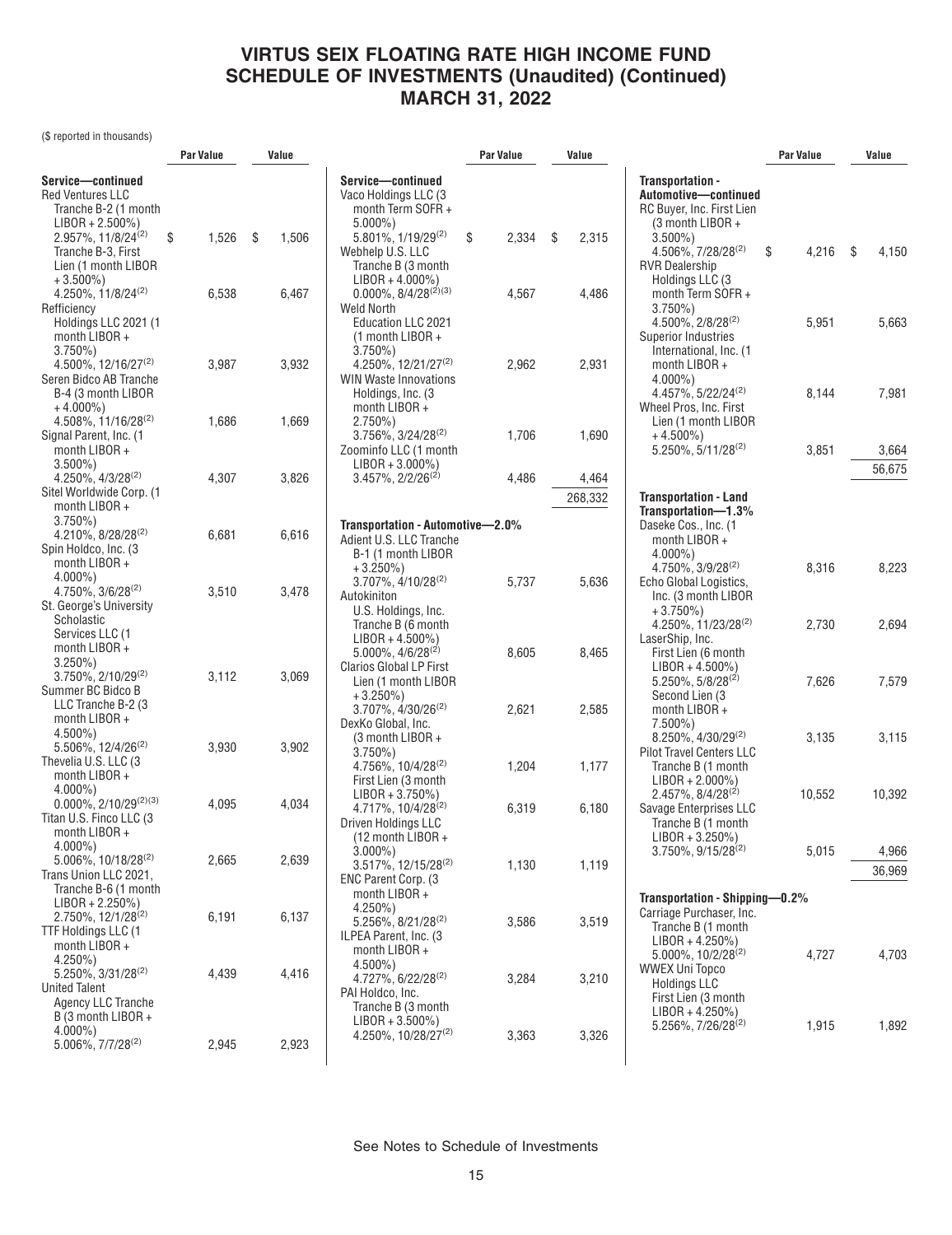(\$ reported in thousands)

|                                               | Par Value | Value     |                                     |
|-----------------------------------------------|-----------|-----------|-------------------------------------|
| <b>Transportation - Shipping-continued</b>    |           |           | Utility—conti                       |
| Second Lien (3                                |           |           | WaterBridge M                       |
| month LIBOR +                                 |           |           | Operating L                         |
| $7.000\%$ )                                   |           |           | month LIBO                          |
| 8.006%, 7/26/29(2)                            | \$<br>400 | \$<br>392 | $5.750\%$                           |
|                                               |           | 6,987     | $0.000\%$ , 6/                      |
|                                               |           |           |                                     |
| Utility-1.5%<br>Brookfield WEC                |           |           | TOTAL LEVER                         |
| Holdings, Inc. (1                             |           |           | (Identified Co                      |
| month LIBOR +                                 |           |           |                                     |
| $2.750\%)$                                    |           |           |                                     |
| $3.250\%$ , $8/1/25^{(2)}$                    | 10,497    | 10,297    |                                     |
| Calpine Corp. Tranche                         |           |           | <b>PREFERRED</b>                    |
| B-10 (1 month LIBOR                           |           |           |                                     |
| $+2.000\%$                                    |           |           | Energy-0.59                         |
| $2.457\%$ , 8/12/26 <sup>(2)</sup>            | 1,560     | 1,536     | Blackbrush Oi                       |
| Eastern Power LLC                             |           |           | PIK, 0.0009                         |
| Tranche B (3 month                            |           |           | <b>TOTAL PREFE</b>                  |
| $LIBOR + 3.750\%)$<br>4.756%, 10/2/25(2)      | 8,889     | 6,261     | (Identified Co                      |
| <b>Generation Bridge</b>                      |           |           |                                     |
| <b>Acquisition LLC</b>                        |           |           |                                     |
| Tranche B (3 month                            |           |           | <b>COMMON ST</b>                    |
| $LIBOR + 5.000\%)$                            |           |           | Communicati                         |
| 6.006%, 12/1/28(2)                            | 2,682     | 2,669     | Desg Holding                        |
| Tranche C (3 month                            |           |           |                                     |
| $LIBOR + 5.000\%)$                            |           |           | <b>Consumer Dist</b>                |
| 6.006%, 12/1/28 <sup>(2)</sup>                | 56        | 56        | Belk, Inc. <sup>(5)</sup>           |
| <b>Granite Generation LLC</b>                 |           |           | Earnout Trust                       |
| (1 month LIBOR +<br>$3.750\%)$                |           |           | Certificates<br><b>JCPenney Pro</b> |
| 4.750% - 4.756%,                              |           |           | Wayne Servic                        |
| $11/9/26^{(2)}$                               | 6,895     | 6,605     | $Inc.$ $(5)$                        |
| <b>Invenergy Thermal</b>                      |           |           |                                     |
| Operating I LLC (1                            |           |           |                                     |
| month LIBOR +                                 |           |           | Energy-0.19                         |
| $3.000\%$                                     |           |           | Blackbrush Oi                       |
| 3.457%, 8/28/25 <sup>(2)</sup>                | 3,482     | 3,360     | Summit Mids                         |
| Longview Power LLC (3                         |           |           | <b>Partners LF</b>                  |
| month LIBOR +                                 |           |           | Sunshine Oil &                      |
| $10.000\%$<br>11.500%, 7/30/25 <sup>(2)</sup> | 1,521     | 1,490     | Inc. <sup>(5)</sup>                 |
| PG&E Corp. Tranche B                          |           |           |                                     |
| (1 month LIBOR +                              |           |           |                                     |
| $3.000\%$                                     |           |           | Financials-                         |
| 3.500%, 6/23/25 <sup>(2)</sup>                | 2,502     | 2,468     | TRU Topco Ur                        |
| <b>Talen Energy</b>                           |           |           | <b>Information T</b>                |
| Supply LLC (1 month                           |           |           | Internap Hold                       |
| $LIBOR + 3.750\%)$                            |           |           |                                     |
| 4.207%, 7/8/26 <sup>(2)</sup>                 | 4,898     | 4,477     | Real Estate-                        |
|                                               |           |           | Hill Street Pro                     |

| ue           |                                                                                                                                                                                                    | <b>Par Value</b> | Value                              |
|--------------|----------------------------------------------------------------------------------------------------------------------------------------------------------------------------------------------------|------------------|------------------------------------|
| 392<br>6.987 | Utility-continued<br>WaterBridge Midstream<br>Operating LLC (3<br>month LIBOR +<br>$5.750\%$<br>$0.000\%$ , $6/22/26^{(2)(3)}$ \$<br><b>TOTAL LEVERAGED LOANS</b><br>(Identified Cost \$2,697,907) | 4,070            | \$<br>3,919<br>43,138<br>2,660,916 |
| 0.297        | PREFERRED STOCK-0.5%                                                                                                                                                                               | <b>Shares</b>    |                                    |
| 1,536        | Energy $-0.5\%$<br>Blackbrush Oil & Gas<br>PIK, 0.000%(5)(7)                                                                                                                                       | 14,242           | 14,167                             |
| 6,261        | TOTAL PREFERRED STOCK<br>(Identified Cost \$4,137)                                                                                                                                                 |                  | 14,167                             |
|              | <b>COMMON STOCKS-0.4%</b>                                                                                                                                                                          |                  |                                    |
| 2,669        | <b>Communication Services-0.0%</b><br>Desg Holdings, Inc. <sup>(5)</sup>                                                                                                                           | 475,758          |                                    |
| 56           | <b>Consumer Discretionary-0.0%</b><br>Belk, Inc. <sup>(5)</sup><br><b>Earnout Trust</b>                                                                                                            | 1,562            | 19                                 |
|              | Certificates <sup>(5)</sup><br>JCPenney Propco <sup>(5)</sup><br>Wayne Services Legacy,<br>$Inc.$ $(5)$                                                                                            | 2,376<br>17,816  | 27<br>282                          |
| 6,605        |                                                                                                                                                                                                    | 2,073            | 328                                |
| 3,360        | Energy- $-0.1\%$<br>Blackbrush Oil & Gas <sup>(5)</sup><br>Summit Midstream                                                                                                                        | 437,150          | 437                                |
|              | Partners LP <sup>(9)</sup><br>Sunshine Oil & Gas,                                                                                                                                                  | 108,293          | 1,612                              |
| 1,490        | $Inc.$ <sup>(5)</sup>                                                                                                                                                                              | 120,539          | 60<br>2,109                        |
| 2.468        | Financials-0.2%<br>TRU Topco Units <sup>(5)</sup>                                                                                                                                                  | 1,866            | 6,060                              |
|              | Information Technology-0.0%<br>Internap Holding LLC <sup>(5)</sup>                                                                                                                                 | 681,392          | 102                                |
| 4,477        | Real Estate-0.0%<br>Hill Street Properties <sup>(5)</sup>                                                                                                                                          | 85,002           | 482                                |
|              |                                                                                                                                                                                                    |                  |                                    |

|                                                               | <b>Shares</b> | Value  |
|---------------------------------------------------------------|---------------|--------|
| Utilities-0.1%<br>Longview Intermediate                       |               |        |
| Holdings LLC <sup>(5)</sup>                                   | 350,306 \$    | 3,620  |
| <b>TOTAL COMMON STOCKS</b><br>(Identified Cost \$16,702)      |               | 12,701 |
| RIGHTS-0.0%                                                   |               |        |
| Utilities-0.0%<br>Vistra Energy Corp. (5)(9)                  | 410,667       | 530    |
| <b>TOTAL RIGHTS</b><br>(Identified Cost \$554)                |               | 530    |
| WARRANT-0.0%                                                  |               |        |
| Real Estate-0.0%<br>Hill Street Properties <sup>(9)</sup>     | 144.733       |        |
| <b>TOTAL WARRANT</b><br>(Identified Cost \$1)                 |               |        |
|                                                               |               |        |
| CONVERTIBLE BONDS AND NOTES—0.2%                              | Par Value     |        |
| <b>Communication Services-0.2%</b><br>Liberty Interactive LLC |               |        |
| 4.000%, 11/15/29                                              | \$<br>8,000   | 5,400  |
| TOTAL CONVERTIBLE BONDS AND                                   |               |        |
| <b>NOTES</b><br>(Identified Cost \$6,487)                     |               | 5,400  |
| TOTAL LONG-TERM<br>INVESTMENTS-97.7%                          |               |        |

**(Identified Cost \$2,863,425) 2,824,292**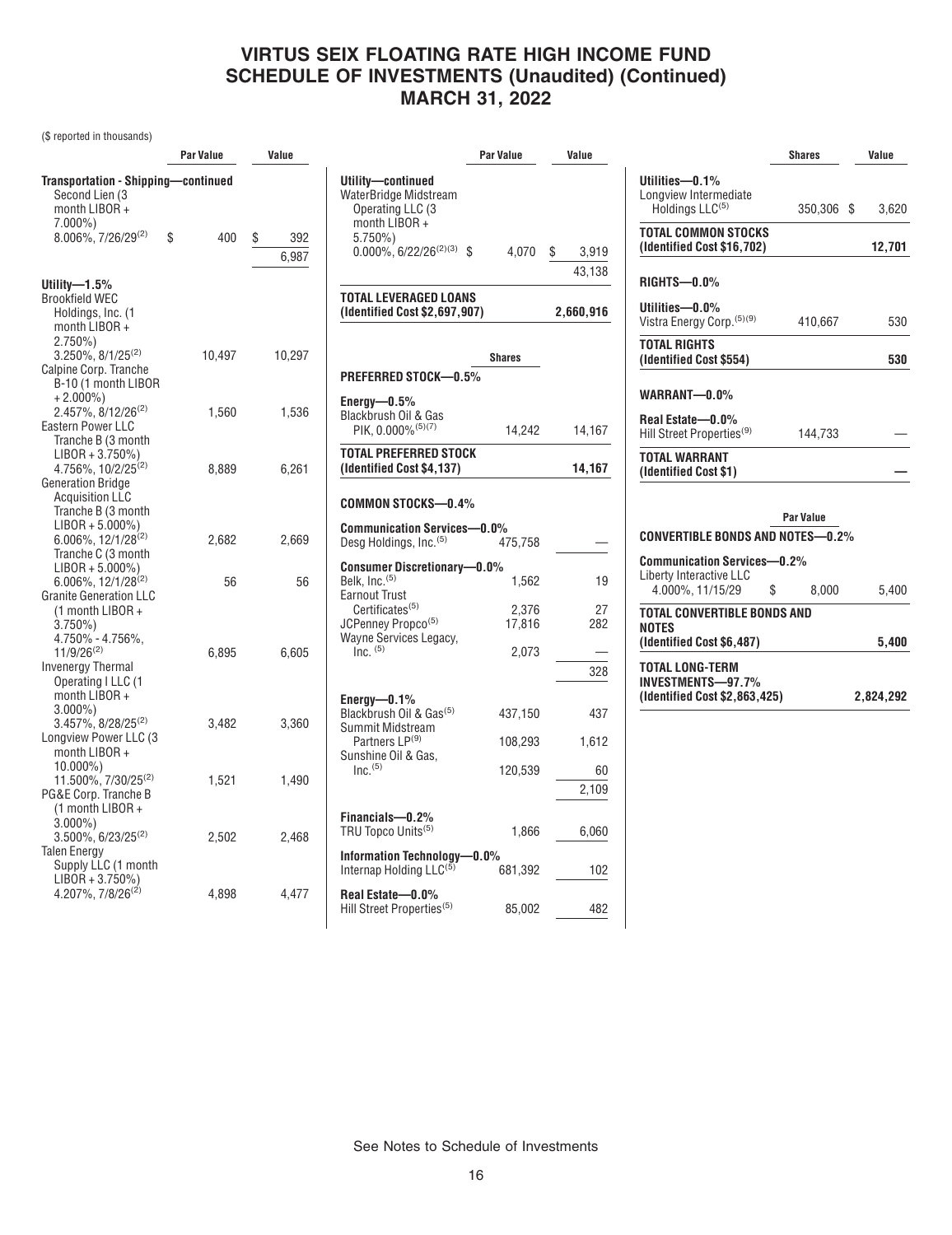(\$ reported in thousands)

| Shares                                                                                                                                                                                                                                                                                                                                       |                                                                                                                            |             |  | Value       |  |  |  |  |
|----------------------------------------------------------------------------------------------------------------------------------------------------------------------------------------------------------------------------------------------------------------------------------------------------------------------------------------------|----------------------------------------------------------------------------------------------------------------------------|-------------|--|-------------|--|--|--|--|
|                                                                                                                                                                                                                                                                                                                                              | SHORT-TERM INVESTMENT-9.6%                                                                                                 |             |  |             |  |  |  |  |
| effective yield                                                                                                                                                                                                                                                                                                                              | Money Market Mutual Fund-9.6%<br><b>Dreyfus Government</b><br>Cash Management<br>Fund - Institutional<br>Shares (seven-day |             |  |             |  |  |  |  |
| $(0.194\%)^{(10)}$                                                                                                                                                                                                                                                                                                                           |                                                                                                                            | 277,179,034 |  | \$277,179   |  |  |  |  |
|                                                                                                                                                                                                                                                                                                                                              | TOTAL SHORT-TERM INVESTMENT<br>(Identified Cost \$277,179)                                                                 |             |  | 277,179     |  |  |  |  |
| TOTAL INVESTMENTS-107.3%<br>(Identified Cost \$3,140,604)<br>Other assets and liabilities,<br>$net-(7.3)\%$                                                                                                                                                                                                                                  | \$3,101,471<br>(212, 329)                                                                                                  |             |  |             |  |  |  |  |
|                                                                                                                                                                                                                                                                                                                                              | NET ASSETS-100.0%                                                                                                          |             |  | \$2,889,142 |  |  |  |  |
| <b>Abbreviations:</b><br>London Interbank Offered Rate<br>LIBOR<br>LLC<br><b>Limited Liability Company</b><br><b>Limited Partnership</b><br>LP<br>Payment-in-Kind Security<br>PIK<br><b>Real Estate Investment Trust</b><br>REIT<br>SOFR<br>Secured Overnight Financing Rate<br>Secured Overnight Financing Rate 5 Day<br>SOFR <sub>5D</sub> |                                                                                                                            |             |  |             |  |  |  |  |

#### **Footnote Legend:**

- (1) Security exempt from registration under Rule 144A of the Securities Act of 1933. These securities may be resold in transactions exempt from registration, normally to qualified institutional buyers. At March 31, 2022, these securities amounted to a value of \$102,054 or 3.5% of net assets.
- (2) Variable rate security. Rate disclosed is as of March 31, 2022. Information in parenthesis represents benchmark and reference rate for each security. Certain variable rate securities are not based on a published reference rate and spread but are determined by the issuer or agent and are based on current market conditions, or, for mortgage-backed securities, are impacted by the individual mortgages which are paying off over time. These securities do not indicate a reference rate and spread in their descriptions.
- (3) This loan will settle after March 31, 2022, at which time the interest rate will be reflected.
- (4) 75% of the income received was in cash and 25% was in PIK.
- (5) The value of this security was determined using significant unobservable inputs and is reported as a Level 3 security in the Fair Value Hierarchy table located after the Schedule of Investments.
- (6) Security in default; no interest payments are being received during the bankruptcy proceedings.
- $(7)$  100% of the income received was in PIK.
- (8) 38% of the income received was in cash and 62% was in PIK.
- (9) Non-income producing.
- (10) Shares of this fund are publicly offered, and its prospectus and annual report are publicly available.

#### **Country Weightings†**

| <b>United States</b>                                      | 93%  |
|-----------------------------------------------------------|------|
| Luxembourg                                                | 3    |
| France                                                    |      |
| Netherlands                                               |      |
| Canada                                                    |      |
| <b>United Kingdom</b>                                     |      |
| Total                                                     | 100% |
| <sup>†</sup> % of total investments as of March 31, 2022. |      |

**Unrealized**

| As of March 31, 2022, the Fund has the following unfunded loan commitments: |  |
|-----------------------------------------------------------------------------|--|
|-----------------------------------------------------------------------------|--|

| <b>Borrower</b>                                                                  | <b>Par Value</b> | <b>Commitment</b> | Value    | <b>Appreciation</b><br>(Depreciation) |
|----------------------------------------------------------------------------------|------------------|-------------------|----------|---------------------------------------|
| Arc Falcon I, Inc., (3 month LIBOR + 1.000%) 1.000%, 9/30/28                     | 573              | S.<br>570         | 558      | \$(12)                                |
| AthenaHealth Group. Inc. 0.000%, 2/15/29                                         | 2.927            | 2.922             | 2,891    | (31)                                  |
| CP Iris Holdco I, Inc., (3 month LIBOR + 3.500%) 0.000%, 10/02/28 <sup>(1)</sup> | 586              | 586               | 571      | (15)                                  |
| ENC Parent Corp., (3 month LIBOR + 4.250%) 4.250%, 8/21/28                       | 320              | 319               | 314      | (5)                                   |
| Lending Tree, Inc., (3 month LIBOR + 8.170%) 8.170%, 9/15/28                     | .500             | .486              | 1,481    | (5)                                   |
| Medical Solutions Holdings, Inc., (4 month LIBOR + 3.500%) 3.500%, 11/01/28      | 920              | 918               | 911      | (7)                                   |
| Osmosis Buyer Ltd., (3 month LIBOR + 4.000%) 0.000%, 7/31/28 <sup>(1)</sup>      | .065             | 1.065             | 1,053    | (12)                                  |
| Pediatric Associates Holding Co. LLC, (4 month LIBOR + 1.625%) 1.625%, 12/29/28  | 521              | 521               | 514      | (7)                                   |
| Refficiency Holdings LLC, (1 month LIBOR + 3.750%) 4.500%, 12/16/27              | 774              | 775               | 764      | (11)                                  |
| SCP Eye Care Services LLC, (3 month LIBOR + 4.500%) 4.500%, 3/16/28              | 479              | 479               | 471      | (8)                                   |
| Sovos Compliance LLC, (3 month LIBOR + 4.500%) 4.500%, 8/11/28                   | 369              | 369               | 368      | (1)                                   |
| Trident TPI Holdings, Inc., (3 month LIBOR + 4.000%) 4.500%, 9/15/28             | 201              | 201               | 197      | (4)                                   |
| U.S. Silica Co., (3 month LIBOR + 0.500%) 0.500%, 5/01/23                        | 2,250            | 2,207             | 2,189    | (18)                                  |
| Total                                                                            | \$12,485         | \$12,418          | \$12,282 | \$(136)                               |

(1) This loan will settle after March 31, 2022, at which time the interest rate will be reflected.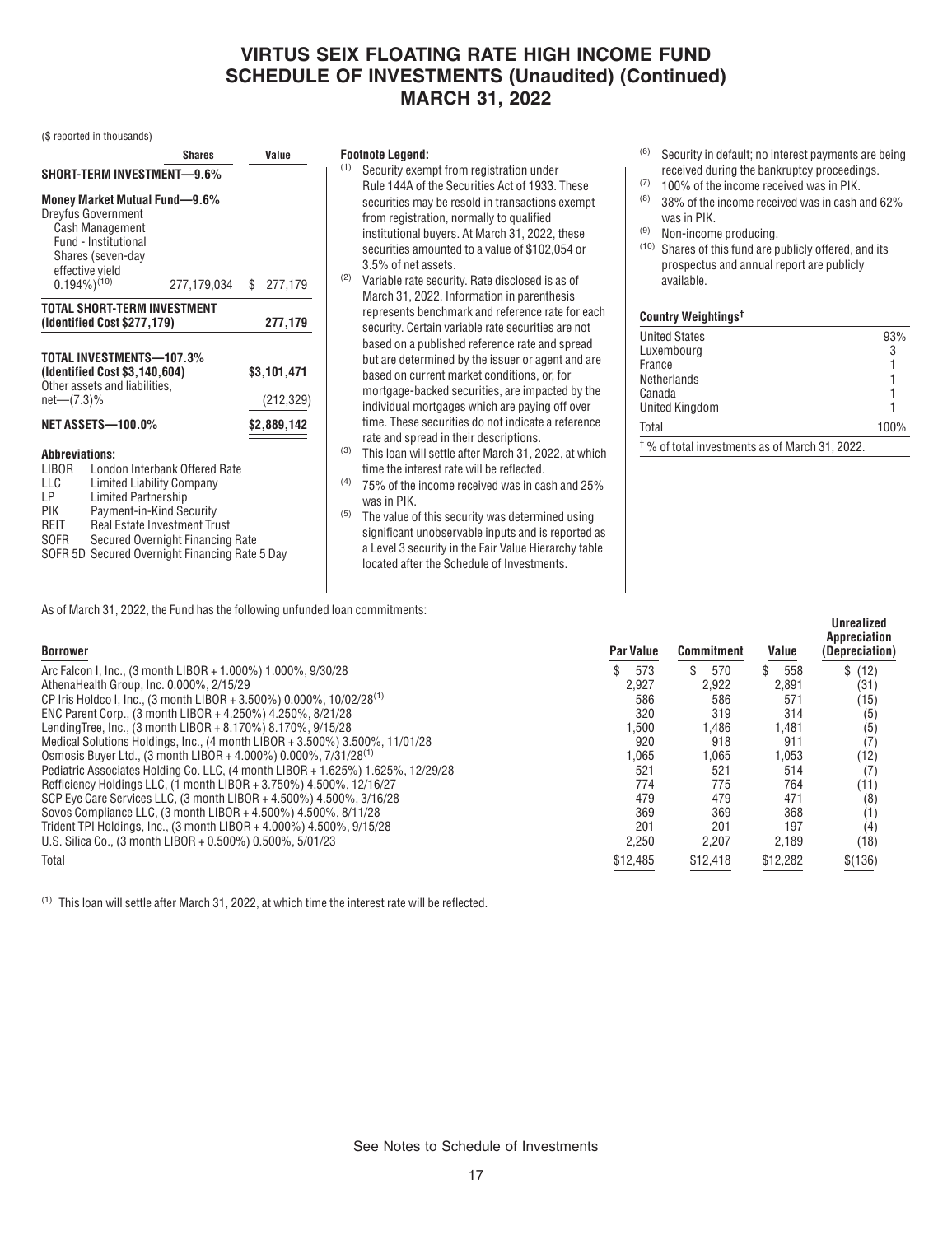#### (\$ reported in thousands)

The following table summarizes the market value of the Fund's investments as of March 31, 2022, based on the inputs used to value them (See Security Valuation Note 1 in the Notes to Schedule of Investments):

|                                    | Total<br>Value at<br>March 31, 2022 | Level 1<br><b>Quoted Prices</b> | Level <sub>2</sub><br>Significant<br>Observable<br>Inputs | Level <sub>3</sub><br>Significant<br>Unobservable<br>Inputs |
|------------------------------------|-------------------------------------|---------------------------------|-----------------------------------------------------------|-------------------------------------------------------------|
| Assets:                            |                                     |                                 |                                                           |                                                             |
| Debt Securities:                   |                                     |                                 |                                                           |                                                             |
| <b>Corporate Bonds and Notes</b>   | 130.578<br>\$                       | \$                              | 130.578                                                   | \$                                                          |
| Leveraged Loans                    | 2.660.916                           |                                 | 2.660.907                                                 | $9^{(1)}$                                                   |
| <b>Convertible Bonds and Notes</b> | 5,400                               |                                 | 5.400                                                     |                                                             |
| <b>Equity Securities:</b>          |                                     |                                 |                                                           |                                                             |
| Rights                             | 530                                 |                                 |                                                           | 530                                                         |
| <b>Common Stocks</b>               | 12,701                              | 1,612                           |                                                           | 11,089                                                      |
| Warrant                            |                                     |                                 |                                                           |                                                             |
| <b>Preferred Stock</b>             | 14,167                              |                                 |                                                           | 14,167                                                      |
| Money Market Mutual Fund           | 277,179                             | 277,179                         |                                                           |                                                             |
| <b>Total Investments</b>           | \$3,101,471                         | \$278,791                       | \$2,796,885                                               | \$25,795                                                    |
|                                    |                                     |                                 |                                                           |                                                             |

(1) Includes internally fair valued securities currently priced at zero (\$0).

Securities held by the Fund with an end of period value of \$4,258 were transferred from Level 3 to Level 2 due to an increase in trading activities at period end.

Securities held by the Fund with an end of period value of \$5 were transferred from Level 2 to Level 3 due to a decrease in trading activities at period end.

Some of the Fund's investments that were categorized as Level 3 were valued utilizing third party pricing information without adjustment. Such valuations are based on unobservable inputs. A significant change in third party information could result in a significantly lower or higher value of Level 3 investments.

The following is a reconciliation of assets of the Fund for Level 3 investments for which significant unobservable inputs were used to determine fair value.

|                                                                 | Total    | Leveraged<br>Loans | Common<br><b>Stocks</b> | Preferred<br>Stocks | Rights |
|-----------------------------------------------------------------|----------|--------------------|-------------------------|---------------------|--------|
| <b>Investments in Securities</b>                                |          |                    |                         |                     |        |
| <b>Balance as of December 31, 2021:</b>                         | \$19.478 | $$5.093^{(a)}$     | $$7.678^{(a)}$          | \$6.165             | \$542  |
| Accrued discount/(premium)                                      | 16       | 16                 |                         |                     |        |
| Realized gain (loss)                                            | 77       | 77                 |                         |                     |        |
| Change in unrealized appreciation (depreciation) <sup>(b)</sup> | 11.171   | (167)              | 3.411                   | 7,939               | (12)   |
| Purchases                                                       | 1.899    | 1.836              |                         | 63                  |        |
| Sales <sup>(c)</sup>                                            | (2,593)  | (2,593)            |                         |                     |        |
| Transfers into Level $3(d)$                                     |          |                    |                         |                     |        |
| Transfers from Level 3 <sup>(d)</sup>                           | (4, 258) | (4,258)            |                         |                     |        |
| <b>Balance as of March 31, 2022</b>                             | \$25,795 | $9^{(a)}$          | $$11.089^{(a)}$         | \$14,167            | \$530  |

Preferred

(a) Includes internally fair valued security currently priced at zero (\$0).

(b) The change in unrealized appreciation (depreciation) on investments still held at March 31, 2022, was \$11,312.

(c) Includes paydowns on securities.

(d) Transfers into and/or from represent the ending value as of March 31, 2022, for any investment security where a change in the pricing level occurred from the beginning to the end of the period.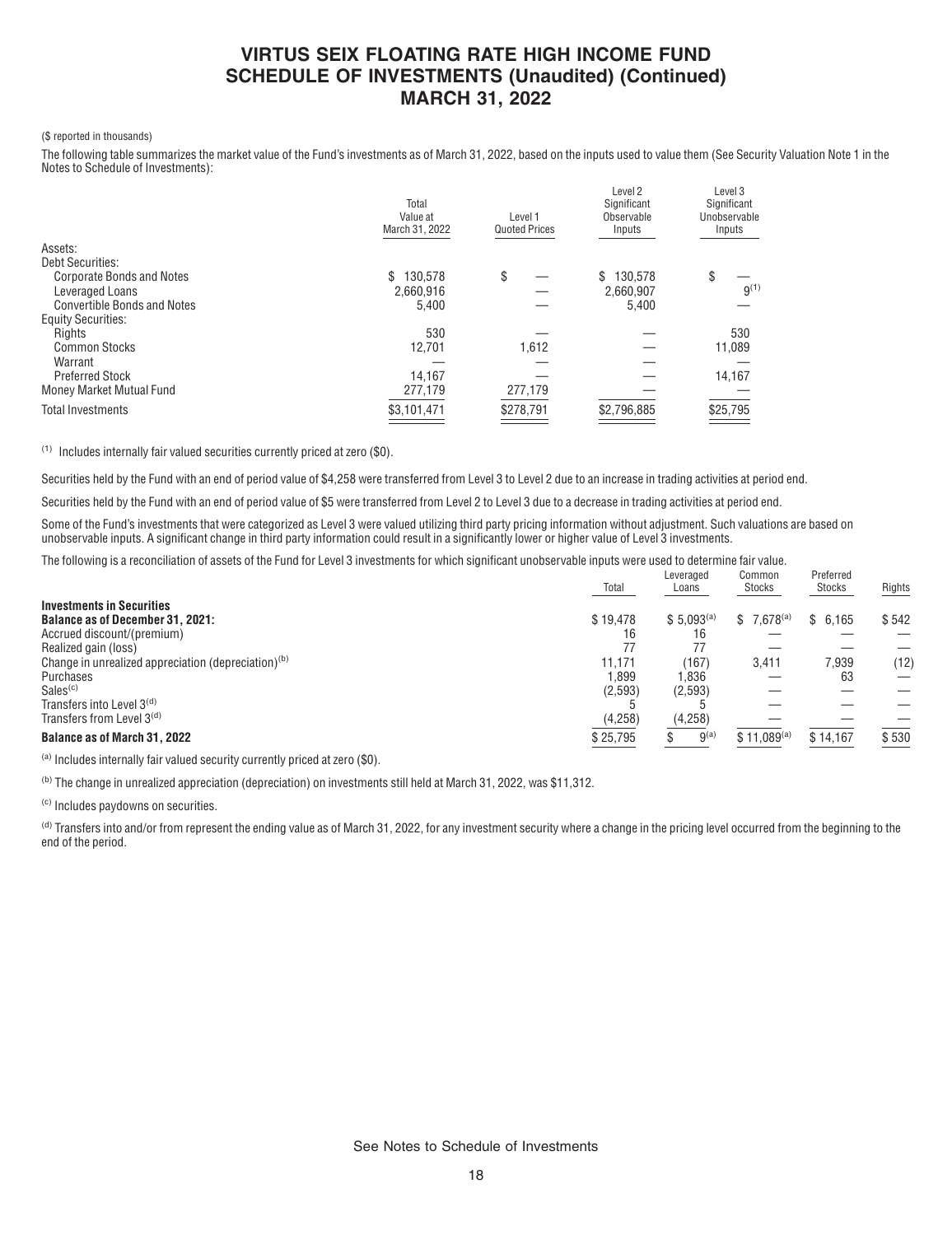#### (\$ reported in thousands)

The following table presents additional information about valuation techniques and inputs used for investments that are measured at fair value and categorized within Level 3 at March 31, 2022:

| Investments in<br><b>Securities - Assets</b> | <b>Ending Balance at</b><br>March 31, 2022 | <b>Valuation Technique Used</b> | Unobservable Inputs                                                   | <b>Input Values</b><br>$4.73x(2.95x - 6.34x)$<br>15% |  |
|----------------------------------------------|--------------------------------------------|---------------------------------|-----------------------------------------------------------------------|------------------------------------------------------|--|
| <b>Preferred Stock:</b>                      | \$14,167                                   |                                 |                                                                       |                                                      |  |
| Blackbrush Oil & Gas PIK                     |                                            | Market and Company Comparables  | <b>EV Multiples</b><br><b>Illiquidity Discount</b>                    |                                                      |  |
| <b>Common Stocks:</b>                        |                                            |                                 |                                                                       |                                                      |  |
| Blackbrush Oil & Gas                         | \$<br>437                                  | Market and Company Comparables  | <b>EV Multiples</b><br><b>Illiquidity Discount</b>                    | $4.73x(2.95x - 6.34x)$<br>15%                        |  |
| TRU Topco                                    | \$6,060                                    | Market and Company Comparables  | <b>EV Multiples</b>                                                   | 7.06x (3.32x - 13.15x)<br>8.58x (5.39x - 13.76x)     |  |
|                                              |                                            |                                 | <b>Precedent Transaction Multiples</b><br><b>Illiquidity Discount</b> | $9.50x(7.56x - 12.27x)$<br>20%                       |  |